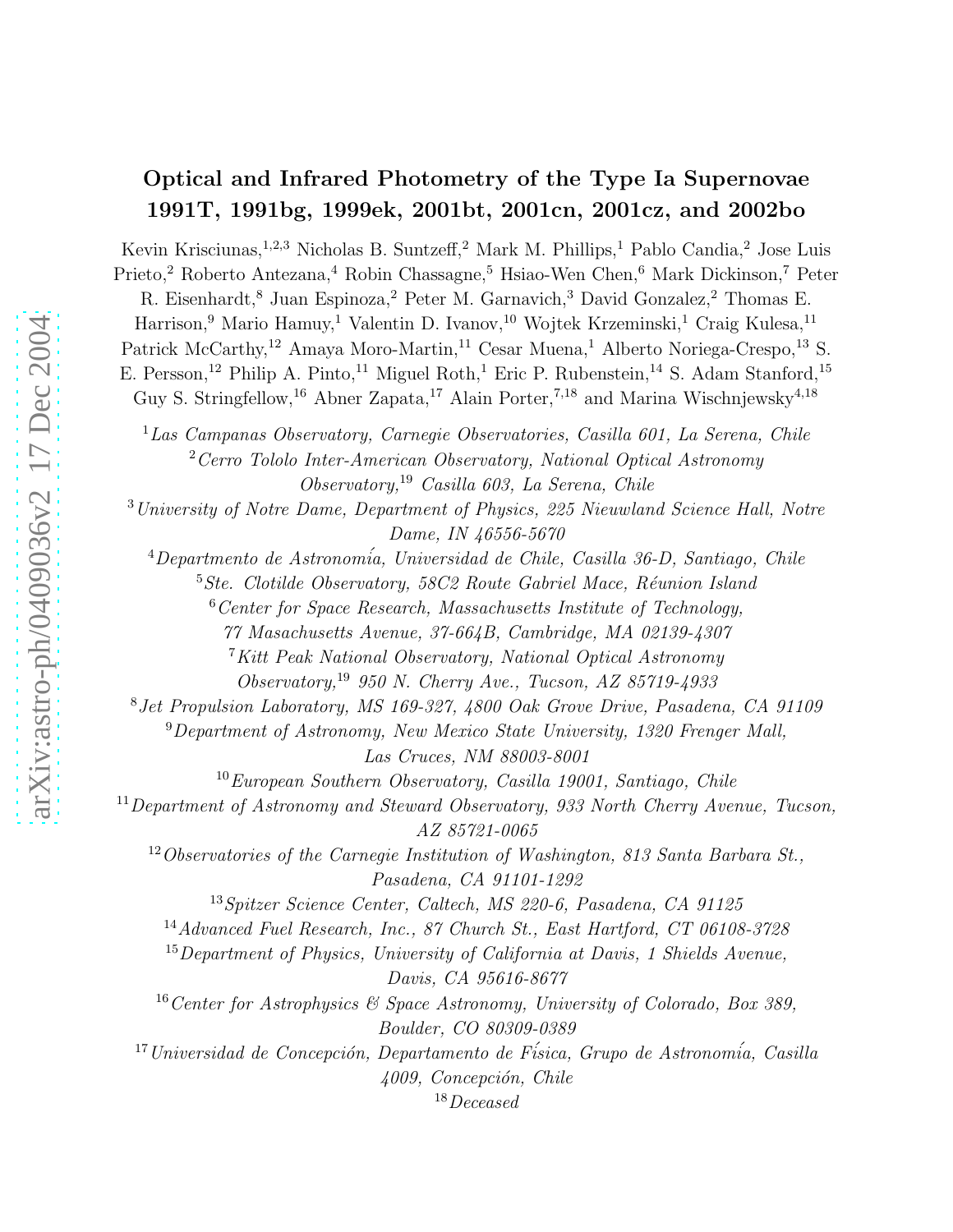kkrisciu, pgarnavi@nd.edu nsuntzeff, med@noao.edu mmp, mario, miguel, wojtek@lco.cl jprieto@ctio.noao.edu pcandia, juan, dgonzalez@ctiosz.ctio.noao.edu robin.chassagne@wanadoo.fr hchen@space.mit.edu prme@kromos.jpl.nasa.gov tharriso@nmsu.edu vivanov@eso.org pmc2, persson@ociw.edu amaya, ppinto@as.arizona.edu alberto@ipac.caltech.edu ericr@afrinc.com adam@igpp.ucllnl.org guy.stringfellow@casa.colorado.edu abzapata@udec.cl

## ABSTRACT

We present optical and/or infrared photometry of the Type Ia supernovae SN 1991T, SN 1991bg, SN 1999ek, SN 2001bt, SN 2001cn, SN 2001cz, and SN 2002bo. All but one of these supernovae have decline rate parameters  $\Delta m_{15}(B)$  close to the median value of 1.1 for the whole class of Type Ia supernovae. The addition of these supernovae to the relationship between the near-infrared absolute magnitudes and  $\Delta m_{15}(B)$  strengthens the previous relationships we have found, in that the maximum light absolute magnitudes are essentially independent of the decline rate parameter. (SN 1991bg, the prototype of the subclass of fast declining Type Ia supernovae, is a special case.) The dispersion in the Hubble diagram in  $JHK$  is only  $\sim 0.15$  mag. The near-infrared properties of Type Ia supernovae continue to be excellent measures of the luminosity distances to the supernova host galaxies, due to the need for only small corrections from the epoch of observation to maximum light, low dispersion in absolute magnitudes at maximum light, and the minimal reddening effects in the near-infrared.

<sup>&</sup>lt;sup>19</sup>The National Optical Astronomy Observatory is operated by the Association of Universities for Research in Astronomy, Inc., under cooperative agreement with the National Science Foundation.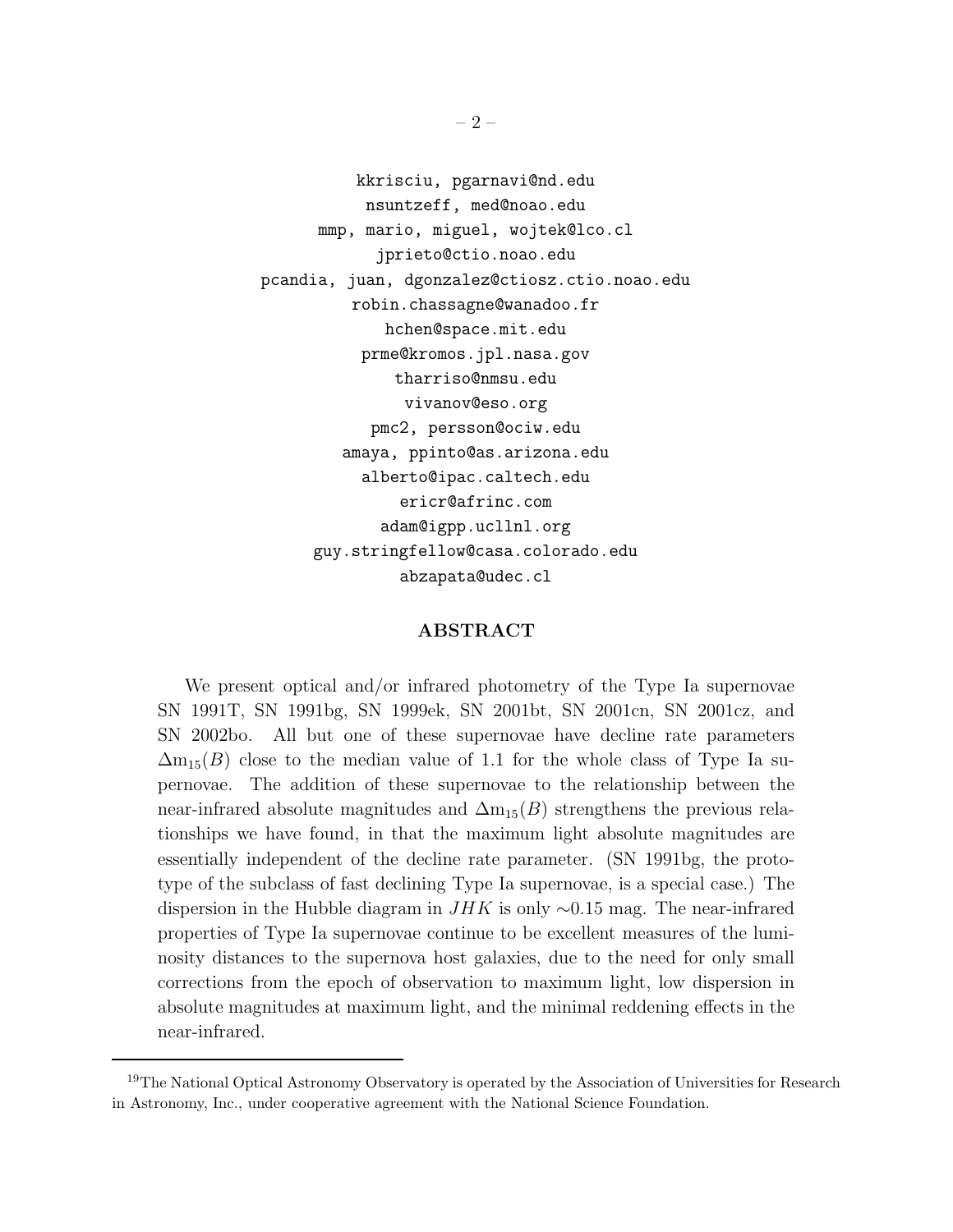*Subject headings:* supernovae, individual (SN 1991bg, SN 1999ek, SN 2001bt, SN 2001cn, SN 2001cz, SN 2002bo) − techniques: photometric

## 1. Introduction

Since the discovery of a precise relationship between the absolute magnitude at maximum light and decline rate (Phillips 1993), Type Ia supernova light curves have become the most accurate method to measure luminosity distances to objects at cosmological distances. The standard measure of the decline rate in the notation of Phillips,  $\Delta m_{15}(B)$ , is the number of magnitudes that a Type Ia supernova declines in the 15 days after the time of B-band maximum.  $\Delta m_{15}(B)$  is now one of many methods used to calibrate absolute magnitudes of Type Ia SNe (supernovae). These include a modification of the  $\Delta m_{15}(B)$  method to incorporate *BVI* data by fitting discrete templates (Hamuy et al. 1996; Phillips et al. 1999; Prieto, Rest & Suntzeff 2005); a similar multi-color technique using a continuous set of multi-color templates with the important additions of a self-calibrated error model (Riess, Press & Kirshner 1996; Jha 2002); and a method that parameterizes the BV light curves by "stretching" the time axis to fit any given light curve set to a single template set (Perlmutter et al. 1997). Finally, Wang et al. (2003) have shown that useful information such as reddening can be derived from plots of the filter by filter magnitudes vs. the photometric *colors* (instead of vs. time), using data from the month after maximum light. All these techniques rely on fitting optical multi-color light curves to a template set which includes a single parameter which is independently correlated to the intrinsic luminosity of the SN.

Until recently Type Ia SNe were primarily observed through the  $BV$  and  $RI_{KC}$  (Kron-Cousins) bands. Jha  $(2002)$  has added the U filter to the light curve sets and presents UBV RI data for 44 objects. The U-band data are particularly important for cosmology, because many high-redshift SNe are measured in the R- and I-bands, which may correspond to rest frame U-band light curves depending on the redshift. The U-band light curves are sensitive to the the metallicity of the progenitor if the U-band light curve is measured before maximum light (Höflich, Wheeler,  $\&$  Thielemann 1998; Lentz et al. 2000).

The compilation of near-IR (infrared) light curves of Type Ia SNe has been slow due to a lag in IR detector technology with respect to optical CCD detectors and the lack of telescopes dedicated to IR observations. The Caltech infrared group (Elias et al. 1981, 1985) presented the first extensive observations of Type Ia SNe in the near infrared. A complete summary of IR observations obtained through 1998 is given by Meikle (2000).

In their Fig. 6 Elias et al. (1985) show an H-band Hubble diagram and comment that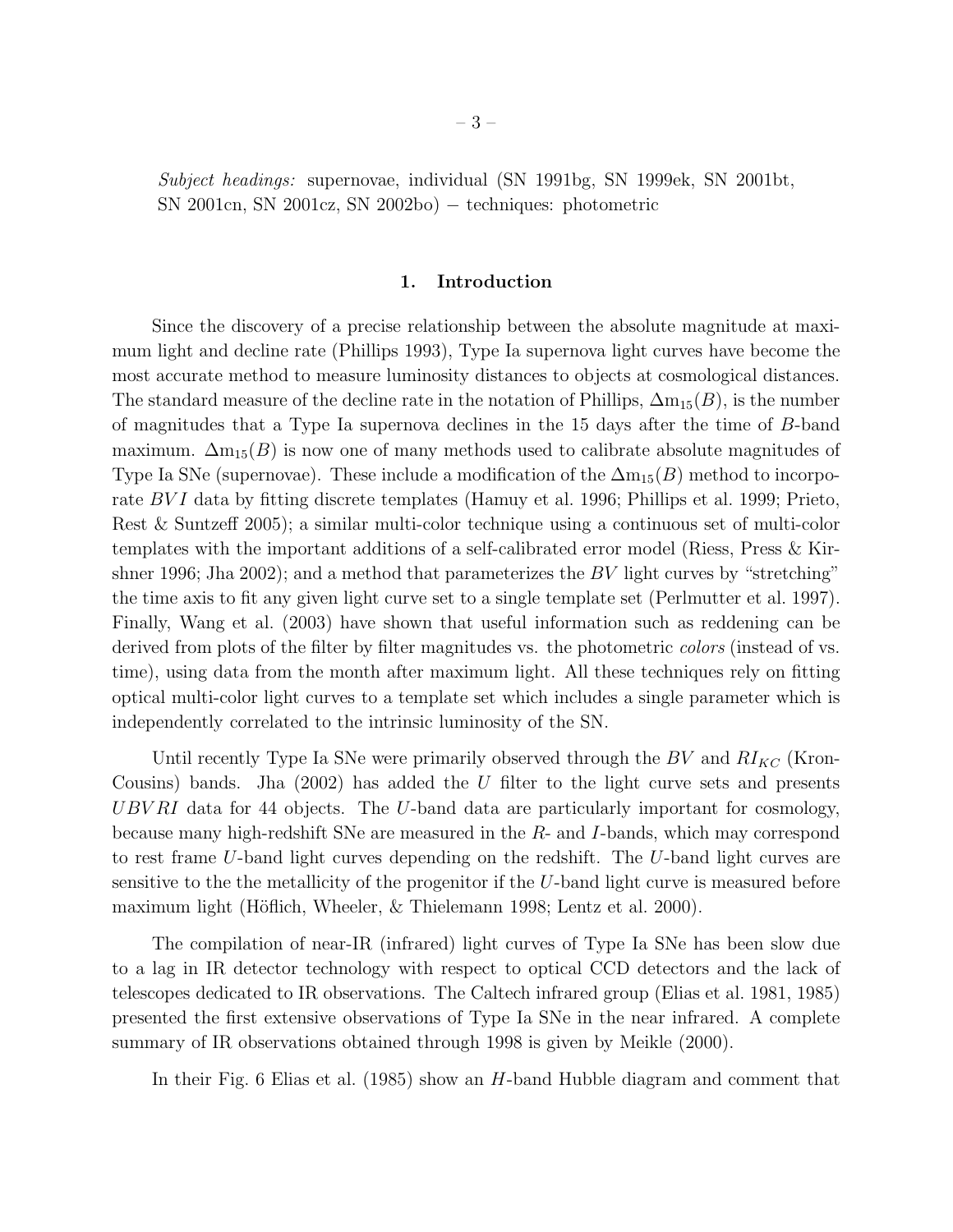Type Ia SNe at maximum light may be good standard candles. Meikle (2000) analyzed the IR data available four years ago and used Cepheid determinations of the distances to eight galaxies which have hosted Type Ia SNe, concluding that the dispersion in absolute magnitude 14 days after  $T(B_{max})$  was  $\approx 0.15$  mag over the decline rate range  $0.87 \leq \Delta m_{15}(B)$  $\leq$  1.31. Krisciunas et al. (2004a) presented the first Hubble diagrams for Type Ia SNe based on JHK magnitudes at maximum light. Their data indicate that there are no obvious decline-rate relations in the near-IR if we consider the objects with  $\Delta m_{15}(B) \lesssim 1.7$ . Thus, rather than standardizable candles, Type Ia SNe *at maximum light* are excellent standard candles. The dispersions in the absolute magnitudes at maximum light are roughly  $\pm$  0.15 mag for the near-IR  $JHK$  bands. The near-IR data have the extra advantage that extinction by interstellar dust is up to an order of magnitude less at IR wavelengths compared to optical bands (Cardelli, Clayton, & Mathis 1989). Even for objects significantly reddened at optical wavelengths, the extinction corrections are small in the IR, thus eliminating a previously serious potential source of random and systematic error in the distance determinations.

There are other advantages to using the near-IR magnitudes in conjunction with the optical ones. In our Papers I through V we discussed the use of the V *minus* near-IR loci for Type Ia SNe. Except in the unusual case of SN 2000cx (Paper IV) we found that the unreddened loci of  $V - J$  or  $V - H$  allowed the determination of  $A_V$  with smaller random errors and less worry about systematic errors. This is because: 1) unreddened Type Ia SNe appear to exhibit predictable V *minus* near-IR color curves, allowing us to derive sensible color excesses for objects which are reddened; and 2) the total extinction  $A_V$  is equal to these color excesses to a factor of about 1.3. Thus we can use, say,  $V-H$ , as a method of measuring  $A_V$  without introducing a significant uncertainty due to a non-standard extinction law. Since  $R_V$  can be as low as 1.8 (see Paper I for a discussion of SN 1999cl), serious systematic errors of distance can result if one uses only optical data and assumes  $R_V = 3.1$  to convert  $E(B-V)$ into  $A_V$ .

A final advantage to the use of colors such as  $V - J$  or  $V - H$  can be made by appealing to our experience with measuring stellar effective temperatures (Blackwell et al. 1990; Bessell, Castelli, & Plez 1998). A color based on two filters close in wavelength such as  $B-V$  is a very sensitive function of  $T_{eff}$  but also the metallicity of the photosphere. A color such as  $V - K$ is also sensitive to metallicity, but because of the very large wavelength difference between the bands, the effect of temperature is much larger making the metallicity effect secondary. We are far from understanding the continuum formation of complicated non-hydrogen NLTE photosphere of a Type Ia SN, but the observed range in color and ionization seen at maximum light can be explained by a simple temperature sequence where the more luminous SNe are hotter (Nugent et al. 1995). If this were true, by using a color such as  $V - H$ , which may be a less complicated function of  $T_{eff}$  rather than  $B - V$ , we may be able to uncover a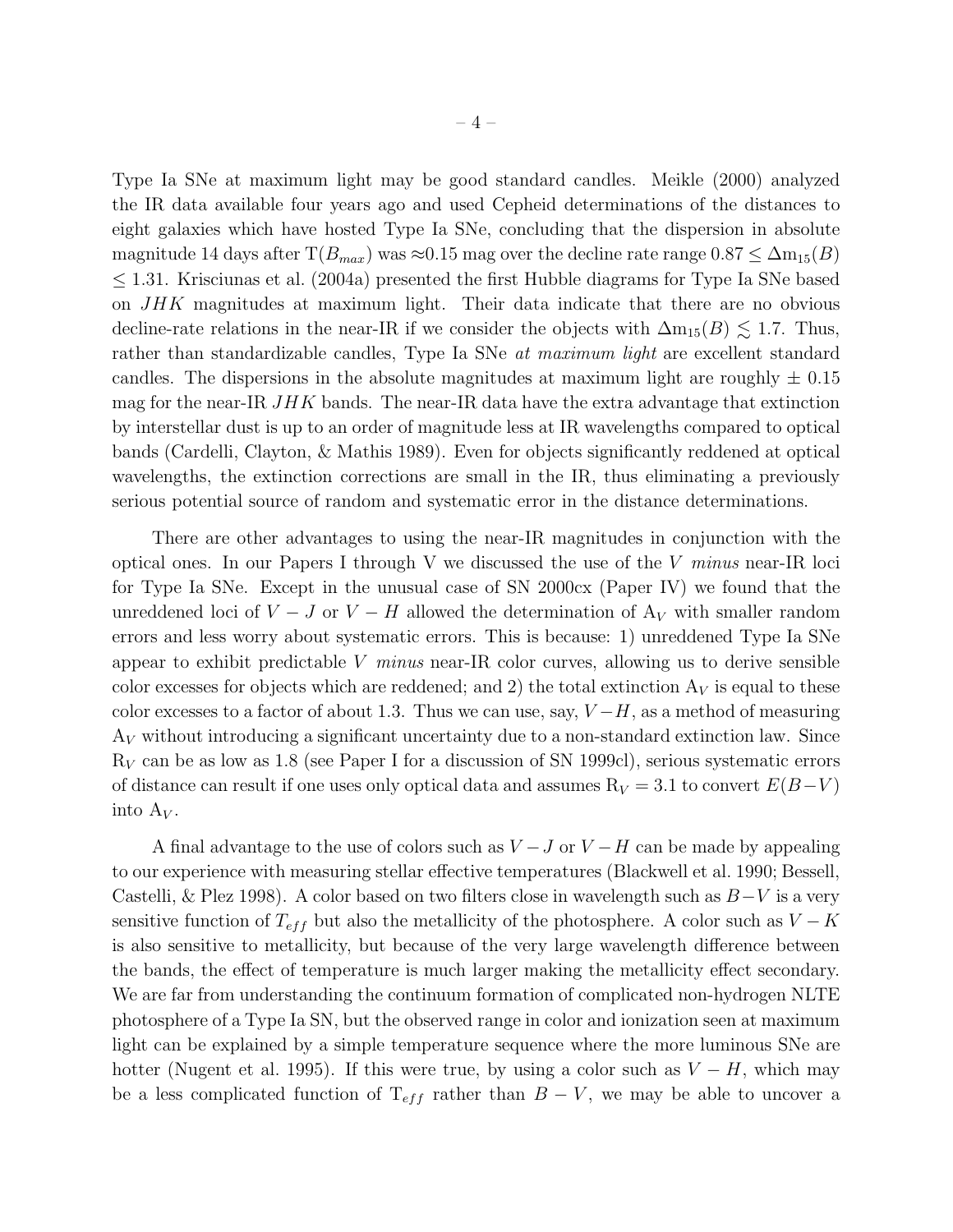clearer relationship between the observed colors and the underlying physical temperature and luminosity.

Since 1999 we have been engaged in regular monitoring of bright Type Ia SNe (typically  $V_{max}$  < 15.5), at Cerro Tololo Inter-American Observatory (CTIO) and Las Campanas Observatory (LCO) with the goal to construct a near-IR Hubble diagram with a sample of 30 Type Ia SNe. We are motivated by the success of the Calán/Tololo SN survey (Hamuy et al. 1993b) which published a similar number of optical light curves of Type Ia SNe. Given the importance of high redshift SNe for cosmology, i.e. evidence for a non-zero cosmological constant (Riess et al. 1998; Perlmutter et al. 1999; Tonry et al. 2003; Knop et al. 2003), a well-calibrated sample of nearby SNe studied in the near-infrared will allow us to better understand the dereddened properties of the population of Type Ia SNe, and ultimately allow us to better anchor the distant sample to the nearby one.

This is the sixth in a series of data papers on optical and infrared photometry of Type Ia supernovae (SNe). We have already presented data on SN 1999aa, SN 1999cl, and SN 1999cp (Krisciunas et al. 2000, Paper I); SN 1999da, SN 1999dk, SN 1999gp, SN 2000bk, and SN 2000ce (Krisciunas et al. 2001, Paper II); SN 2001el (Krisciunas et al. 2003, Paper III); SN 2000cx (Candia et al. 2003, Paper IV); and SN 1999ee, SN 2000bh, SN 2000ca, and SN 2001ba (Krisciunas et al. 2004b, Paper V). Jha (2002) has presented other optical data for SN 1999aa, SN 1999cl, SN 1999gp, SN 2000ce, and SN 2000cx. Extensive optical photometry of SN 1999ee has been presented by Stritzinger et al. (2002). Li et al. (2001b) presented data for SN 2000cx.

Here we present optical and/or near-IR photometry of the Type Ia supernovae SN 1991T, SN 1991bg, SN 1999ek, SN 2001bt, SN 2001cn, SN 2001cz, and SN 2002bo. Three of these objects were discovered by one of us (RC) as part of an ongoing SN search with a 0.3-m f/2.7 telescope sited at Réunion Island (latitude = S  $21^{\circ}06'$ , longitude = E  $55^{\circ}36'$ ). Except for SN 1991bg, the group of supernovae presented in this paper has a  $\Delta m_{15}(B)$  decline rate close to the median value for all Type Ia SNe. In that sense, this is a "normal" group of Type Ia supernovae which should be representative of the average population.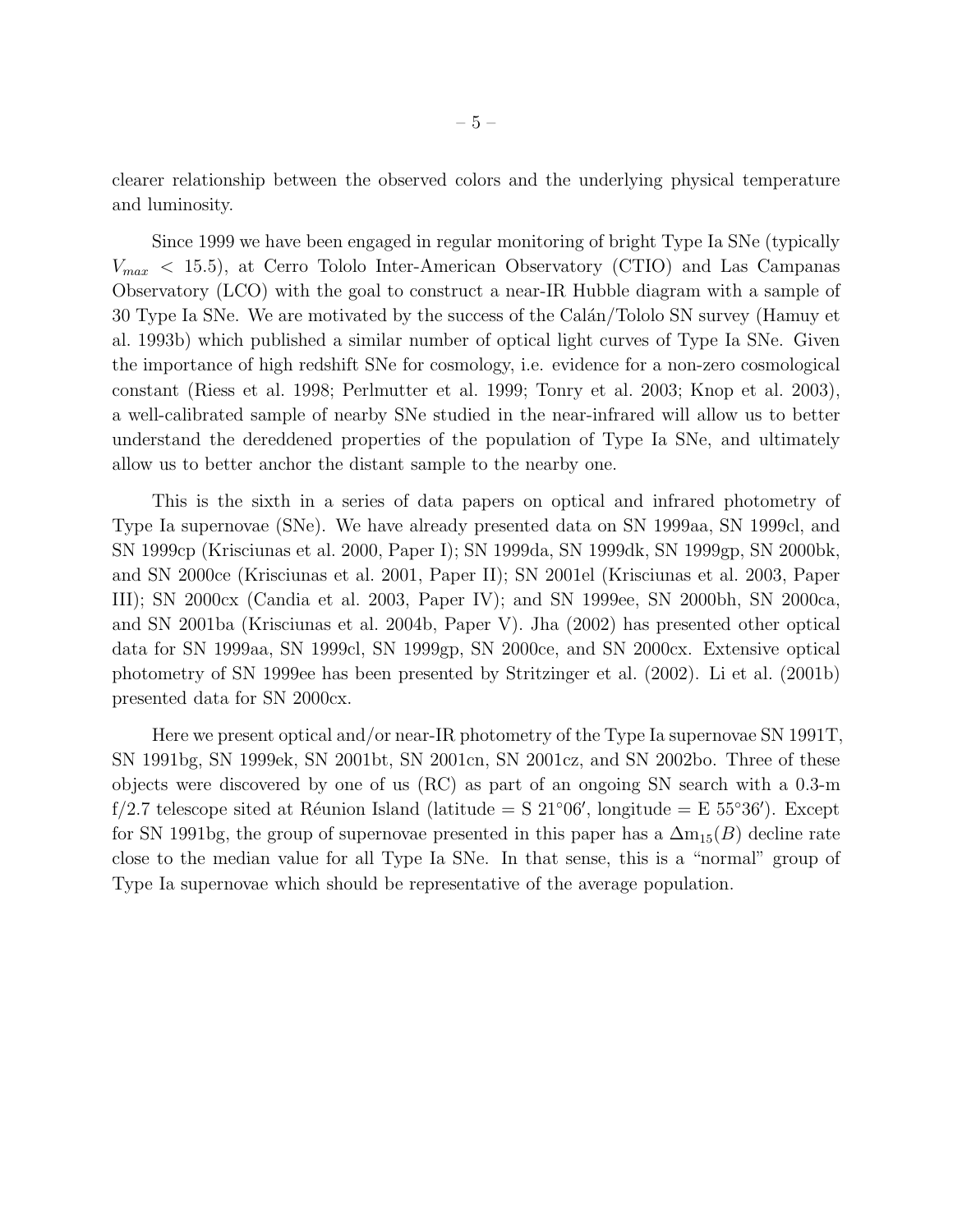#### 2. Observations

#### 2.1. Photometric Calibration

We used Landolt (1992) standards for the calibration of our optical photometry. The field star magnitudes were derived from aperture photometry in the IRAF environment.<sup>20</sup> Typically, we derive the photometry of the SNe themselves using point spread function (PSF) magnitudes using DAOPHOT (Stetson 1987, 1990). When necessary, we first performed image subtraction using templates taken after the SNe have faded away. Some of our subtractions were carried out with a script based on Andrew Phillips' IRAF package psfmatch, while others were carried out using a script written by Brian Schmidt and based on the algorithm of Alard & Lupton (1998).

Except for the case of SN 1991bg, we calibrated the IR magnitudes of the field stars near the SNe using the near-IR standards of Persson et al. (1998) and observations from the LCO 1-m telescope. We have found that the Two Micron All Sky Survey (2MASS) magnitudes of field stars brighter than 15th magnitude are, on average, 0.03 mag brighter than the derived  $J_s$ , H, and  $K_s$  photometry on the system of Persson et al. With this offset we were able to assess the quality of the photometry of the field stars if they were observed by us on few photometric nights.

The photometry of the local standards is given in Tables 1 and 2. The finding charts are shown in Figures 1a through 1e.

Photometry of a given SN, obtained with multiple telescopes, shows systematic differences from telescope to telescope. Often this amounts to several hundredths of a magnitude, but once a SN begins to enter the nebular phase two to three weeks after maximum light, these systematic differences can amount to several tenths of a magnitude. In Papers III, IV, and V we used a method of spectroscopically-based filter corrections to correct the photometry for the non-stellar spectral energy distributions of the SNe and the differences of the filter transmission curves of the filters in different instruments. The problem of bringing the photometry of Type Ia SNe onto a standard system was discussed by Suntzeff (2000), and a correction - the "S-correction" method - was given in Stritzinger et al. (2002); the reader should consult this paper for the definition of the linear transformations. We have found, for example, comparing YALO and CTIO 0.9-m B-band photometry of Type Ia SNe, that starting some 30 days after the time of B-band maximum there is a systematic difference

 $^{20}$ IRAF is distributed by the National Optical Astronomy Observatory, which is operated by the Association of Universities for Research in Astronomy, Inc., under cooperative agreement with the National Science Foundation.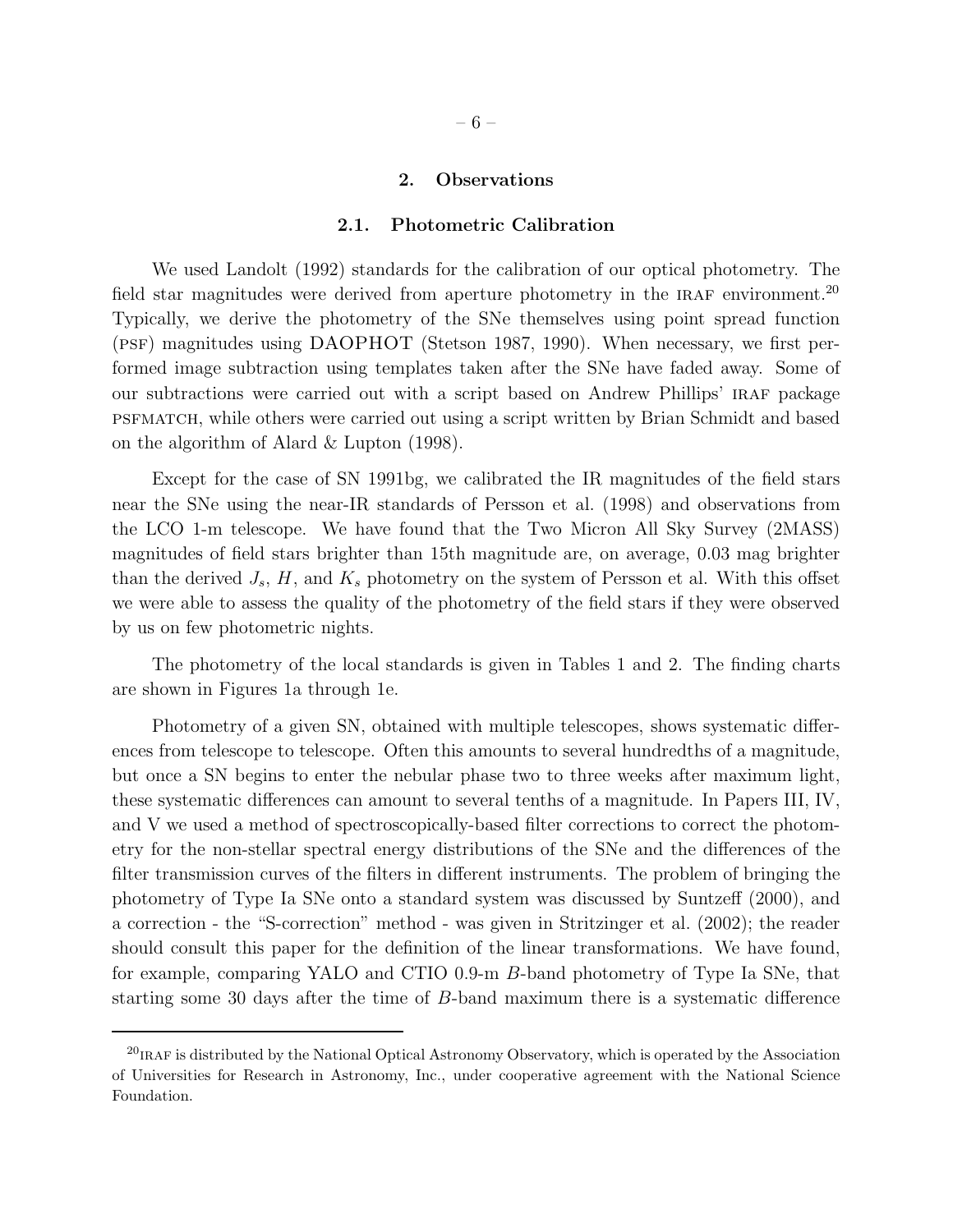of 0.07 mag owing to the filter differences. In the V -band the systematic differences are 0.05 mag, but with the opposite arithmetic sense. Without taking this into account YALO photometry gives  $B - V$  colors 0.12 mag different in the tail of the color curve. This clearly makes a significant difference if one derives a  $B - V$  color excess from photometry at this epoch. As found by Krisciunas et al. (2003) in the case of SN 2001el, these systematic differences can be largely eliminated by correcting the photometry to the system described by Bessell (1990).

The applications of S-corrections to date have only reduced the systematic errors of the photometry taken on different telescopes, not eliminated them. Elias (2003) suggests that these theoretical corrections are never as good as one would hope due to the difficulty of measuring the instrument/filter/detector system efficiencies and that the real S-corrections should be calculated empirically as the observed differences of the photometry obtained with different telescopes and instruments. However, there are very few SNe which have been well sampled with multiple telescopes, so we cannot yet set up appropriate look up tables.

In Figs. 2 and 3 we show optical filter corrections to the Bessell (1990) system, while in Fig. 4 we show IR corrections from the YALO filters to the system of Persson et al. (1998). The trends in these figures are not precise, and it is very important to get spectral atlases of other SNe to see if the S-corrections of other SNe approximate what we find in the cases of SNe 1999ee, 2001el, and 2002bo.

The filters and CCDs used in the CTIO 1.5-m CCD camera are nominally the same as those in the 0.9-m camera. We have assumed that the S-corrections derived for the UBVRI filters are the same for the two cameras.

Our principal goal with the photometry of the five supernovae of mid-range decline rates discussed in this paper is to derive color excesses (i.e. E(B−V), giving extinction corrections) and infrared magnitudes at maximum light. The photometry *presented in the tables* includes the color corrections based on observations of standard stars. For further analysis we have applied the S-corrections and K-corrections to all our data where possible, the one exception being the Steward IR data for SN 1999ek where we do not have a good prescription for the system throughputs. In the case of SN 2002bo we explicitly list the S-corrections (Tables 12 and 13). The IR K-corrections are based on spectra of SN 1999ee and are given in Paper V.

We have used a new program to carry out the  $\Delta m_{15}$  analysis (Prieto, Rest & Suntzeff 2005), which is a variant on the method given in Phillips et al. (1999). The  $BVRI$  light curves of a given SN are fitted simultaneously, minimizing a  $\chi^2$  statistic constructed as the difference between the data and the model (i.e. templates in each filter plus magnitudes at maximum), weighted by the uncertainties in the data and model. The parameters of the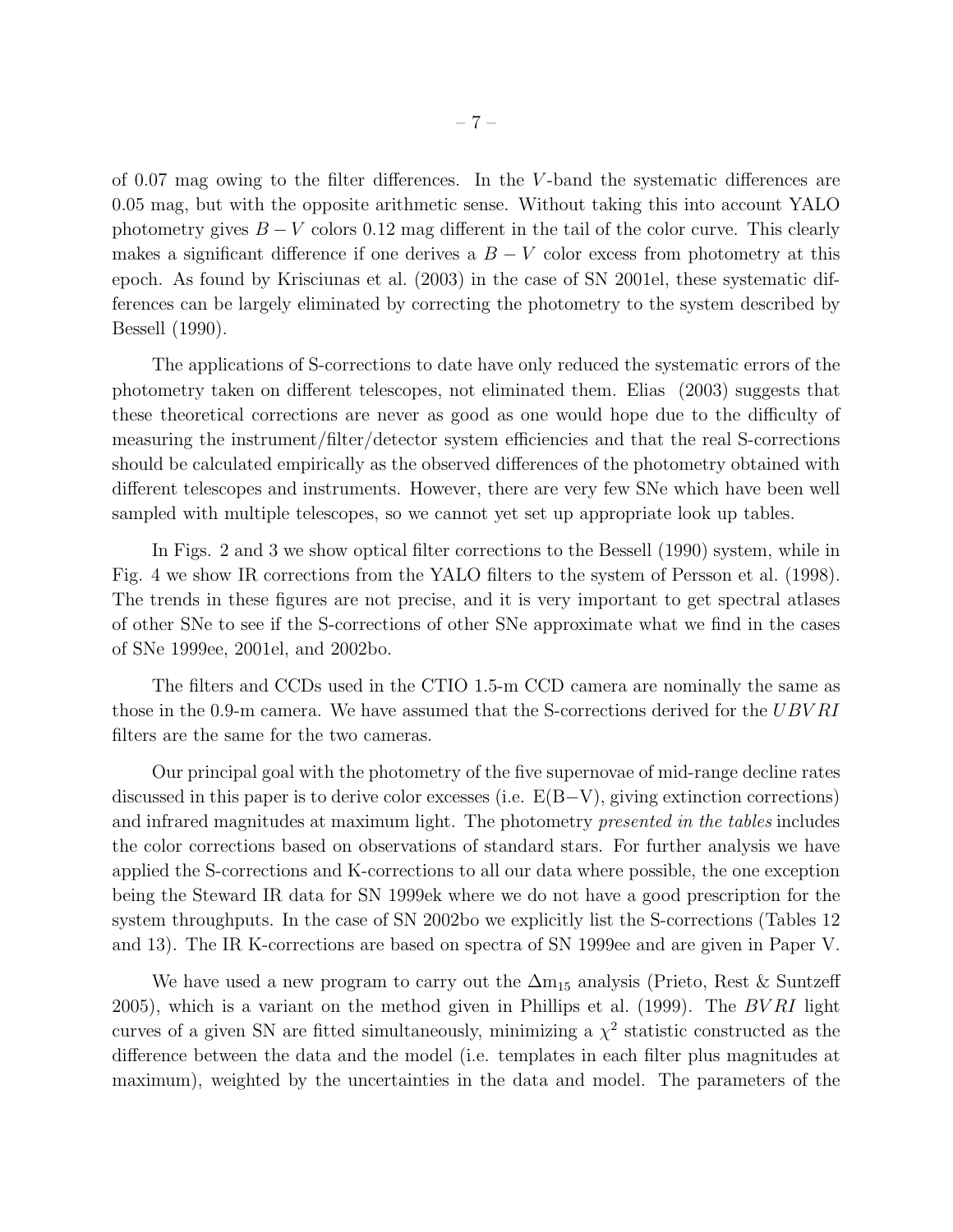fit (unknown variables) are: the time of B-band maximum, the magnitudes at maximum in each filter ( $BVRI$ ), the value of  $\Delta m_{15}$ , and the total reddening  $E(B - V)_{total}.^{21}$  The host reddening is simply the total reddening minus the Galactic reddening given by Schlegel, Finkbeiner & Davis (1998). The new  $\Delta m_{15}(B)$  code uses the same 6 templates based on 7 objects that were used by Phillips (1993), Hamuy et al. (1996), and Phillips et al. (1999), along with the well-sampled light curves of 8 Type Ia SNe observed more recently. The code adopts K-corrections similar to those described by Hamuy et al. (1993a). In contrast to previous versions of  $\Delta m_{15}$  analysis, the Prieto code allows for a continuous variation of  $\Delta m_{15}$ . The analysis produces a covariance matrix, allowing us to calculate the 1- $\sigma$  statistical uncertainties of the parameters.

## 2.2. SN 1991T

SN 1991T is the prototype of the slowly declining Type Ia SNe. Phillips et al. (1999) give  $\Delta m_{15}(B) = 0.94 \pm 0.05$  for this object. While SN 1991T was originally considered significantly overluminous (Riess, Press & Kirshner 1996), Gibson & Stetson (2001) recently obtained a Cepheid distance to the host galaxy, NGC 4527. Their distance modulus of  $m - M = 30.562 \pm 0.085$  mag indicates that this object has optical absolute magnitudes at maximum *comparable* to Type Ia SNe with mid-range decline rates.

Data of Lira et al. (1998) indicate that the B-band maximum of SN 1991T occurred on 1991 April 29.2 UT (JD 2,448,375.7). Menzies & Carter (1991) reported  $JHK$  data taken on April 17.96 UT, some 11.2 days prior to  $T(B_{max})$ . Menzies (2004, private communication) indicates that these measurements were taken with a 0.75-m telescope at South African Astronomical Observatory and a single channel photometer giving a 36 arcsec diameter beam. The instrument looked at two sky patches approximately 3 arcmin north and south of the SN location.

Harrison & Stringfellow (1991) have previously reported  $JHK$  photometry of SN 1991T obtained on 1991 June 22 UT with the Australian National University's 2.3-m telescope at Siding Spring. Here we report two previously unpublished nights of ANU 2.3-m infrared

 $21$ Effectively, the code gives total reddening. It assumes that the Galactic reddening from Schlegel, Finkbeiner & Davis (1998) is correct. Arce & Goodman (1999) discuss possible systematic errors in the Galactic reddening of Schlegel et al. But if the Schlegel et al. reddening used by us is systematically too large by a certain amount, then our derived value of the host galaxy reddening should be systematically too small by exactly the same amount. This is to say that there should be no systematic error in our effective value of total reddening, which is what we desire most for accurate supernova distances.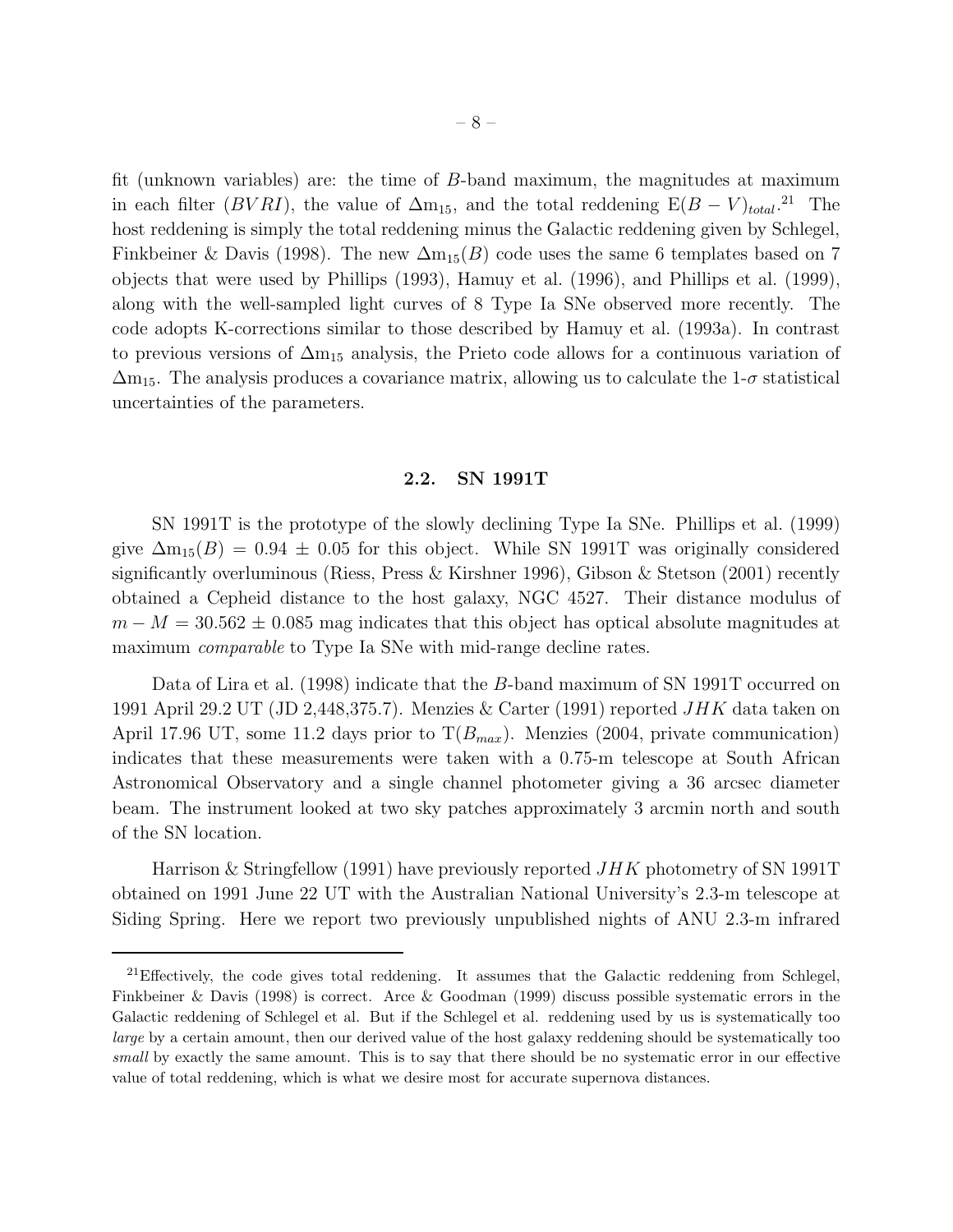data (see Table 3), taken 5.05 and 6.10 days after  $T(B_{max})$ . These observers used a single channel InSb detector, 10 arcsec diameter beam, and a 20 arcsec chop in the north-south direction. Finally, we note that these data are on the MSSSO infrared standard system. For subsequent calculations we have slightly corrected them to the system of Elias et al. (1982) using the linear transformations given by McGregor (1994).

Given that these previously unpublished data were taken within 10 days of the presumed time of the IR maxima, we can then use the templates of Paper V and the Cepheid distance of the host to estimate the absolute magnitudes at maximum. We adopted  $E(B-V)_{Gal}$  = 0.022 mag from Schlegel, Finkbeiner & Davis (1998) and  $E(B-V)_{host} = 0.14 \pm 0.05$  (Phillips et al. 1999). With  $R_V = 3.1$ ,  $A_V = 0.50$  mag. Standard Cardelli, Clayton, & Mathis (1989) extinction parameters then give  $A_J = 0.14$ ,  $A_H = 0.10$ , and  $A_K = 0.06$  mag.

## 2.3. SN 1991bg

SN 1991bg is the prototype of the rare fast declining Type Ia SNe. According to Li et al. (2001a), only 16 percent of Type Ia SNe discovered in a distance-limited survey are like SN 1991bg. The fast decliners are intrinsically red at maximum light compared to mid-range and slow decliners and lack the secondary maximum in the I-band light curves. They are subluminous by 2 to 3 magnitudes in the  $V$ - and  $B$ -bands. The fast decliners are probably explosions of C-O white dwarfs yielding the smallest amounts ( $\approx 0.1 \text{ M}_{\odot}$ ) of <sup>56</sup>Ni (Stritzinger & Leibundgut 2004, and references therein).

Filippenko et al. (1992) and Leibundgut et al. (1993) give optical CCD photometry of SN 1991bg. The maximum brightness in V occurred on 1991 December 14.7 UT (JD2,448,605.2). The time of B-band maximum is not as well contrained by the fewer Bband data, but if SN 1991bg behaved like SN 1999by, an equally fast decliner (Garnavich et al. 2004), then the B-band maximum of SN 1991bg probably occurred about 2 days prior to  $T(V_{max})$ . We will assume that  $T(B_{max})$  occurred at JD2448603.2. For the purpose of calculating absolute magnitudes we assume a distance modulus of  $m - M = 31.32 \pm 0.11$ (Tonry et al. 2001) for NGC 4374 (the host of SN 1991bg), which is based on the method of Surface Brightness Fluctuations (SBF's).

Porter et al. (1992) presented an AAS poster discussing five nights of  $JHK$  data and the bolometric light curve of SN 1991bg. However, Alain Porter died in 1993 and the data were never published. We have acquired the raw data used by Porter for the critical 3 nights near maximum light taken by Stanford, Eisenhardt, & Dickinson (1995). The data were taken with the Kitt Peak National Observatory 1.3-m telescope using the Simultaneous Quad-color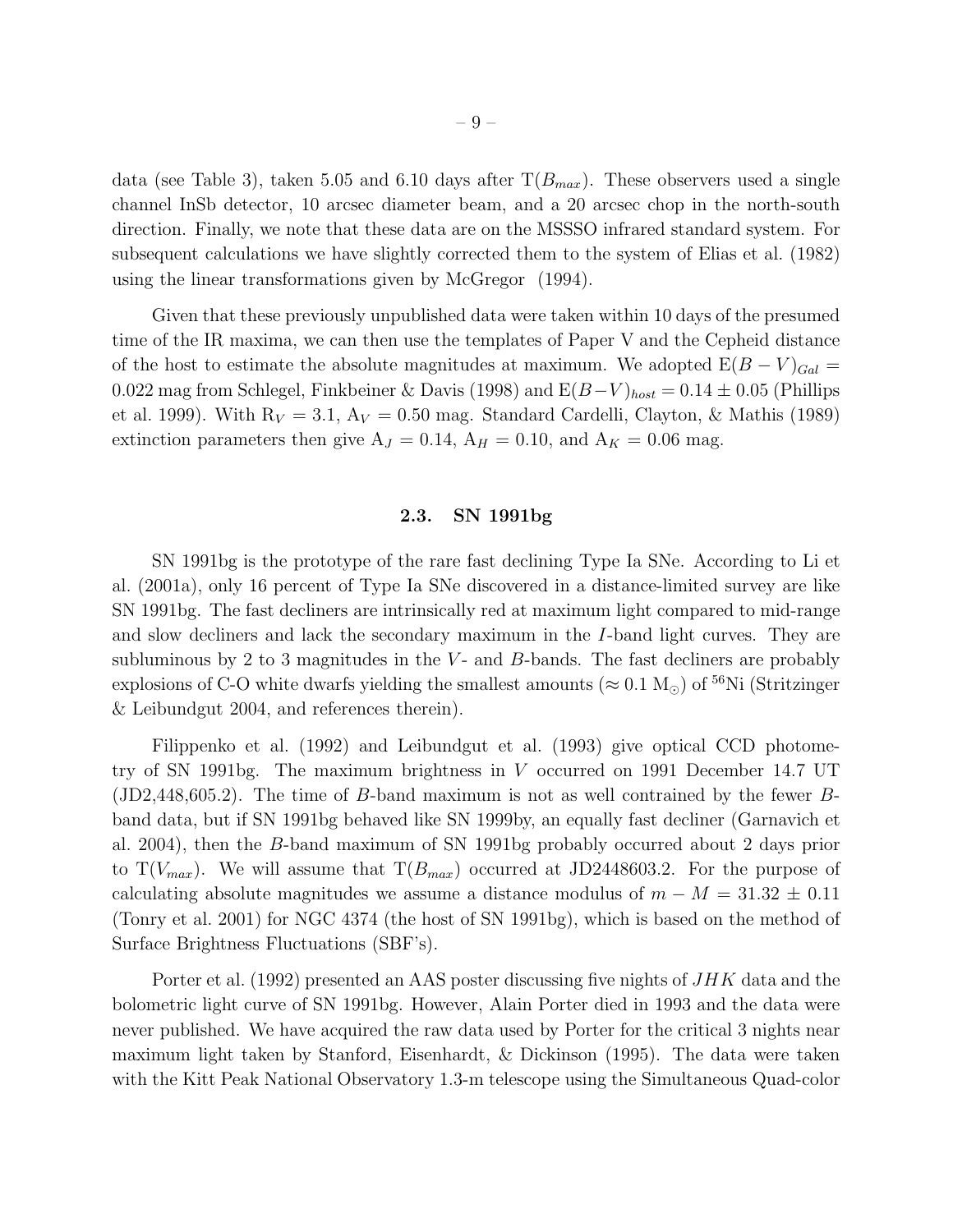Infrared Imaging Device (SQIID). This camera contained four low quantum efficiency 256  $\times$  256 PtSi arrays. The plate scale on the 1.3-m telescope was 1.36 arcsec per pixel. SQIID took simultaneous  $JHKL'$  images, but the  $L'$  images were not saved.

We used images obtained by Stanford et al. to characterize the non-linearities of SQIID. We calibrated SN 1991bg directly using bright IR standards of Elias et al. (1982) on the photometric night of 15 December 1991 and determined the  $JHK$  magnitudes of field stars A and J of Leibundgut et al. (1993). We confirmed that no color terms need to be used for the determination of the  $J$  and  $K$  data with SQIID, but there is a substantial color term for H, namely  $-0.261 \pm 0.053$ , scaling  $H - K$ . This is in agreement with the value found by Stanford et al. (see their §3).

We list the  $JHK$  magnitudes of stars A and J in Table 2. In Table 3 we give the  $JHK$ photometry of SN 1991bg derived from SQIID images. The two remaining nights of the Porter data in the J-band were obtained by E. Lada et al. (2004 private communication) in January of 1992 but are not included in our paper. Porter et al. (1992) state that SN 1991bg faded by three magnitudes in the J-band in the month after maximum light.

## 2.4. SN 1999ek

SN 1999ek was discovered in UGC 3329 by Johnson & Li (1999) from images taken on 1999 October 20.5 (JD 2,451,472.0) and 21.4 UT at  $\alpha = 0.536:31.6$ ,  $\delta = +16:38:18$  (equinox 2000), at 11.7 arcsec west and 12.1 arcsec south of the core of UGC 3329. Strolger et al. (1999) reported that spectra taken on October 25 and 26 UT indicated that SN 1999ek was a Type Ia SN at or near maximum light. Jha et al. (1999) report that a spectrum taken on October 30.46 UT confirms the SN typing and age with respect to maximum.

This supernova, located at a Galactic latitude of −8 degrees, has a large Galactic reddening according to Schlegel, Finkbeiner & Davis (1998) at  $E(B - V) = 0.561$  mag. We note that Arce & Goodman (1999) find that for  $A_V > 0.5$  mag, the Schlegel, Finkbeiner & Davis maps overestimate the reddening by a factor of 1.3 to 1.5.

All our optical data of SN 1999ek were obtained with the CTIO 0.9-m telescope. Our image subtraction templates were obtained with the CTIO 1.5-m telescope on 2001 November 12 UT. The JH infrared templates were obtained with the LCO 1-m telescope on 2000 November 17 UT.

Our IR data of this object were obtained with the 1.2-m telescope of the Fred L. Whipple Observatory at Mt. Hopkins, Arizona (1 night), the YALO 1-m at CTIO (7 nights) and the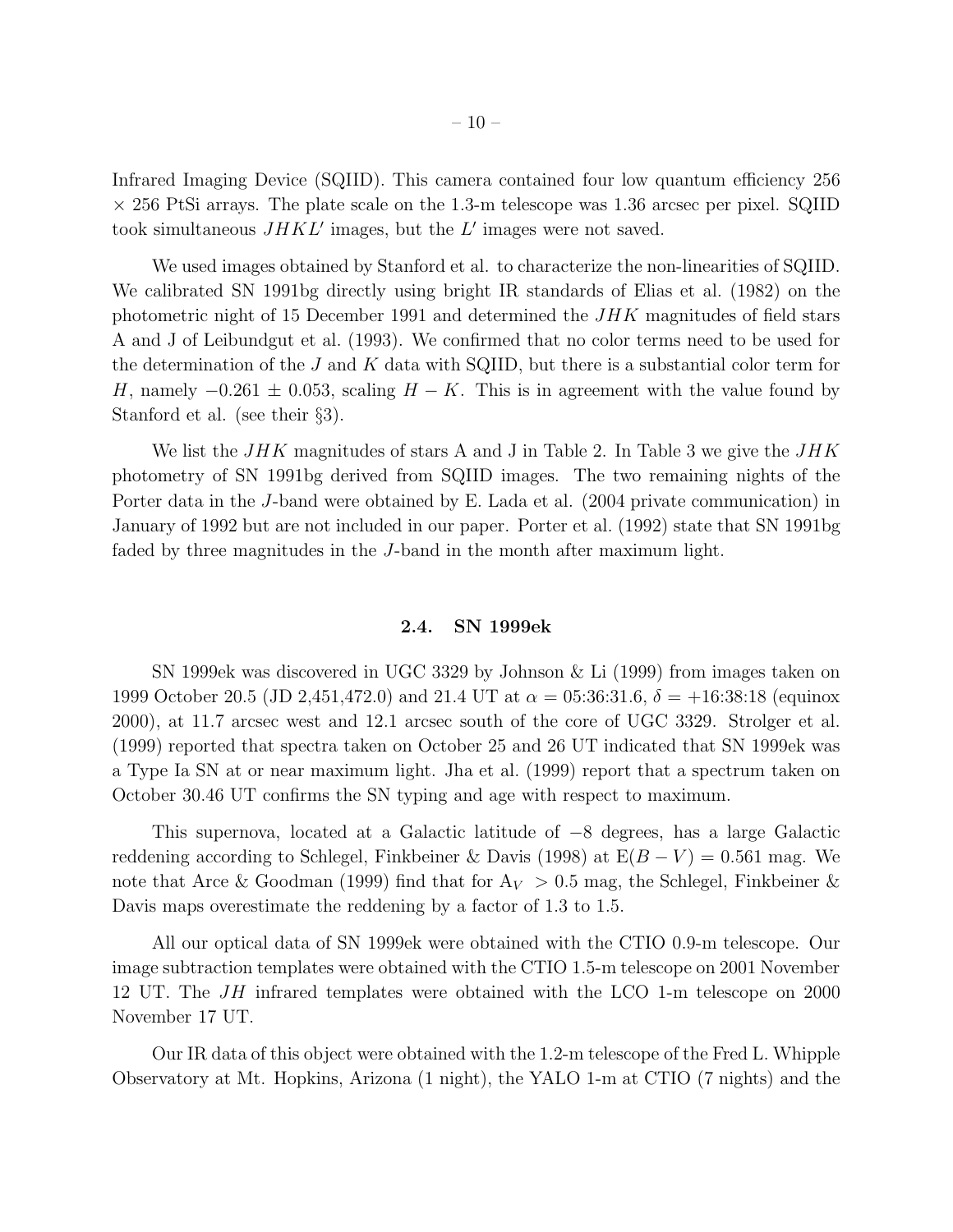Steward Observatory 2.3-m at Kitt Peak (5 nights). The Steward data were obtained with a  $256 \times 256$  HgCdTe NICMOS detector (Rieke et al. 1993). We found that the images could not be flattened and sky-subtracted well. As a result, the Steward data should be considered only approximate  $(\pm 0.08 \text{ mag})$ . In Table 4 we give the internal errors of the photometry.

In Tables 4 and 5 we give the optical and IR data of SN 1999ek. We took no  $K_{s}$ band imagery of this field with the LCO 1-m, and the one night of FLWO imagery was not photometric. We have opted to use the K-band values of the nearby field stars from 2MASS to calibrate the single night of K-band data of SN 1999ek.

In Fig. 5 we show the optical and IR light curves of SN 1999ek. We include some optical photometry of Jha (2002) which is consistent with our data at the 0.01 mag level at JD 2,451,487.

Using the light curve fitting code of Prieto, Rest & Suntzeff (2005) we derive  $E(B V$ <sub>total</sub> = 0.76 ± 0.05 mag for SN 1999ek. The implied host reddening is  $E(B-V)_{host}$  =  $0.76 - 0.56 = 0.20$  mag. The implied total extinction is  $A_V = 2.37 \pm 0.16$  mag, assuming  $R_V = 3.1$  for both components of reddening.

Using the unreddened  $V - H$  locus for mid-range decliners (Paper V, Table 14), we derive  $E(V - H) = 1.83 \pm 0.05$  mag for SN 1999ek using only the LCO infrared data. This gives  $A_V = 2.25 \pm 0.12$  mag. Thus, in the case of SN 1999ek, the method of combining optical and IR photometry for mid-range decliners discussed in Papers I, II, III, and V gives a value of  $A_V$  consistent with the  $\Delta m_{15}$  method.

## 2.5. SN 2001bt

SN 2001bt was discovered by Chassagne (2001a) from images taken on 2001 May 24.0 (= JD 2,452,053.0) and 24.9 UT. It is located at  $\alpha = 19:13:46.8$ ,  $\delta = -59:17:23$  (equinox 2000), 14.1 arcsec west and 17.1 arcsec north of the nucleus of IC 4830. From a spectrum obtained on May 26 UT with the LCO 2.5-m telescope Phillips & Krisciunas (2001) deduced that SN 2001bt was a Type Ia SN at or near maximum.

Tables 6 and 7 contain our photometry of SN 2001bt itself. Fig. 6 shows the optical and IR photometry of SN 2001bt.

The data obtained with the LCO 2.5-m telescope have much smaller internal errors than the data from the YALO 1-m telescope at a comparable epoch near maximum light. Our values of the maximum IR magnitudes of SN 2001bt hinge much more on the LCO photometry, for which no filter corrections are necessary as well, to place the data on the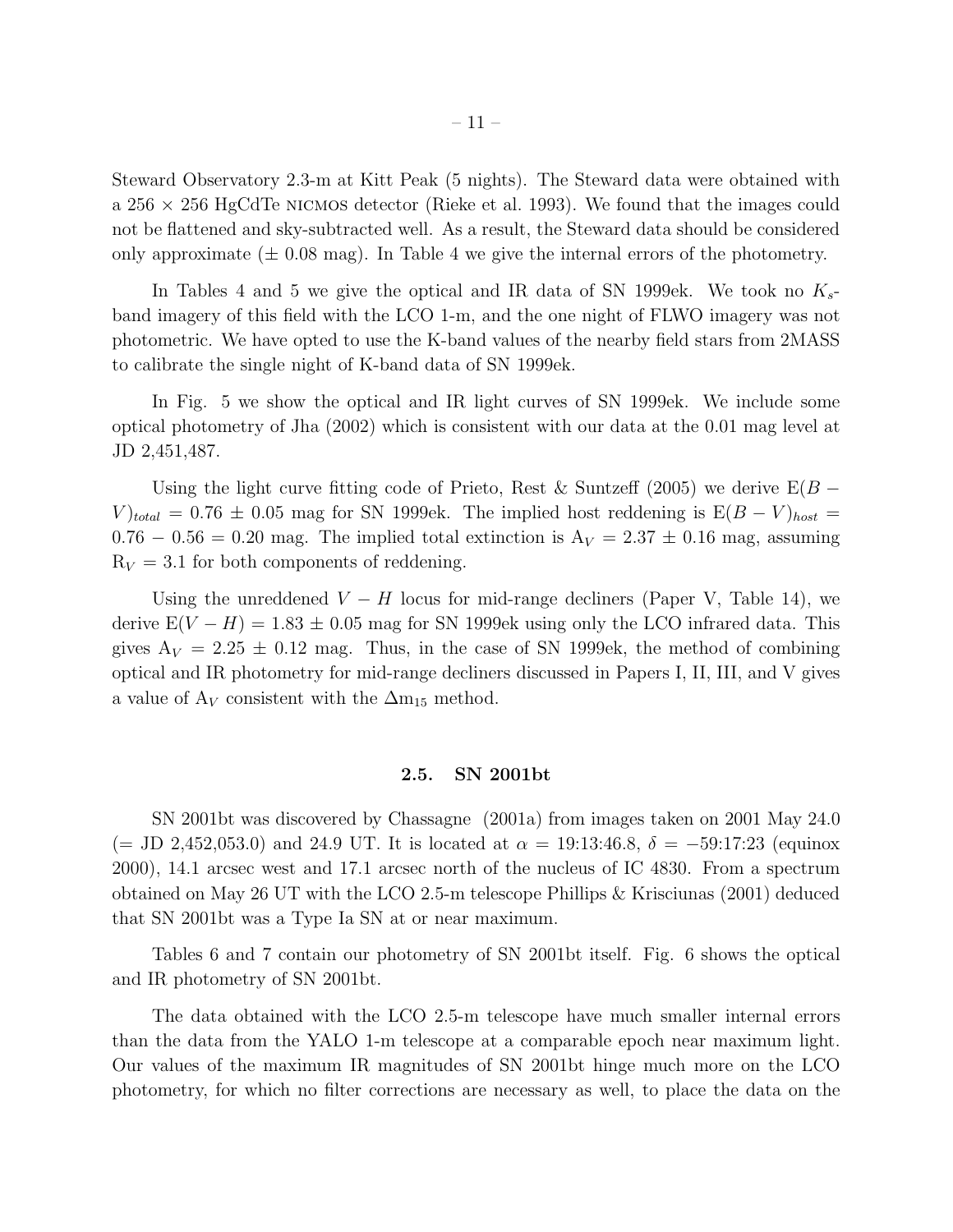filter system of Persson et al. (1998).

## 2.6. SN 2001cn

SN 2001cn was also discovered by Chassagne (2001b) from images of 2001 June 11.95  $(=$  JD 2,452,072.45) and 12.85 UT. It is located at  $\alpha = 18:46:17.8$ ,  $\delta = -65:45:42$  (equinox 2000), 2.6 arcsec west and 17.9 arcsec south of the nucleus of IC 4758. Candia et al. (2001) report that a spectrum obtained by D. Norman and K. Olsen on June 14.3 UT with the CTIO 1.5-m telescope showed that SN 2001cn was a Type Ia SN near maximum light.

Tables 8 and 9 contain our photometry of SN 2001cn itself. Fig. 7 shows the optical and IR photometry of SN 2001cn.

## 2.7. SN 2001cz

Yet another SN was discovered by Chassagne (2001c) from images taken on 2001 July 4.64 (= JD 2,452,095.14) and 5.61 UT. SN 2001cz is located at  $\alpha = 12:47:30.2$ ,  $\delta = -39:34:48$ (equinox 2000), 0.6 arcsec west and 31.4 arcsec south of the nucleus of NGC 4679. Pastorello et al. (2001) obtained a spectrum on July 12.01 UT with the Danish 1.54-m telescope at La Silla, finding the new object to be a Type Ia SN within 2 d of maximum light. Tables 10 and 11 contain our photometry of SN 2001cz itself. Fig. 8 shows the optical and IR photometry of SN 2001cz.

In Fig. 1d we mark a previously unknown RR Lyrae star. Its V magnitude ranges from 16.20 to 16.72, and its period is 0.6405 d. For more details see Krisciunas et al. (2004c). According to Schlegel, Finkbeiner & Davis (1998), the Galactic reddening in the direction of NGC 4679 is  $E(B - V) = 0.092$ . Assuming  $R_V = 3.1$ , the V-band extinction is then 0.285 mag. With  $\langle V \rangle = \frac{1}{2}$  $\frac{1}{2}$  (V<sub>max</sub> + V<sub>min</sub>) + 0.07 (Smith 1995, p. 27), and adopting a mean absolute magnitude  $M_V = +0.7$  (Layden et al. 1996), the distance to the new RR Lyr star is roughly 12.9 kpc. It is located some 5 kpc above the Galactic plane.

## 2.8. SN 2002bo

SN 2002bo was independently discovered by Cacella & Hirose (2002) on 2002 March 9 UT. Nakano et al. (2002) give a position of  $\alpha = 10:18:06.5, \delta = +21:49:42$  (equinox 2000), some 11.6 arcsec east and 14.2 arcsec south of the nucleus of the SA galaxy NGC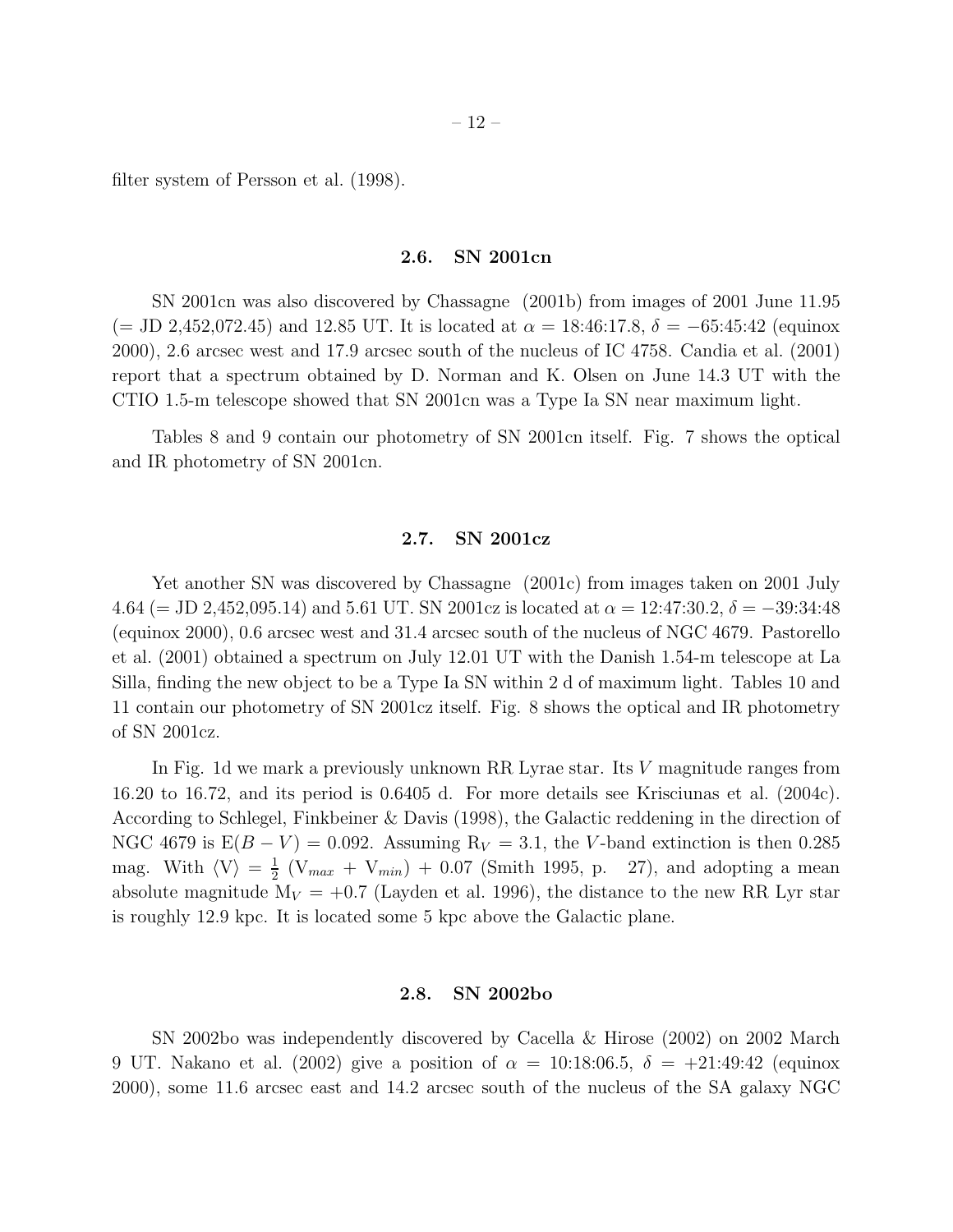3190. Kawakita et al. (2002) and Benetti et al. (2002) obtained spectra on March 9 and 10, respectively, which showed that SN 2002bo was a Type Ia SN 10 to 12 days before maximum. According to NED, the heliocentric redshift of NGC 3190 is 1271 km s<sup>-1</sup>, or  $z = 0.0042$ , a very nearby galaxy.

NGC 3190 is a member of the Leo III group (Garcia 1993). Tonry et al. (2001, their Table 1) determined SBF distances of two possible members of this group. They obtained  $m - M = 32.66 \pm 0.18$  for NGC 3193 and  $m - M = 31.86 \pm 0.24$  for NGC 3226. From dynamical information Benetti et al. (2004) obtained a distance modulus for SN 2002bo of 31.67 mag on a scale of  $H_0 = 65$  km s<sup>-1</sup> Mpc<sup>-1</sup>. Correcting to an  $H_0 = 72$  scale, this becomes  $m-M = 31.89$ , close to the measured SBF distance modulus of NGC 3226, but in significant disagreement with the distance modulus of NGC 3193.

A similar distance estimate can be obtained by using the flow model of Tonry et al. (2000). One uses the Supergalactic coordinates of NGC 3190 to calculate the flow velocities along the vector towards the galaxy. A distance is recovered when the flow velocity matches the radial velocity of the galaxy with respect to the Cosmic Microwave Background. For SN 2002bo we find  $v_{flow} = v_{CMB}$  at a distance modulus of 31.69 on the  $H_0 = 78.4$  scale of Tonry et al.. This is equivalent to a distance modulus of 31.87 on an  $H_0 = 72$  scale, corresponding almost exactly to the SBF distance modulus of NGC 3226 on the same scale. We will adopt the distance modulus for NGC 3226,  $31.86 \pm 0.24$ , as the distance modulus to SN 2002bo. The equivalent recession velocity in the CMB frame would be 1696 km s<sup>−</sup><sup>1</sup> .

For the CTIO 0.9-m data we used images of 2003 January 3 UT as image subtraction templates. For the CTIO 1.5-m data we used subtraction templates obtained with that telescope on 2003 January 30 UT. All the YALO 1-m data are derived from PSF magnitudes without image subtraction templates.

Without S-corrections the U-band photometry of SN 2002bo obtained with the YALO, CTIO 0.9-m and 1.5-m telescopes shows systematic differences up to 0.4 mag due to the lack of ultraviolet response below 3500Å in the SITe CCDs on the CTIO telescopes. If we calculate S-corrections based on our best knowledge of the U-band filters for the CTIO and the YALO telescopes, we still find small differences between the two filter systems. To improve the fits, we shifted the two filter functions until we matched the color terms from synthetic photometry of spectrophotometric standards with color terms obtained from actual broad-band photometry of stars. We found we needed to shift the nominal CTIO 0.9-m Uband filter profile 40 Å to shorter wavelengths. The ANDICAM U-band filter profile had to be shifted 30 Å toward longer wavelengths. The color term, based on actual photometry of stars, as opposed to synthetic photometry, is  $+0.107 \pm 0.010$  (scaling  $U - B$ ) for the CTIO 0.9-m telescope and  $-0.084 \pm 0.020$  for YALO.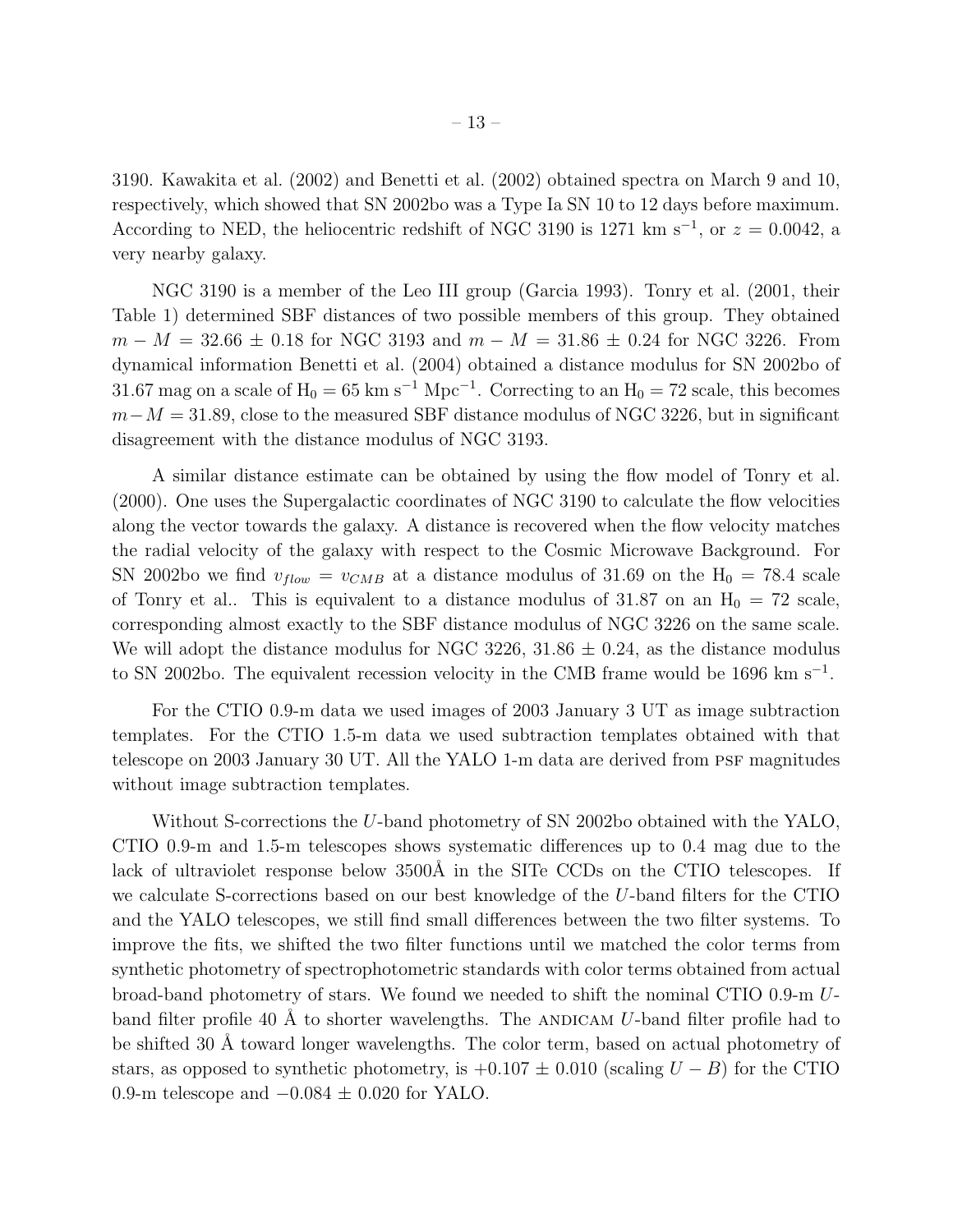Benetti et al. (2004) give MJD =  $52356.0 \pm 0.5 \equiv$  Julian Date 2,452,356.5 as the time of T( $B_{max}$ ) for SN 2002bo. From CTIO data only we obtain  $T(B_{max}) =$  JD 2,452,356.5  $\pm$ 0.2, in agreement with the value of Benetti et al..

In Tables 12 and 13 we present our optical and IR photometry of SN 2002bo. In Fig. 9 we show the optical and IR light curves of SN 2002bo, including the data of Benetti et al.  $(2004)$ . Szabo et al.  $(2003)$  have also published 11 nights of *VRI* data for SN 2002bo.

The premaximum data of SN 2002bo do not fit our  $JHK$  templates very well, the data being roughly 0.3 mag fainter than the template (see Fig. 10). However, it should be noted that our templates are based on very few data points obtained more than a week before  $T(B_{max})$ . Still, because we actually measured this SN at maximum, we do not need to use our templates to determine what the observed maxima were.

In Fig. 11 we show the V *minus* near-IR color curves of SN 2002bo. We also plot the unreddened loci for mid-range decliners (Papers I and V), adjusted by the implied color excesses to minimize the reduced  $\chi^2$  values of the fits. The reader will notice immediately that the loci based on other objects do not fit these color curves very well, especially around day 10. The reduced  $\chi^2$  values range from 2 to 4, and the data fail to match the templates by up to 0.3 mag at 10 days after  $T(B_{max})$ .

The implied values of  $A_V$  are 0.71  $\pm$  0.16 from E(V – J), 0.64  $\pm$  0.09 from E(V – H), and  $0.51 \pm 0.08$  from  $E(V - K)$ . While these three values are statistically equal, within the errors (the weighted mean being  $0.59 \pm 0.06$ ), the color excesses listed in Fig. 11 do not *increase* from  $V - J$  through  $V - K$ , as they ought to. The optical photometry of SN 2002bo indicates that  $E(B - V)_{total} = 0.39 \pm 0.02$ , implying  $A_V = 1.21$  *if*  $R_V = 3.1$ . Conversely, if the host galaxy extinction is  $A_{V,host} = 0.59 - 3.1 \times 0.025 = 0.51$  [using  $E(B - V)_{Gal}$  from Table 15], and  $E(B-V)_{host} = 0.365$ , it follows that  $R_{V,host} = 1.40$ . This would imply very non-standard dust in the host galaxy. We feel it is most likely that the odd implied color excesses of SN 2002bo are due to its having abnormal unreddened colors.

From spectroscopic evidence Benetti et al. (2004) suggest that the unusually low temperature of SN 2002bo, the presence of high-velocity intermediate-mass elements and the low abundance of carbon at early times indicates that the silicon burning in this object penetrated to much higher layers than in more normal Type Ia SNe. Whatever the physical explanation, the spectral energy distributions (SEDs) in the  $V$ - and near-IR bands were considerably different than other Type Ia SNe we have studied. As a result there may be *no* color index that can be used to obtain a reliable value of  $A_V$  for this unusual object.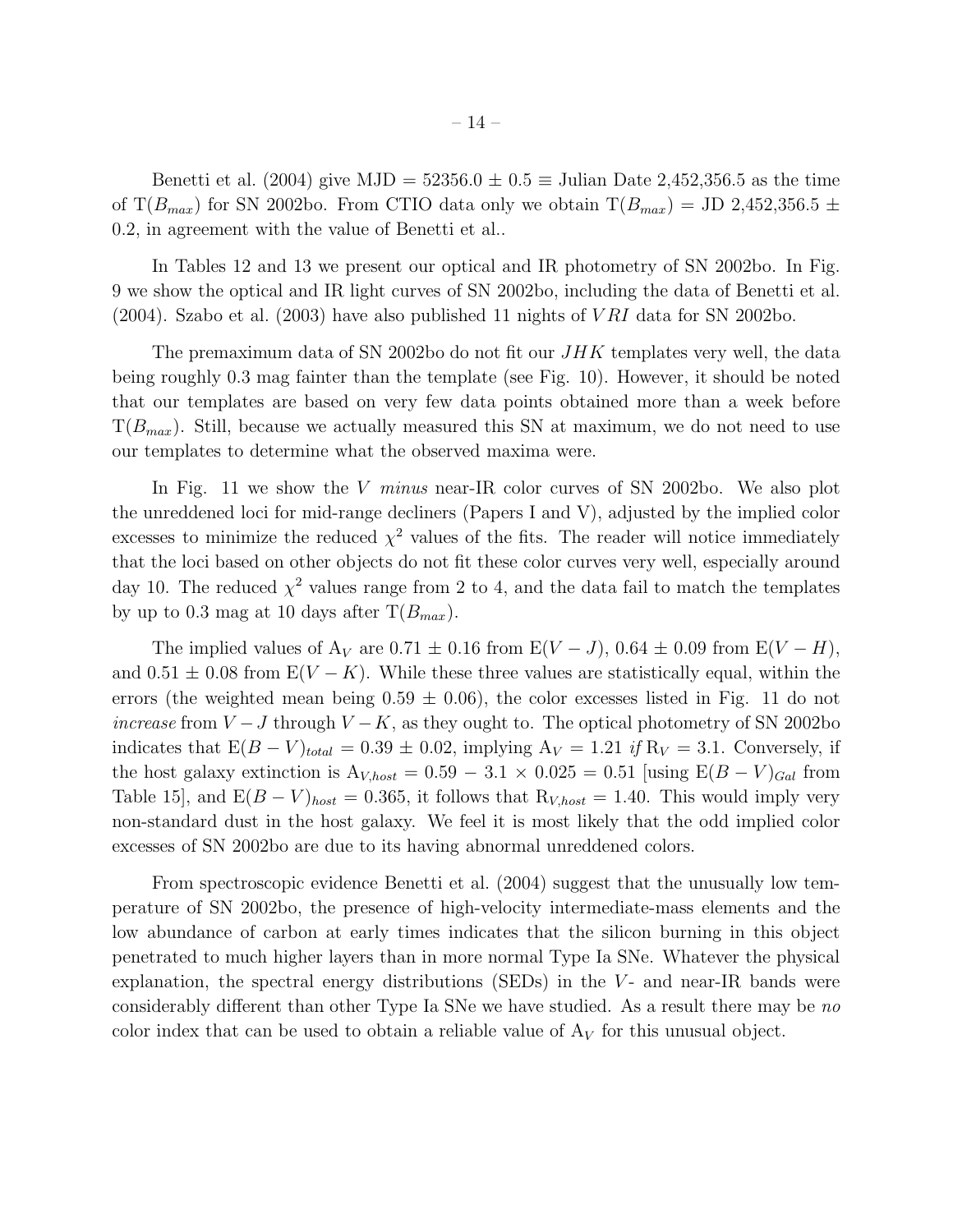## 2.9. Spectral Observations

Spectral observations were obtained for three of the program supernovae. A log of the observations is given in Table 14. For the spectra taken with the CTIO 1.5-m telescope, the facility Cassegrain spectrograph was used with two grating setups. The gratings have the following specifications listed as (lines per mm, blaze, resolution at  $5000 \text{ Å}$ , Ångströms per pixel): grating 09, (300, 4000 Å, 7.3 Å, 2.88 Å px<sup>-1</sup>); grating 13, (150, 5000 Å, 14 Å, 5.7 Å px<sup>-1</sup>). The CCD is a Loral 1200  $\times$  800 pixel detector with excellent ultraviolet response. The detector fringes redward of 8000 Å. Although the wavelength coverage using grating 13 covers more than an octave, we did not use an order blocking filter to remove the blue contamination from first order red. These spectra will be contaminated by blue light longward of 6600 Å. Because of flexure in the spectrograph, wavelength calibration spectra were taken at every slew position. We observed spectrophotometric standards from the lists of Hamuy et al. (1992, 1994). The supernovae were observed through 2 and 10 arcsec slits, and the standards through a 10 arcsec slit. The slit length was roughly 4 arcmin.

The data were reduced to fluxes with the SPECRED package in IRAF. The CCD data were bias subtracted, trimmed, and flat-fielded using either dome flats or twilight spectra. In the case of the twilight spectra, the solar lines were removed by filtering. The data were wavelength calibrated to an accuracy of  $\approx 0.1$  pixel residual in the fit. The underlying galaxy spectra was removed by interpolating the galaxy flux across the position of the supernova. The spectra were brought to an absolute flux scale with reference to the Hamuy et al. spectrophotometric standards and standard extinction tables. To cover the full ultraviolet range, the table of fluxes of the standard stars was extrapolated to 3100 Å by fitting a quadratic function over the range  $3300$  to  $3650$  Å. The small slit data were corrected to the flux scale of the 10 arcsec observations. Not all the nights were photometric, so the flux scale should be considered as a relative scale.

We present the spectra in Fig. 12. We also include two spectra of SN 1999ee which were observed on the same nights as SN 1999ek but not included in the Hamuy et al. (2002) study of that supernova. We also include two earlier time spectra of SN 1999ee from Hamuy et al. (2002) to provide a spectral sequence of a normal Type Ia over the epoch of observations of our program supernovae. From a comparison of the features of the SNe shown in Fig. 12 with spectra given by Filippenko  $(1997)$ , we find that the program supernovae were caught within a week of  $T(B_{max})$ .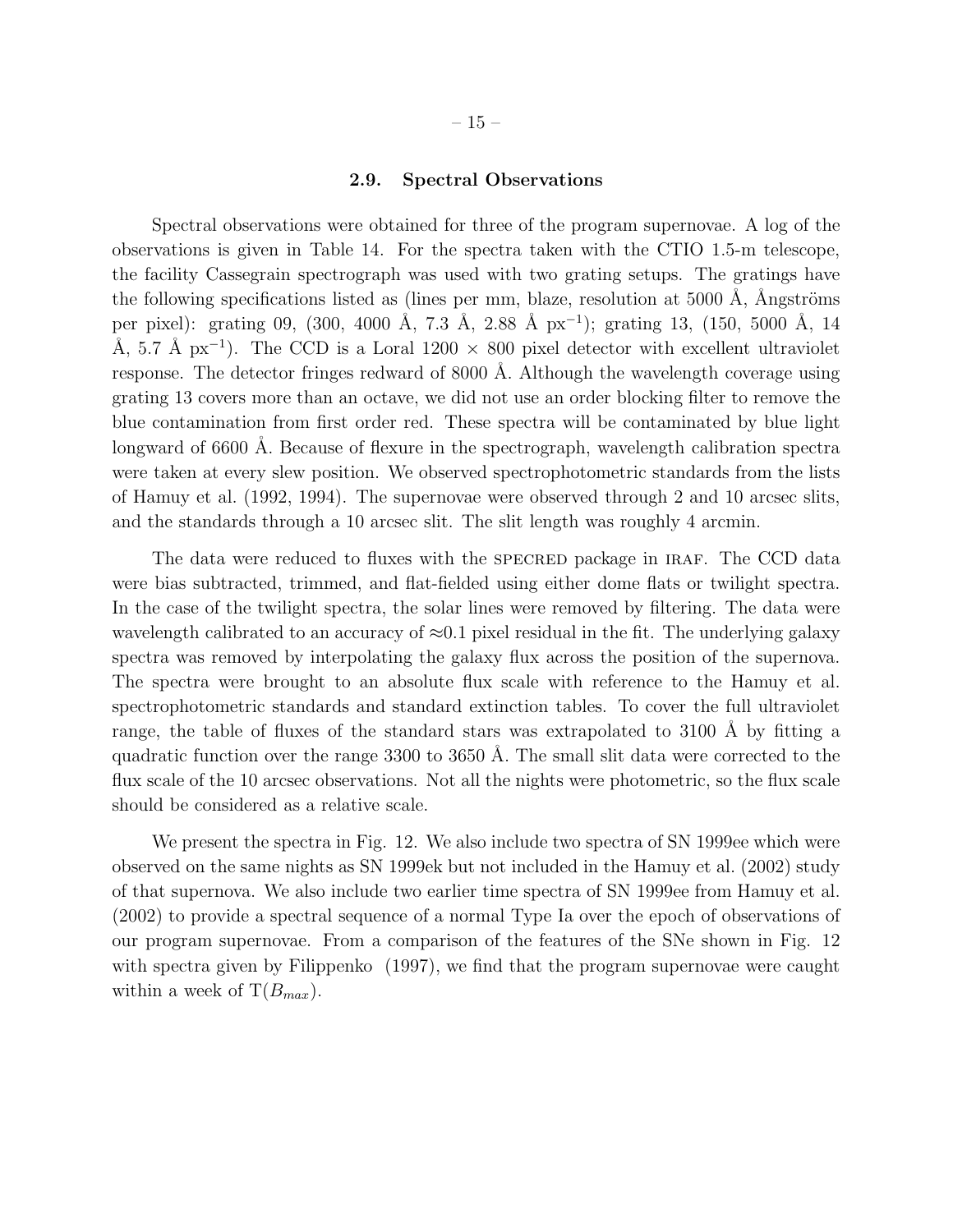## 3. Discussion

Using the infrared light curve templates of Paper V, which indicate IR maxima about 3 days prior to  $T(B_{max})$ , we find that SN 1991T, the prototype of the slowly declining Type Ia supernovae, had implied IR absolute magnitudes at maximum quite comparable to our sample of slow decliners and mid-range decliners. The IR data given by Menzies & Carter (1991), obtained 11.2 days prior to  $T(B_{max})$ , are between 1.1 and 1.8 magnitudes brighter than our templates. Either their measurements included a significant amount of host galaxy light, or the behavior of this object long before  $T(B_{max})$  was different than any object studied to date.

While the observations of SN 1991bg presented here and those of SN 1999by by Höflich et al. (2002) and Garnavich et al. (2004) do not allow us to constrain fully the IR maxima of these two objects, because of the rarity of the fast declining Type Ia SNe and the paucity of IR data on these objects, some comments are in order. Firstly, SN 1999by was observed close enough to maximum light that we can derive  $H$ - and  $K$ -band maxima for SN 1999by. The J-band maximum of SN 1999by was likely no more than 0.1 mag brighter than the observation made 2 days prior to  $T(B_{max})$ . Likewise, the JHK observations of SN 1991bg 0.85 days after  $T(V_{max})$  must have been less than 0.1 mag from the IR maxima. Thus, we can compare the luminosities and intrinsic colors of two fast decliners (with essentially zero host reddening) with the larger number of Type Ia SNe of mid-range and slow decline rates. The case of SN 1986G, which had  $\Delta m_{15}(B)$  almost as large, is complicated by its substantial and uncertain reddening (see Krisciunas et al. 2004a, and references therein).

In Fig. 13 we show the colors at maximum of the better sampled objects shown in Fig. 12 of Krisciunas et al. (2004b) along with the near-maximum colors of SNe 1991bg and 1999by. The purpose of this graph is merely to demonstrate the intrinsic redness of the fast decliners in the V *minus* near-IR color indices. Fig. 16 of Garnavich et al. (2004) shows the  $B - V$  colors at maximum vs.  $\Delta m_{15}(B)$  and also demonstrates that Type Ia SNe with  $\Delta m_{15}(B) \gtrsim 1.7$  exhibit much redder colors than Type Ia SNe with lesser decline rates.

In Table 15 we summarize the basic data for the five SNe with mid-range decline rates presented in this paper. Listed are: the velocity of recession with respect to the Cosmic Microwave Background radiation (using the NED velocity calculator for objects with redshift greater than 3000 km s<sup>-1</sup>), the time of B-band maximum, the decline rate  $\Delta m_{15}(B)$ , and the Galactic and host contributions of the  $B-V$  color excess. We assumed values of  $E(B-V)_{Gal}$ from Schlegel, Finkbeiner & Davis (1998). In Table 15 the values of  $E(B-V)_{host}$  are derived from optical data alone.

In Table 16 we give the apparent magnitudes at maximum for the objects discussed in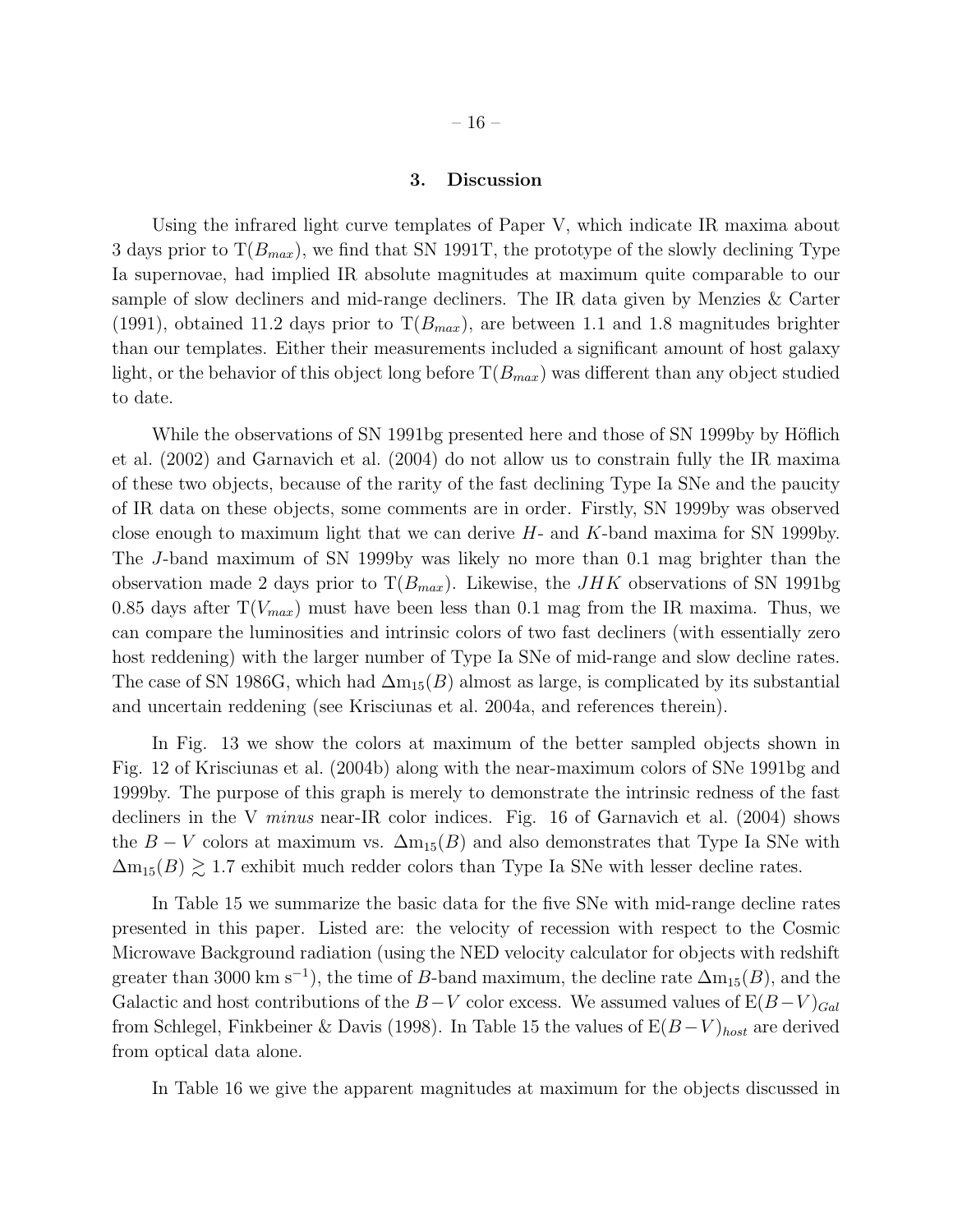this paper and their extinction-corrected values. We adopt the values of  $A_{\lambda}$  /  $A_{V} = 0.282$ , 0.190, and 0.114 for the J-,  $H$ -, and K-bands, respectively, given by Cardelli, Clayton,  $\&$ Mathis (1989) in their Table 3, column [5].

In Fig. 14 we show the Hubble diagrams of Type Ia SNe for the near-IR JHK bands, adding objects from this paper to Fig. 2 of Krisciunas et al. (2004a). In Fig. 15 we show the  $JHK$  absolute magnitudes at maximum light versus the redshift for Type Ia SNe of mid-range and slow decline rates. There is no obvious trend, indicating that the absolute magnitudes are uniform to a look back time of 0.5 Gyr. Fig. 16 shows the  $JHK$  absolute magnitudes at maximum light versus the decline rate parameter  $\Delta m_{15}(B)$ . As found by Krisciunas et al. (2004a), the absolute magnitudes show no obvious correlations with the optical decline rate parameter until we consider the fastest decliners. Thus, Type Ia SNe with  $\Delta m_{15}(B) \lesssim 1.7$  can be considered standard candles at maximum light in the near-IR. We note that in spite of the peculiarities of the light curves and implied color excesses of SN 2002bo, the small *infrared* extinction corrections and the uniformity of IR absolute magnitudes at maximum give this object IR absolute magnitudes similar to "normal" Type Ia SNe.

In Table 17 we give the mean absolute magnitudes of our growing sample of Type Ia SNe and the  $1-\sigma$  distribution widths. This is an update of the corresponding table of Krisciunas et al. (2004a). None of the numbers has changed significantly.

Not only is the extinction much lower in the near-IR compared to the rest frame optical bands, but we can use the  $JHK$  infrared templates to derive the maximum magnitudes if data are taken in the time frame of  $-12$  to  $+10$  days with respect to  $T(B_{max})$ . If the implied distances of high redshift SNe derived from *rest frame* J- or H-band photometry are in agreement with the distances derived from rest frame  $UBV$  photometry, that will increase our confidence in the adopted extinction corrections. Also, it will give us confidence that Type Ia SNe that exploded billions of years ago are fundamentally the same type of objects we now observe in nearby galaxies.

Because Type Ia SNe are standard candles in the near-IR, except for the objects with the largest possible decline rates, it would be ideal if high-redshift supernovae are observed in the  $H-$  or K−bands so that we might exploit the advantages of observing these important objects at least in the rest frame J-band. The IR bandpasses are closer to notch filters<sup>22</sup> than the optical bands, and we would expect that the K-corrections should be small at "magic" redshifts where the J band redshifts to the effective wavelength of  $H$  or  $K$ , or the H band redshifts to K. This happens at z=0.33 ( $J \Rightarrow H$ ,  $H_{max} = 21.8$ ), z=0.73 ( $J \Rightarrow K$ ,

<sup>22</sup>Having filter profiles with flat tops and minimal wings.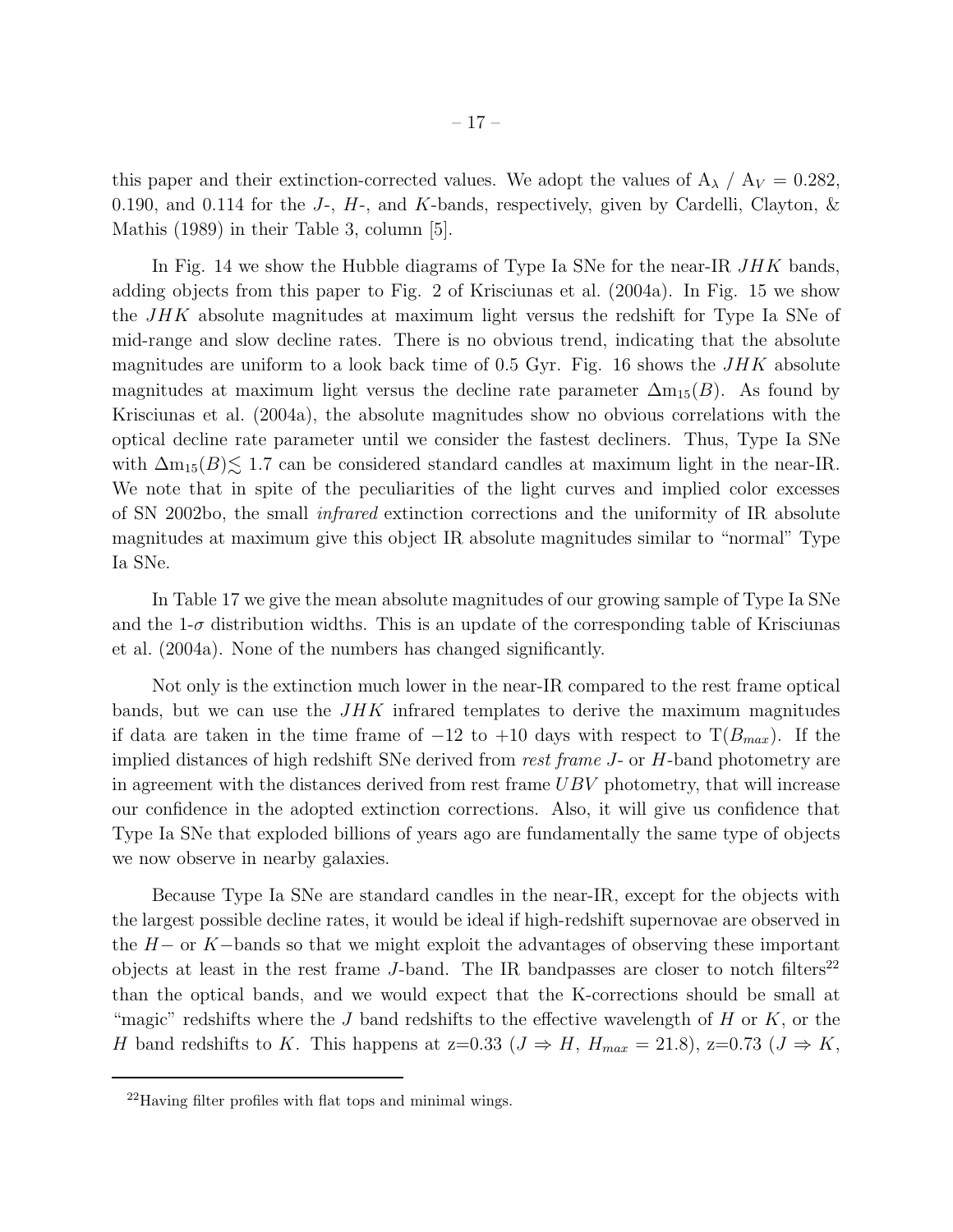$K_{max} = 23.1$ , and  $z=0.30$  ( $H \Rightarrow K$ ,  $K_{max} = 21.8$ ) for the LCO system of Persson et al. (1998). It is unlikely that ground-based telescopes can reach the K-band detection at  $z=0.73$ , but the H-band detection of  $S/N=15$  at  $z=0.3$  is roughly one hour on an 8-m telescope in good conditions. With a few supernovae sampled roughly 4 times near maximum light, the effects of acceleration could be easily seen in the rest-frame J-band magnitudes.

## 4. Conclusions

In this paper we have provided optical and/or infrared photometry of the Type Ia supernovae SN 1991T, SN 1991bg, SN 1999ek, SN 2001bt, SN 2001cn, SN 2001cz, and SN 2002bo.

The previously unpublished near-IR data of SN 1991T are important because SN 1991T is the prototype of the slowly declining Type Ia SNe. These data were obtained close enough to  $T(B_{max})$  that they allow us to estimate the absolute magnitudes at maximum of this object. Just as Gibson  $\&$  Stetson (2001) found regarding the optical absolute magnitudes at maximum, we find that SN 1991T had IR luminosities at maximum comparable to other, spectroscopically normal, objects.

Also, because of the importance of SN 1991bg as the prototype of the fast declining Type Ia SNe, we felt it was worthwhile to re-reduce and publish the few infrared data near the epoch of maximum light without further delay. We also do this to honor our late colleague Alain Porter. Within the errors, SN 1991bg had a decline rate equal to that of SN 1999by. The absolute magnitudes near maximum light in the IR of these two objects were essentially the same, and roughly half a magnitude fainter than Type Ia SNe of mid-range and slow decline rates.

Benetti et al. (2004) have shown that SN 2002bo exhibited unusual SEDs. As a result, we cannot confidently derive a value of the extinction  $(A_V)$  toward this object, because we cannot compare its colors to other objects with similar SEDs which are known to be unreddened. Four objects presented in this paper have optical and IR light curves which are like many "normal" Type Ia SNe.

We have used a new program to carry out the  $\Delta m_{15}$  analysis for the  $BVRI$  data (Prieto, Rest & Suntzeff 2005). As one can see in the corresponding figures, the derived light curve templates fit the *BVRI* data very well.

Following up the work of Krisciunas et al. (2004a,b), we derived the extinction-corrected apparent (and absolute) magnitudes of five new mid-range decliners in the near-IR and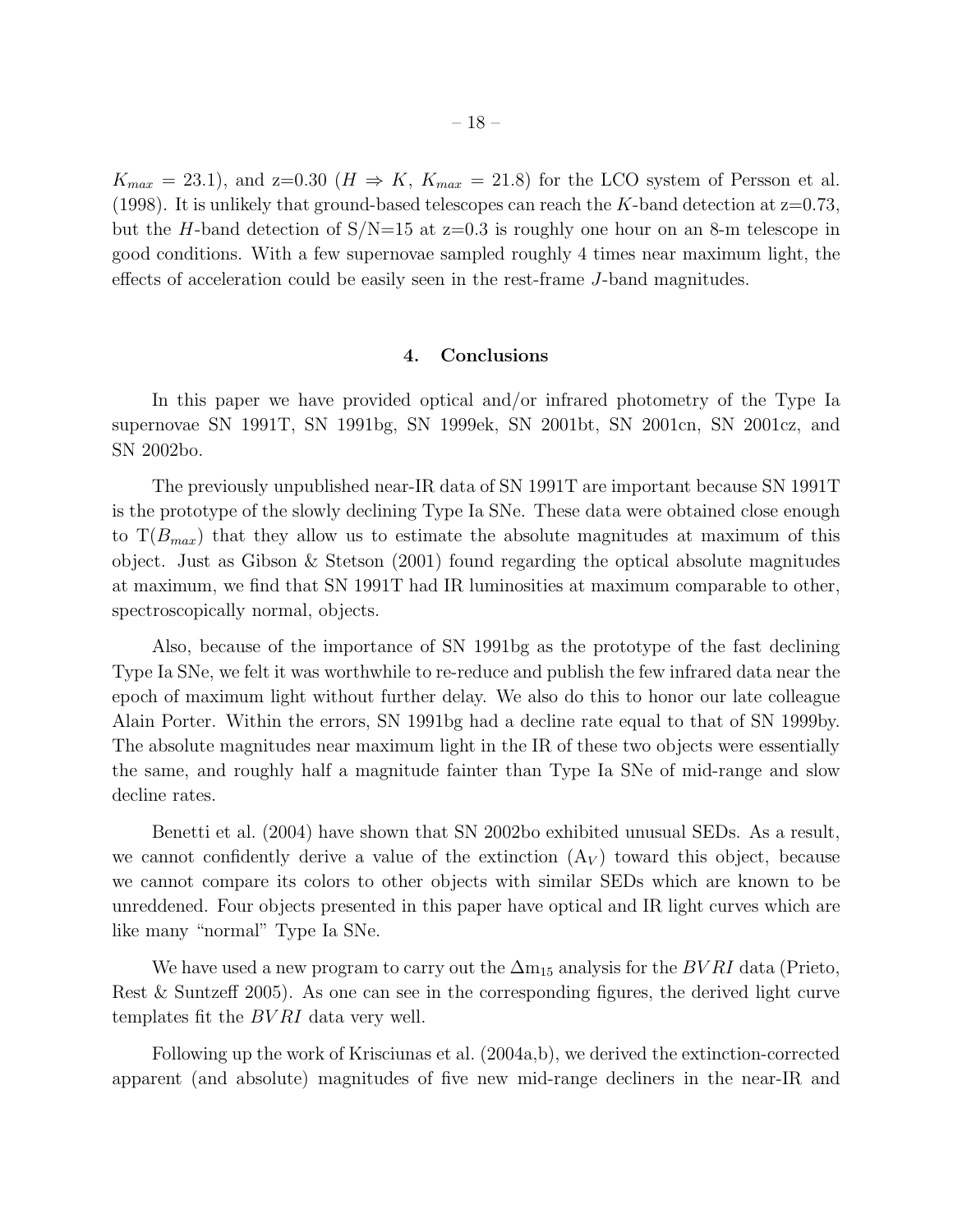confirmed that there is no apparent dependence of the absolute magnitudes at maximum versus the decline rate or the redshift for Type Ia SNe with  $\Delta m_{15}(B) \lesssim 1.7$ . The rms scatter of the absolute magnitudes is roughly  $\pm$  0.15 mag in the *JHK* bands. Thus, an individual object can give a distance good to  $\pm$  7 percent.

We made use of the NASA/IPAC Extragalactic Database (NED), the SIMBAD database, operated at CDS, Strasbourg, France, and the Two Micron All-Sky Survey (2MASS). We thank the Space Telescope Science Institute for the following support: HST GO-07505.02A; HST GO-08177.06 (the High-Z Supernova Team survey); HST GO-08641.07A was provided by NASA through a grant from the Space Telescope Science Institute, which is operated by the Association of Universities for Research in Astronomy, Inc., under NASA contract NAS5- 26555. We thank STScI for the salary support for P.C. from grants GO-09114 and GO-09421. We thank Stefano Benetti and Peter Meikle for many useful discussions about SN 2002bo and for sharing their optical and IR spectra. K.K. thanks LCO and NOAO for funding part of his postdoctoral position. Support for this work was provided to M.H. by NASA through Hubble Fellowship grant HST HF-01139.01A, awarded by the Space Telescope Science Institute. J. L. P. and N. B. S. thank Armin Rest for the idea of a continuous  $\Delta m_{15}(B)$  parameterization. We thank Lisa Germany for making the mosaics of the LCO 2.5-m images of SN 1999ek.

We thank Michael Merrill and Richard Joyce for useful discussions relating to the reduction of the SN 1991bg data obtained with SQIID; and Gajus Miknaitis for help with reading two rather old data tapes.

We are grateful for access to telescopes at Cerro Tololo Inter-American Observatory, Kitt Peak National Observatory, Las Campanas Observatory, Steward Observatory, and the Fred L. Whipple Observatory.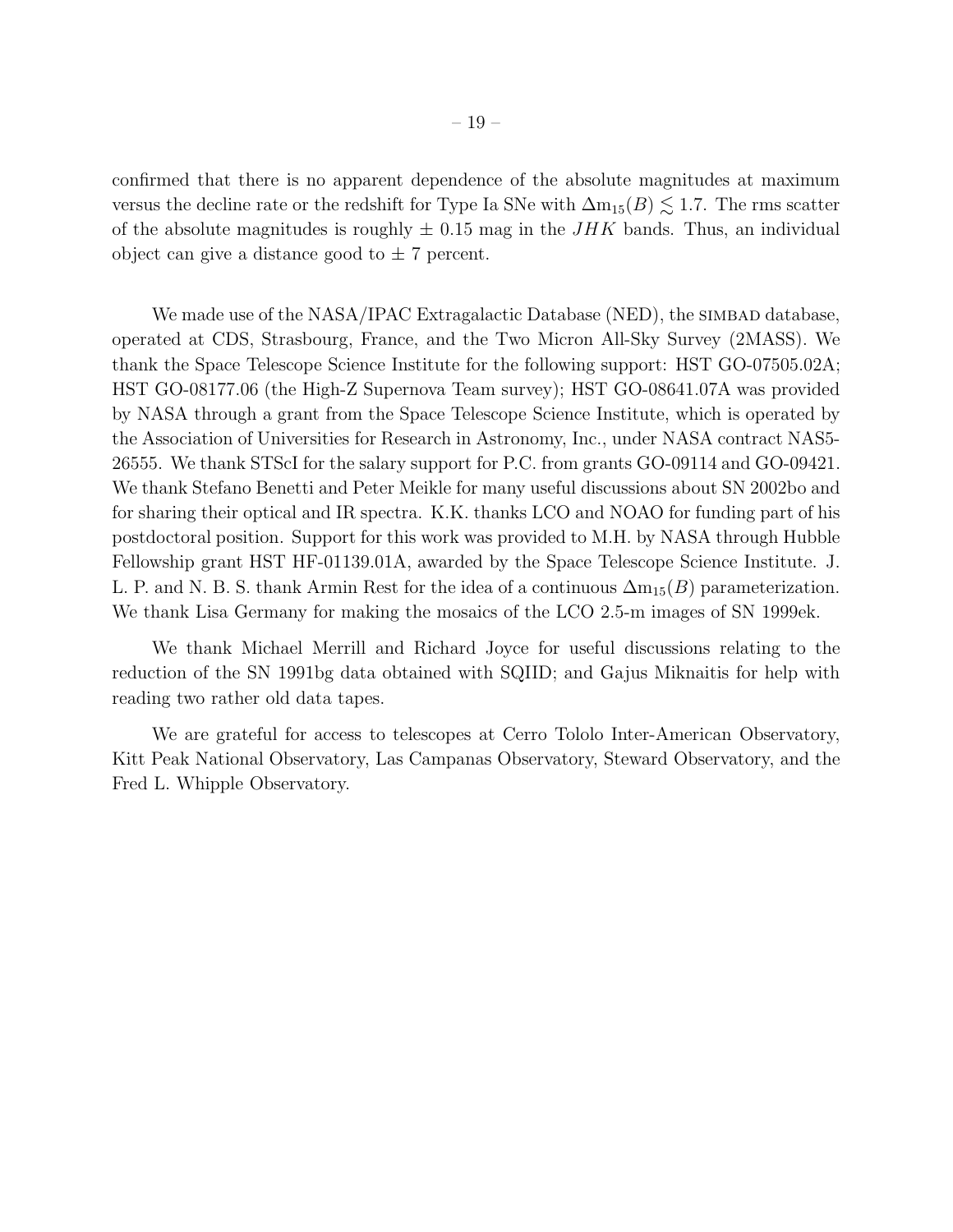#### REFERENCES

- Alard, C., & Lupton, R. H. 1998, ApJ, 503, 325
- Arce, H. G., & Goodman, A. A. 1999, ApJ, 512, L135
- Benetti, S., Altavilla, G., Pastorello, A., Riello, M., Turatto, M., Cappellaro, E., Tomov, T., & Mikolajewski, M. 2002, IAU Circ., 7848
- Benetti, S., Meikle, P., Stehle, M., et al. 2004, MNRAS, 348, 261
- Bessell, M. S. 1990, PASP, 102 1181
- Bessell, M. S., Castelli, F., & Plez, B. 1998, A&A, 333, 231
- Blackwell, D. E., Petford, A. D., Arribas, S., Haddock, D. J., & Selby, M. J. 1990, A&A, 232, 396
- Cacella, P.. & Hirose, Y. 2002, IAU Circ., 7847
- Candia, P., Smith, R. C., Suntzeff, N., Norman, D., & Olsen, K. 2001, IAU Circ., 7644
- Candia, P., Krisciunas, K., Suntzeff, N. B., et al. 2003, PASP, 115, 277 (Paper IV)
- Cardelli, J. A., Clayton, G. C., & Mathis, J. S. 1989, ApJ, 345, 245
- Chassagne, R. 2001a, IAU Circ., 7633
- Chassagne, R. 2001b, IAU Circ., 7643
- Chassagne, R. 2001c, IAU Circ., 7657
- Elias, J. H. 2003, private communication
- Elias, J. H., Frogel, J. A., Hackwell, J. A., & Persson, S. E. 1981, ApJ, 251, L13
- Elias, J. H., Frogel, J. A., Matthews, K., & Neugebauer, G. 1982, AJ, 87 , 1029
- Elias, J. H., Matthews, G., Neugebauer, G., & Persson, S. E. 1985, ApJ, 296, 379
- Filippenko, A. V., Richmond, M. W., Branch, D., et al. 1992, AJ, 104, 1543
- Filippenko, A. V. 1997, ARA&A, 35, 309
- Freedman, W. L., Madore, B. F., Gibson, B. K., et al. 2001, ApJ, 553, 47
- Garcia, A. M. 1993, A&AS, 100, 47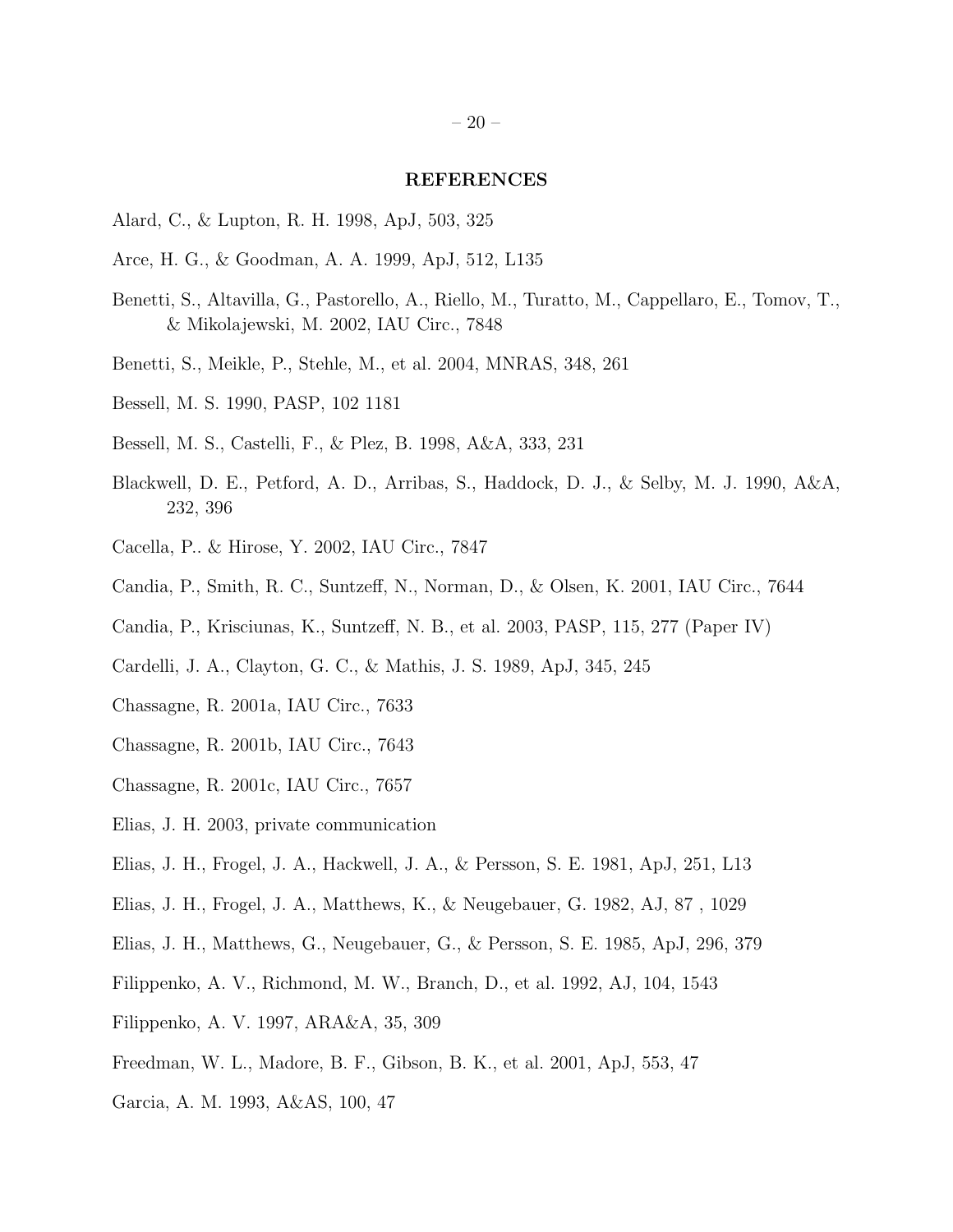- Garnavich, P., Bonanos, A. Z., Krisciunas, K., et al. 2004, ApJ, 613, 1120
- Gibson, B. K., & Stetson, P. B. 2001, ApJ, 547, L103
- Hamuy, M., Walker, A. R., Suntzeff, N. B., Gigoux, P., Heathcote, S. R., & Phillips, M. M. 1992, PASP, 104, 533
- Hamuy, M., Phillips, M. M., Wells, L. A., & Maza, J. 1993a, PASP, 105, 787
- Hamuy, M., et al. 1993b, AJ, 106, 2392
- Hamuy, M., Suntzeff, N. B., Heathcote, S. R., Walker, A. R., Gigoux, P., & Phillips, M. M. 1994, PASP, 106, 566
- Hamuy, M., Phillips, M. M., Suntzeff, N. B., Schommer, R. A., Maza, J., Smith, R. C., Lira, P., & Aviles, R. 1996, AJ, 112, 2438
- Hamuy, M., Maza, J. Phillips, M. M., et al. 2002, AJ, 124, 417
- Harrison, T. E., & Stringfellow, G. 1991, IAU Circ., 5300
- Höflich, P., Wheeler, J. C., & Thielemann, F. K. 1998, ApJ, 495, 617
- Höflich, P., Gerardy, C. L., Fesen, R. A., & Sakai, S. 2002, ApJ, 568, 791
- Jha, S., Challis, P., Garnavich, P., Kirshner, R., & Calkins, M. 1999, IAU Circ., 7300
- Jha, S. 2002, Harvard University Dissertation
- Johnson, R., & Li, W. D. 1999, IAU Circ., 7286
- Kawakita, H., Kinugasa, K., Ayani, K., & Yamaoka, H. 2002, IAU Circ., 7848
- Knop, R. A., Aldering, G., Amanullah, R., et al. 2003, ApJ, in press, astro-ph/0309368
- Krisciunas, K., Hastings, N. C., Loomis, K., McMillan, R., Rest, A., Riess, A. G., & Stubbs, C. 2000, ApJ, 539, 658 (Paper I)
- Krisciunas, K., Phillips, M. M., Stubbs, C., et al. 2001, AJ, 122, 1616 (Paper II)
- Krisciunas, K., Suntzeff, N. B., Candia, P., et al. 2003, AJ, 125, 166 (Paper III)
- Krisciunas, K., Phillips, M. M., & Suntzeff, N. B. 2004a, ApJ, 602, L81
- Krisciunas, K., Phillips, M. M., Suntzeff, N. B., et al. 2004b, AJ, 127, 1664 (Paper V)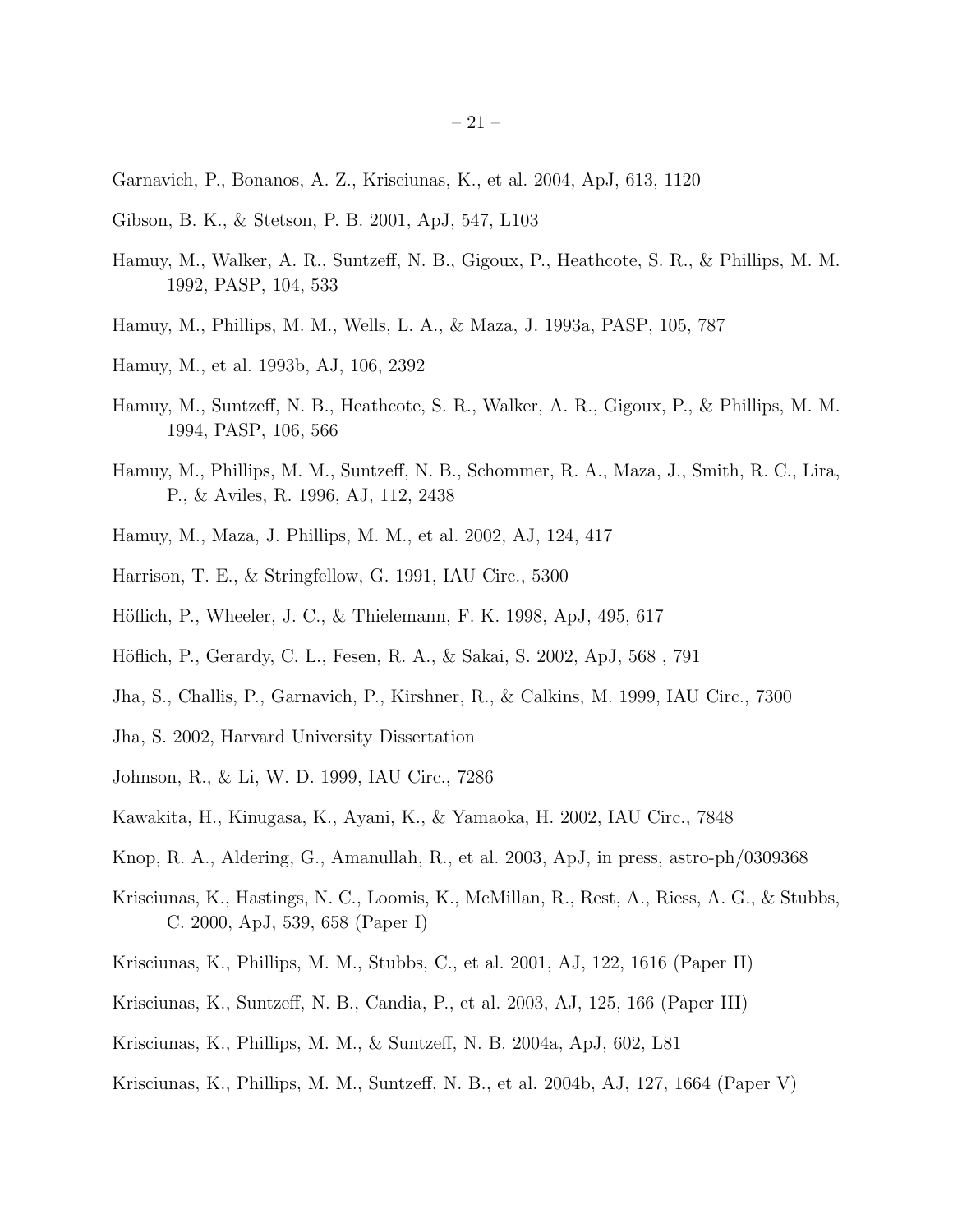- Krisciunas, K., Candia, P., & Suntzeff, N. B. 2004c, IBVS, No. 5600
- Landolt, A. U. 1992, AJ, 104, 340
- Layden, A. C., Hanson, R. B., Hawley, S. L., Klemola, A. R., & Hanley, C. J. 1996, AJ, 112, 2110
- Leibundgut, B., Kirshner, R. P., Phillips, M. M., et al. 1993, AJ, 105 , 301
- Lentz, E. J., Baron, E., Branch, D., Hauschildt, P. H., & Nugent, P. E. 2000, ApJ, 530, 966
- Li, W. D., Filippenko, A. V., Treffers, R. R., Riess, Adam G., Hu, G., & Qiu, Y. 2001a, ApJ, 546, 734
- Li, W. D., Filippenko, A. V., Gates, E., et al. 2001b, PASP, 113, 1178
- Lira, P., Suntzeff, N. B., Phillips, M. M., et al. 1998, AJ, 115, 234
- McGregor, P. J. 1994, PASP, 106, 508
- Meikle, W. P. S. 2000, MNRAS, 314, 782
- Menzies, J. & Carter, B. 1991, IAU Circ., 5246
- Nakano, Kushida, Y., & Kushda, R.. 2002, IAU Circ., 7847
- Nugent, P., Phillips, M., Baron, E., Branch, D., & Hauschildt, P. 1995, ApJ, 455, L147
- Pastorello, A., Altavilla, G., Benetti, S., Cappellaro, E., & Turatto, M. 2001, IAU Circ., 7663
- Perlmutter, S., Gabi, S., Goldhaber, G., et al. 1997, ApJ, 483, 565
- Perlmutter, S., Aldering, G., Goldhaber, G., et al. 1999, ApJ, 517, 565
- Persson, S. E., Murphy, D. C., Krzeminski, W., Roth, M., & Rieke, M. J. 1998, AJ, 116, 2475
- Phillips, M. M. 1993, ApJ, 413, L105
- Phillips, M. M., Lira, P., Suntzeff, N. B., Schommer, R. A., Hamuy, M., & Maza, J. 1999, AJ, 118, 1766
- Phillips, M., & Krisciunas, K. 2001, IAU Circ., 7633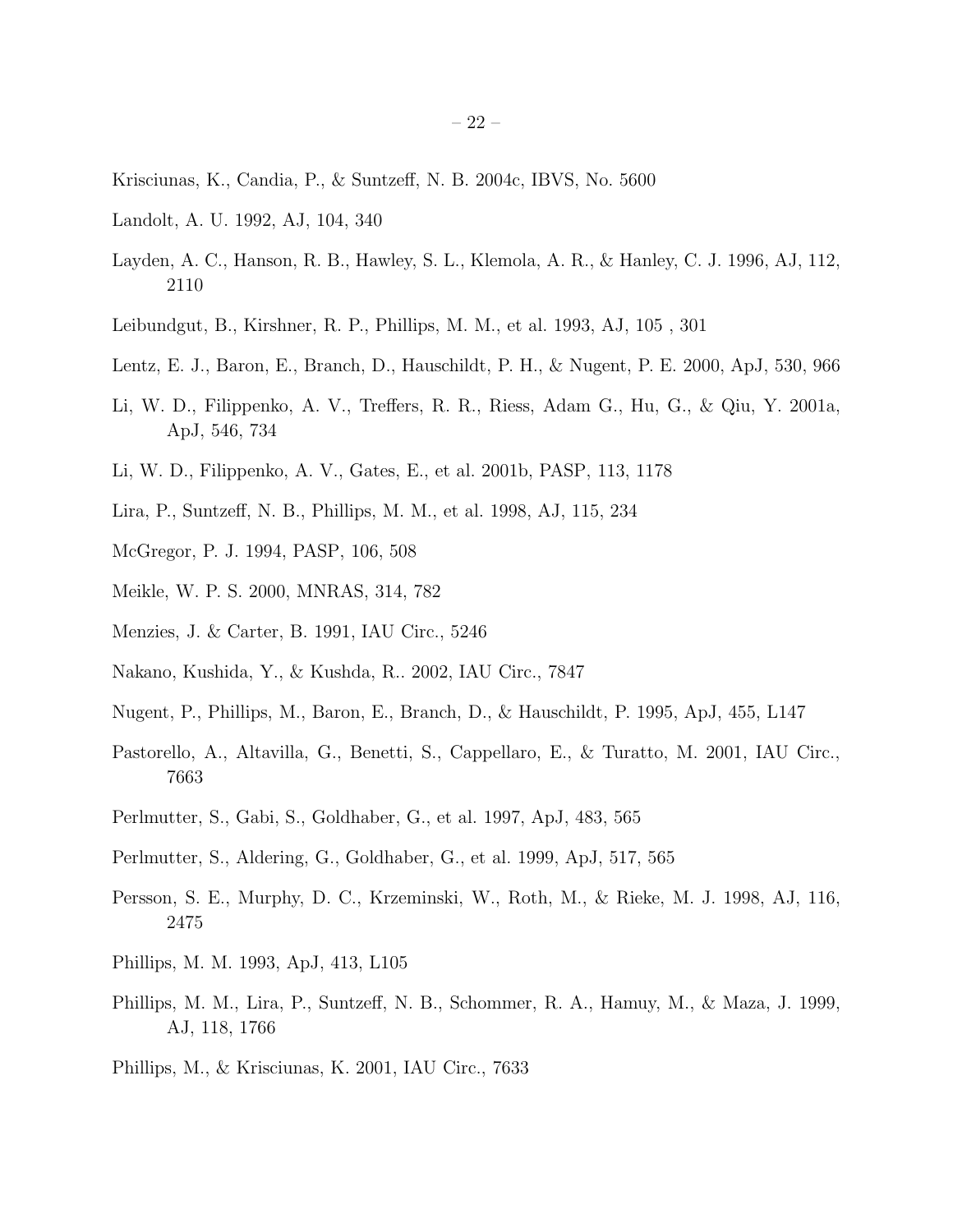- Porter, A. C., Dickinson, M., Stanford, S. A., Lada, E. A., Fuller, G. A., & Myers, P. C. 1992, BAAS, 24 , 1244
- Prieto, J. L., Rest, A., & Suntzeff, N. B. 2005, in prepration
- Rieke, M. J., Rieke, G. H., Green, E. M., Montgomery, E. F., & Thompson, C. L. 1993, Proc. SPIE, 1946, 179
- Riess, A. G., Press, W. H., & Kirshner, R. P. 1996, ApJ, 473, 88
- Riess, A. G., Filippenko, A. V., Challis, P., et al. 1998, AJ, 116, 1009
- Schlegel, D. J., Finkbeiner, D. P., & Davis, M. 1998, ApJ, 500, 525
- Smith, H. 1995, RR Lyrae Stars (Cambridge: Cambridge University Press)
- Stanford, S. A., Eisenhardt, P. R. M., & Dickinson, M. 1995, ApJ, 450 , 512
- Stetson, P. 1987, PASP, 99, 191
- Stetson, P. 1990, PASP, 102, 932
- Stritzinger, M., Hamuy, M., Suntzeff, N. B., et al. 2002, AJ, 124, 2100
- Stritzinger, M., & Leibundgut, B. 2004, A&A, in press, astro-ph/0410686
- Strolger, L. G., Smith, R. C., Suntzeff, N. B., Hamuy, M., Phillips, M. M., & Ugarte, P. 1999, IAU Circ., 7301
- Suntzeff, N. B. 2000, in AIP Conference Proc. 522, Cosmic Explosions, ed. S. S. Holt & W. W. Zhang (New York: AIP), 65
- Szábo, G. M., Sárneczky, K., Vinkó, J., Csák, B., Mészáros, S., Székely, P., & Bebesi, Z. 2003, A&A, 408, 915
- Tonry, J. L., Blakeslee, J. P., Ajhar, E. A., & Dressler, A. 2000, ApJ, 530, 625
- Tonry, J. L., Dressler, A., Blakeslee, J. P., Ajhar, E. A., Fletcher, A. B., Luppino, G. A., Metzger, M. R. & Moore, C. B. 2001, ApJ, 546, 681
- Tonry, J. L., Schmidt, B. P., Barris, B., et al. 2003, ApJ, 594, 1
- Wang, L., Goldhaber, G., Aldering, G., & Perlmutter, S. 2003, ApJ, 590, 944

This preprint was prepared with the AAS LAT<sub>E</sub>X macros v5.2.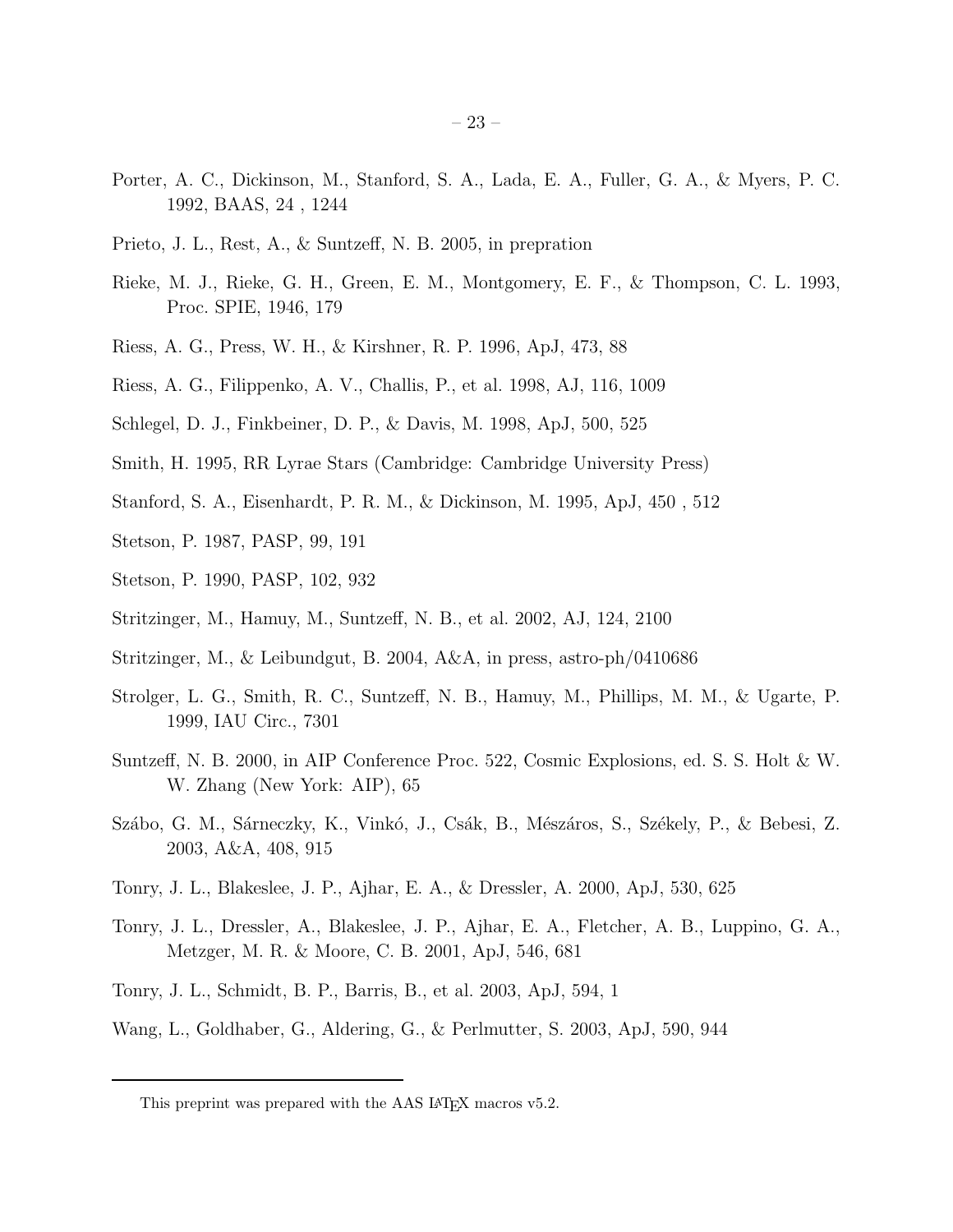| SN field           | star            | $\mathnormal{U}$ | $\boldsymbol{B}$ | V              | $\boldsymbol{R}$ | Ι              | $\mathbf{N}^{\text{a}}$ |
|--------------------|-----------------|------------------|------------------|----------------|------------------|----------------|-------------------------|
| 1999ek             | $\mathbf{1}$    | $\cdots$         | 14.766 (0.007)   | 13.909(0.011)  | 13.361(0.006)    | 12.807(0.006)  | 3                       |
| .                  | $\sqrt{2}$      | $\cdots$         | 15.863 (0.009)   | 15.017(0.009)  | 14.463 (0.006)   | 13.902 (0.009) | $\sqrt{3}$              |
| .                  | 3               | $\cdots$         | 17.117(0.013)    | 16.276(0.011)  | 15.723 (0.007)   | 15.168 (0.009) | $\sqrt{3}$              |
| $\cdots$           | $\overline{4}$  | $\cdots$         | 14.266 (0.007)   | 13.460 (0.009) | 12.935(0.006)    | 12.408 (0.008) | $\boldsymbol{3}$        |
| $\ldots$           | 5               | $\cdots$         | 13.592 (0.006)   | 12.855(0.010)  | 12.374 (0.009)   | 11.878(0.011)  | $\sqrt{3}$              |
| $\cdots$           | $6\phantom{.}6$ | $\cdots$         | 16.106 (0.006)   | 14.600(0.010)  | 13.761 (0.006)   | 12.979 (0.006) | $\sqrt{3}$              |
| $\cdots$           | 7               | $\cdots$         | 14.420 (0.007)   | 13.661(0.010)  | 13.169 (0.006)   | 12.674 (0.007) | $\boldsymbol{3}$        |
| $\cdots$           | 8               | $\cdots$         | 16.249 (0.006)   | 15.325(0.008)  | 14.729 (0.006)   | 14.128 (0.006) | $\boldsymbol{3}$        |
| .                  | 9               | $\cdots$         | 15.492 (0.006)   | 14.168(0.011)  | 13.387 (0.006)   | 12.635(0.008)  | $\sqrt{3}$              |
| $\cdots$           | 10              | $\cdots$         | 15.273 (0.008)   | 14.196 (0.009) | 13.525 (0.006)   | 12.877 (0.006) | 3                       |
|                    |                 |                  |                  |                |                  |                |                         |
| 2001 <sub>bt</sub> | $\mathbf{1}$    | 15.964 (0.068)   | 15.326 (0.006)   | 14.424 (0.005) | 13.918 (0.012)   | 13.509(0.005)  | $\sqrt{2}$              |
| .                  | $\overline{2}$  | 16.840 (0.076)   | 15.988(0.011)    | 14.938 (0.009) | 14.339 (0.012)   | 13.828 (0.003) | $\boldsymbol{2}$        |
| $\cdots$           | 3               | 15.937 (0.068)   | 15.852 (0.007)   | 15.257 (0.007) | 14.881 (0.013)   | 14.553 (0.007) | $\boldsymbol{2}$        |
| $\ddots$           | $\overline{4}$  | $\cdots$         | 17.155 (0.007)   | 16.288(0.017)  | 15.799(0.016)    | 15.402 (0.007) | $\sqrt{2}$              |
| $\cdots$           | $\mathbf 5$     | 15.870 (0.068)   | 15.427 (0.004)   | 14.622 (0.005) | 14.165(0.011)    | 13.778 (0.007) | $\boldsymbol{2}$        |
| $\cdots$           | $6\phantom{.}6$ | 15.505(0.066)    | 14.463 (0.004)   | 13.333(0.003)  | 12.710(0.011)    | 12.167(0.006)  | $\sqrt{2}$              |
|                    |                 |                  |                  |                |                  |                |                         |
| 2001cn             | $\overline{2}$  | 15.372(0.011)    | 15.004 (0.006)   | 14.393 (0.004) | 13.674 (0.007)   | 14.284 (0.059) | $\overline{4}$          |
| $\cdots$           | 3               | 16.145(0.009)    | 15.698 (0.007)   | 14.891 (0.004) | 14.037 (0.007)   | 14.445 (0.063) | $\overline{4}$          |
| $\ddotsc$          | $\overline{4}$  | 16.556(0.011)    | 16.174 (0.008)   | 15.522(0.004)  | 14.769 (0.008)   | 15.418 (0.064) | $\overline{4}$          |
| $\cdots$           | $\overline{5}$  | 16.577(0.013)    | 15.982(0.011)    | 14.925(0.006)  | 13.792 (0.012)   | 13.944 (0.068) | $\overline{4}$          |
| $\cdots$           | $6\phantom{.}6$ | 16.415(0.011)    | 16.020(0.009)    | 15.399 (0.006) | 14.639(0.011)    | 15.157(0.061)  | $\overline{4}$          |
| $\cdots$           | $\overline{7}$  | 17.378 (0.011)   | 16.629(0.010)    | 15.457(0.005)  | 14.056(0.010)    |                | 4                       |
| $\cdots$           | 8               | 17.495(0.015)    | 17.083 (0.011)   | 16.401 (0.005) | 15.611(0.010)    | $\cdots$       | 4                       |

Table 1. Optical Photometry of Supernova Field Stars

 $-24 -$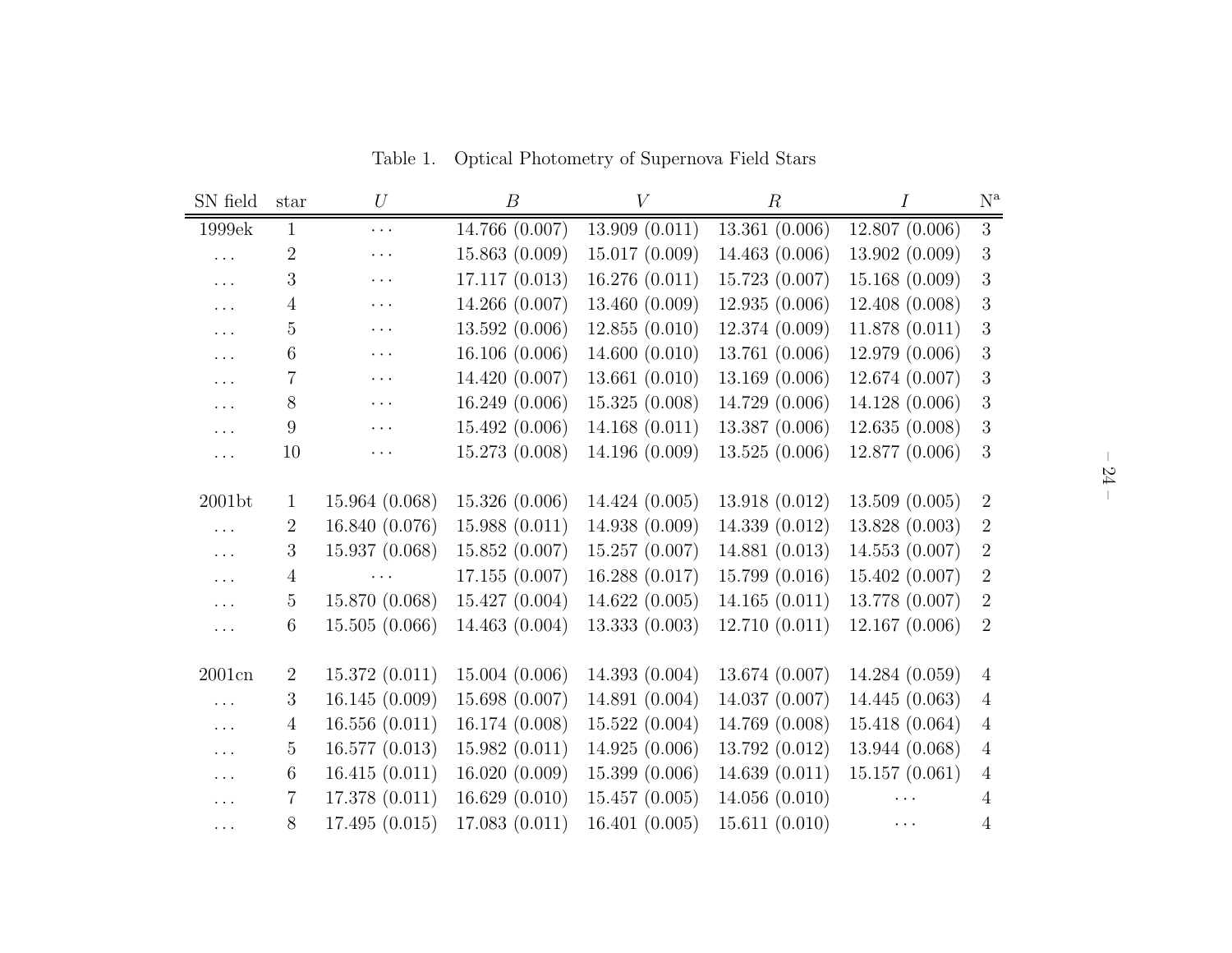Table 1—Continued

| 2001cz   | 1              | 15.490(0.015) | 15.031(0.003)  | 14.173 (0.003) | 13.696 (0.004) | 13.265(0.004)  | $\overline{7}$ |
|----------|----------------|---------------|----------------|----------------|----------------|----------------|----------------|
| $\ldots$ | $2^{-}$        | 14.907(0.014) | 14.716 (0.003) | 13.990 (0.004) | 13.568(0.005)  | 13.166(0.003)  | $\overline{7}$ |
| $\cdots$ | 3              | 17.004(0.018) | 16.784 (0.006) | 16.027(0.003)  | 15.575(0.003)  | 15.153(0.003)  | $\overline{7}$ |
| $\cdots$ | 4              | 17.306(0.021) | 16.946 (0.007) | 16.136(0.004)  | 15.672(0.004)  | 15.245(0.004)  | $\overline{7}$ |
| $\cdots$ | 5              | 16.985(0.017) | 16.965(0.007)  | 16.278(0.004)  | 15.848(0.003)  | 15.431(0.004)  | 7              |
| $\cdots$ | 6              | 15.970(0.018) | 15.882 (0.004) | 15.195(0.003)  | 14.784 (0.004) | 14.394(0.003)  | -7             |
|          |                |               |                |                |                |                |                |
|          |                |               |                |                |                |                |                |
| 2002bo   | 1              | 15.715(0.034) | 15.252(0.016)  | 14.435(0.012)  | 14.000(0.015)  | 13.597(0.014)  | $\overline{7}$ |
| $\cdots$ | $2^{\circ}$    | 19.643(0.119) | 18.529(0.021)  | 17.213(0.019)  | 16.391(0.020)  | 15.666(0.023)  | -5             |
| $\ldots$ | 3              | 15.938(0.028) | 15.691(0.016)  | 14.929(0.013)  | 14.492 (0.018) | 14.076(0.015)  | -7             |
| $\cdots$ | $\overline{4}$ | 13.250(0.019) | 13.046 (0.017) | 12.414(0.015)  | 12.066(0.015)  | 11.703(0.015)  | -3             |
| $\ldots$ | 5.             | 15.224(0.038) | 15.072 (0.024) | 14.366(0.020)  | 13.970 (0.025) | 13.613(0.021)  | 3              |
| $\cdots$ | 6              | 16.253(0.041) | 16.291(0.021)  | 15.644(0.019)  | 15.278 (0.023) | 14.922 (0.021) | $\overline{4}$ |

<sup>a</sup>The number of nights of calibration measurements for a given star. Values in parentheses in this table (and others) are  $1-\sigma$  error bars.

– 25 –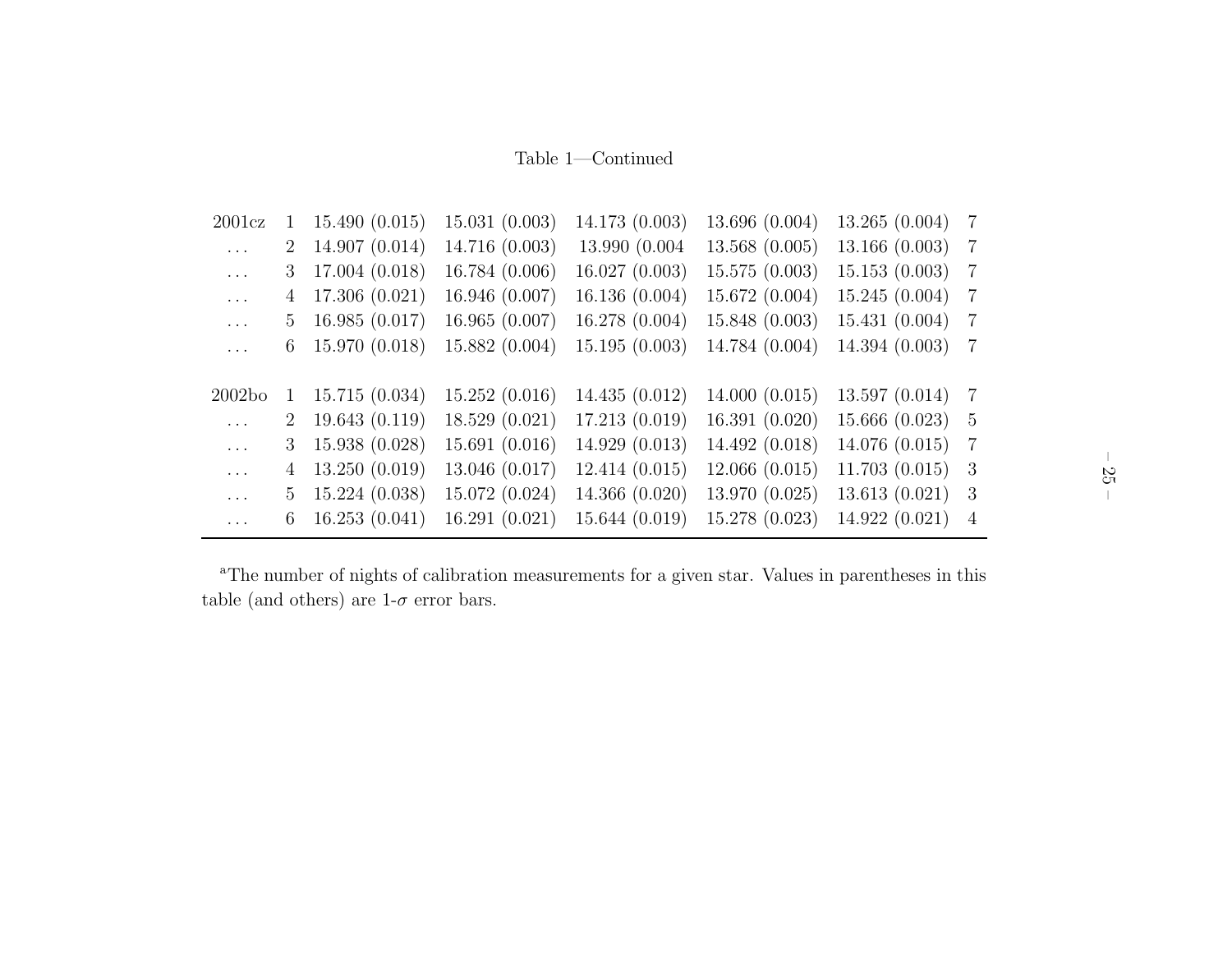| Field              | star           | $J/J_s$        | H              | $K/K_s^{\rm a}$ | $N_{obs}$ <sup>b</sup> |
|--------------------|----------------|----------------|----------------|-----------------|------------------------|
| 1991 <sub>bg</sub> | A              | 11.803(0.010)  | 11.164(0.008)  | 11.002(0.028)   | 111                    |
| $\cdots$           | J              | 10.822(0.005)  | 10.585(0.005)  | 10.574(0.011)   | 111                    |
| 1999ek             | $\overline{2}$ | 13.128 (0.006) | 12.738 (0.008) | 12.649 (0.022)  | 560                    |
|                    | 3              | 14.371 (0.015) | 13.978 (0.005) | 13.805 (0.044)  | 560                    |
| $\ldots$           | IR1            | 14.049 (0.012) | 13.302(0.004)  | 13.100 (0.028)  | 560                    |
| 2001 <sub>bt</sub> | 1              | 12.878 (0.005) | 12.492 (0.010) | 12.380 (0.009)  | 222                    |
| 2001cn             | IR1            | 13.771 (0.013) | 13.100(0.011)  | $\ldots$        | 110                    |
|                    | 3              | 13.478 (0.010) | 13.108(0.009)  | 13.046 (0.029)  | 111                    |
|                    | 4              | 14.328 (0.012) | 14.011 (0.012) | 13.929 (0.037)  | 111                    |
| .                  | 7              | 13.196 (0.010) | 12.542(0.009)  | 12.394 (0.027)  | 111                    |
|                    | 8              | 15.170 (0.016) | 14.781 (0.017) | $\cdots$        | 110                    |
| 2001cz             | 6              | 13.846 (0.055) | 13.547(0.011)  | 13.481 (0.027)  | 2 1 1                  |
| 2002bo             | 1              | 13.051 (0.009) | 12.688 (0.008) | 12.676(0.035)   | 444                    |

Table 2. Infrared Photometry of Supernova Field Stars

<sup>a</sup>The K-band values for the 1999ek stars are from 2MASS.

<sup>b</sup>Number of nights of observations that were used to determine the weighted means, for each of the three filters.

Table 3. Infrared Photometry of Type Ia Supernova Prototypes

| Object          | UT Date                         | $JD^{\rm a}$ |                                                           | Н        | K           | Notes <sup>b</sup> |
|-----------------|---------------------------------|--------------|-----------------------------------------------------------|----------|-------------|--------------------|
| <b>SN 1991T</b> | 1991 Apr 17                     | 364.46       | 11.73                                                     | 11.16    | 10.93       |                    |
| .               | 1991 May 4                      |              | $380.75$ 12.45 (0.09) 12.44 (0.10)                        |          | 12.28(0.10) | 2                  |
| .               |                                 |              | 1991 May 5 381.80 12.58 $(0.10)$ 12.29 $(0.10)$           |          | 12.19(0.10) | 2                  |
| .               |                                 |              | 1991 Jun 22 429.86 14.97 (0.30) 13.72 (0.14) 13.71 (0.25) |          |             | 2,3                |
| SN 1991bg       |                                 |              | 1991 Dec 15 606.05 13.49 $(0.03)$ 13.45 $(0.04)$          |          | 13.49(0.05) | $\overline{4}$     |
| $\cdots$        | 1991 Dec 16                     |              | $606.06$ 13.51 $(0.03)$ 13.44 $(0.03)$                    |          | 13.41(0.05) | $\overline{4}$     |
| $\cdots$        | 1991 Dec 17 607.05 13.59 (0.04) |              |                                                           | $\cdots$ |             |                    |

<sup>a</sup>Julian Date *minus* 2,448,000.

 $b_1$  = Menzies & Carter (1991); may include a significant amount of host galaxy light.  $2 =$  data on MSSSO IR system (McGregor 1994).  $3 =$  Harrison & Stringfellow (1991).  $4 =$  data on Caltech IR system (Elias et al. 1982).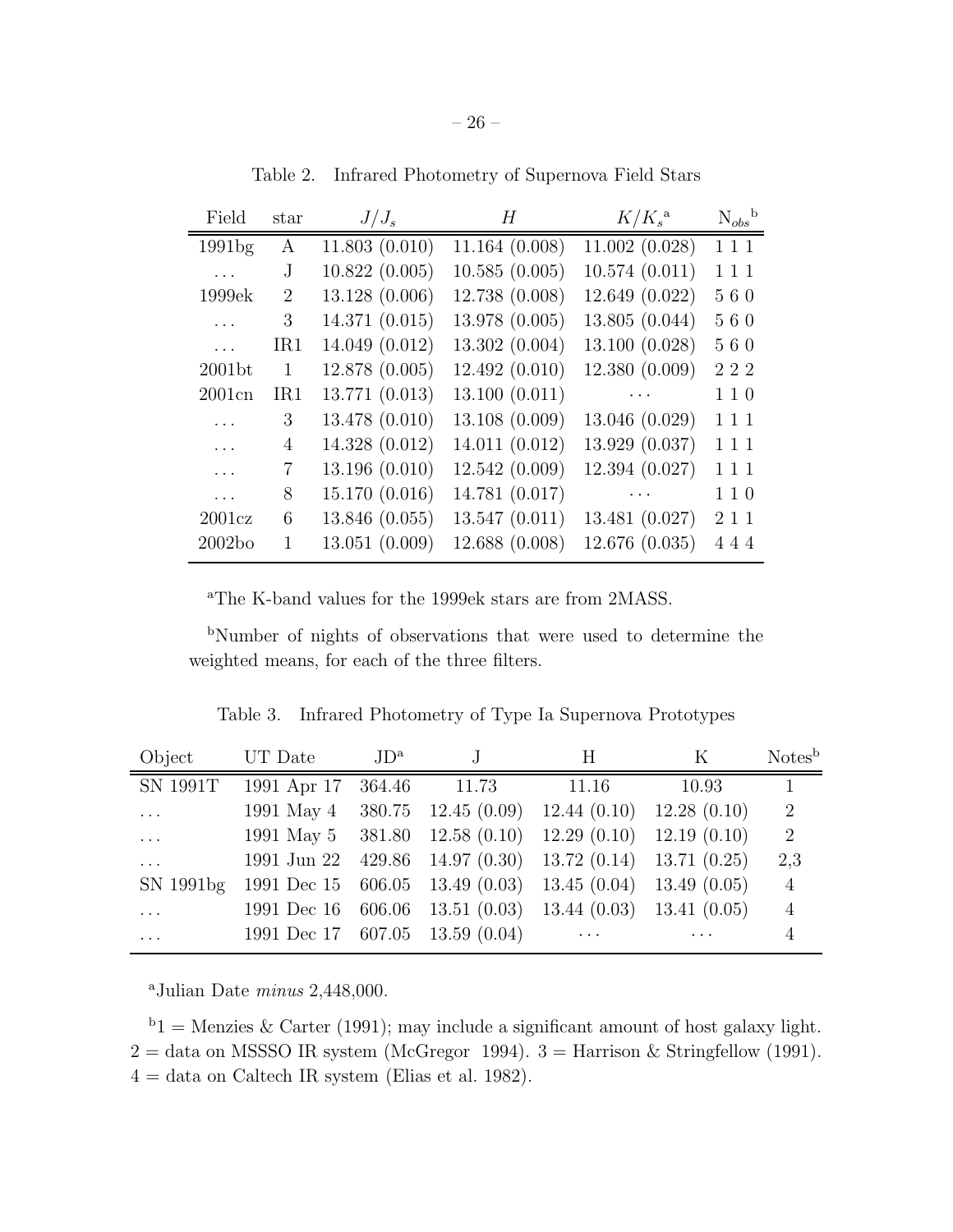Table 4. Optical Photometry of SN 1999ek

| $JD^a$  | $\boldsymbol{B}$ | V              | $\,R$                                                                                    | $\overline{I}$ |
|---------|------------------|----------------|------------------------------------------------------------------------------------------|----------------|
| 478.840 | 18.061 (0.023)   | 17.401 (0.018) | 16.901(0.015)                                                                            | 16.557(0.016)  |
| 478.840 | 18.048 (0.021)   | 17.378 (0.016) | 16.883(0.015)                                                                            | 16.569(0.015)  |
| 479.836 | 17.987 (0.041)   | 17.362 (0.035) | 16.778 (0.023)                                                                           | 16.479 (0.027) |
| 479.840 | 17.925 (0.037)   | 17.351 (0.036) | 16.770 (0.024)                                                                           | 16.520 (0.032) |
| 480.758 | 18.070 (0.070)   | 17.324 (0.058) | 16.760(0.055)                                                                            | 16.574 (0.079) |
| 480.758 | 17.984 (0.082)   | 17.339 (0.060) | 16.856 (0.058)                                                                           | 16.573 (0.072) |
| 481.785 | 17.938 (0.016)   | 17.250(0.015)  | 16.807(0.015)                                                                            | 16.574(0.015)  |
| 481.789 | 17.930 (0.023)   | 17.278 (0.015) | 16.820(0.015)                                                                            | 16.580(0.015)  |
| 483.863 | 17.955(0.015)    | 17.250(0.015)  | 16.817(0.015)                                                                            | 16.675(0.016)  |
| 483.867 | 17.913(0.014)    | 17.240 (0.015) | 16.824(0.015)                                                                            | 16.681(0.015)  |
|         |                  |                |                                                                                          |                |
| 484.734 | 17.968 (0.014)   | 17.243(0.015)  | 16.834(0.015)                                                                            | 16.705(0.015)  |
| 484.738 | 17.983 (0.014)   | 17.268(0.015)  | 16.850(0.015)                                                                            | 16.699(0.015)  |
| 485.801 | 17.998 (0.029)   | 17.300 (0.043) | $\mathcal{L}_{\text{max}}$ and $\mathcal{L}_{\text{max}}$ and $\mathcal{L}_{\text{max}}$ | 16.751(0.016)  |
| 485.805 | 18.034 (0.057)   | 17.291 (0.023) | 16.816(0.015)                                                                            | 16.795 (0.023) |
| 486.824 | 18.069 (0.014)   | 17.275(0.015)  | 16.875(0.015)                                                                            | 16.788 (0.015) |
| 486.824 | 18.062(0.015)    | 17.284 (0.015) | 16.870 (0.015)                                                                           | 16.765(0.015)  |
| 487.812 | 18.108 (0.014)   | 17.325(0.015)  | 16.902(0.015)                                                                            | 16.851(0.016)  |
| 487.812 | 18.103(0.016)    | 17.317(0.015)  | 16.901(0.015)                                                                            | 16.814 (0.017) |
| 488.813 | 18.182 (0.014)   | 17.364 (0.015) | 16.978 (0.015)                                                                           | 16.917(0.015)  |
| 489.762 | 18.289 (0.019)   | 17.394 (0.021) | 17.032 (0.020)                                                                           | 16.961 (0.024) |
|         |                  |                |                                                                                          |                |
| 489.766 | 18.258 (0.018)   | 17.410 (0.019) | 17.044 (0.016)                                                                           | 16.966 (0.024) |
| 490.844 | 18.358 (0.014)   | 17.455(0.015)  | 17.128 (0.015)                                                                           | 17.096 (0.023) |
| 490.848 | 18.374 (0.017)   | 17.468 (0.015) | 17.138 (0.017)                                                                           | 17.058 (0.019) |
| 492.859 | 18.552 (0.018)   | 17.583 (0.015) | 17.301 (0.015)                                                                           | 17.223 (0.018) |
| 492.871 | 18.541(0.051)    | 17.562 (0.024) | 17.298 (0.029)                                                                           | 17.222 (0.023) |
| 493.812 | 18.668 (0.016)   | 17.647 (0.015) | 17.354(0.015)                                                                            | 17.287 (0.018) |
| 493.828 | 18.672 (0.017)   | 17.654(0.015)  | 17.350(0.015)                                                                            | 17.230(0.018)  |
| 501.848 | 19.654(0.026)    | 18.116(0.016)  | 17.547(0.016)                                                                            | 17.175(0.016)  |
| 501.852 | 19.671(0.031)    | 18.131(0.018)  | 17.526(0.015)                                                                            | 17.162 (0.017) |
| 503.695 | 20.384 (0.208)   | 18.300 (0.022) | 17.663 (0.016)                                                                           | $\cdots$       |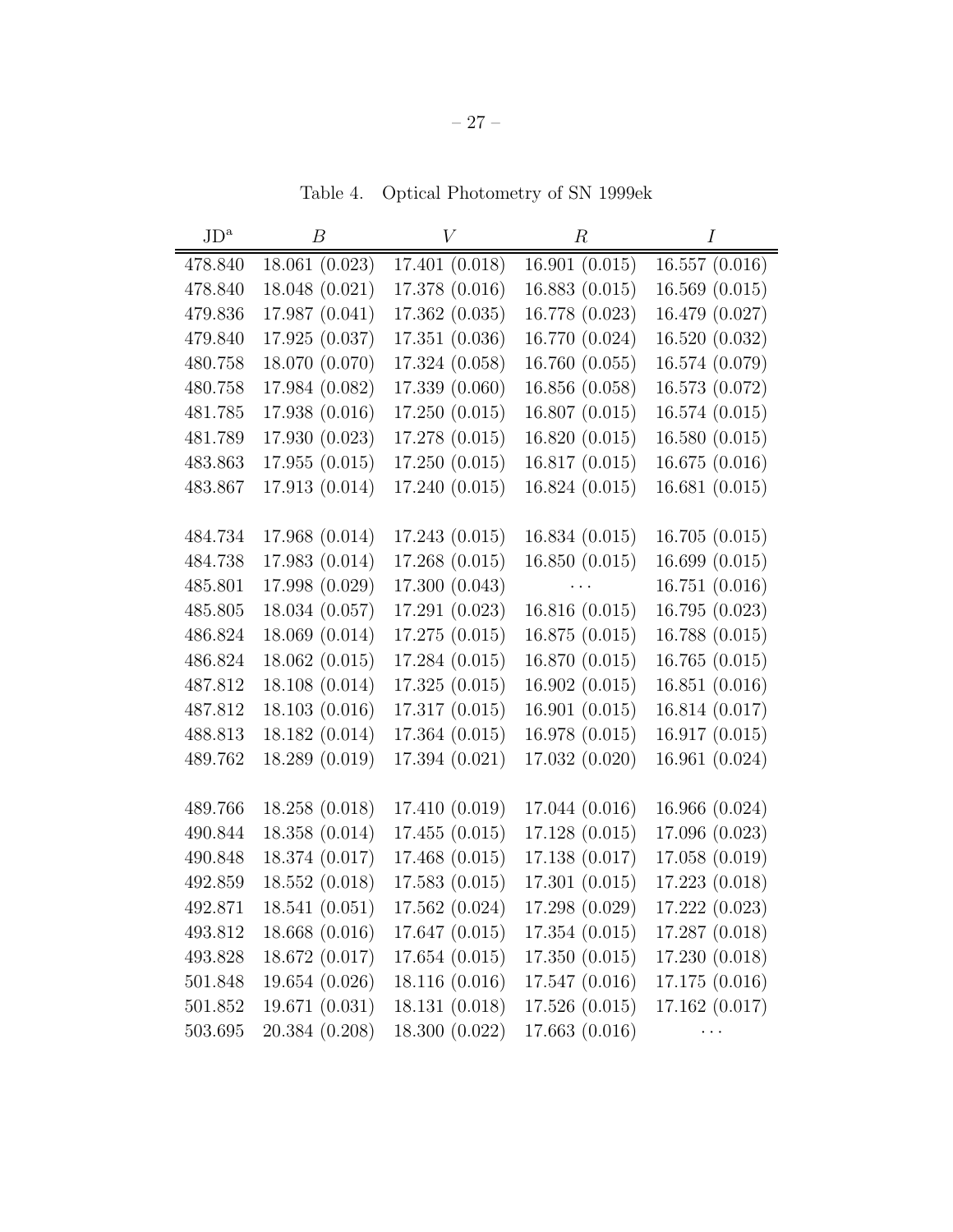Table 4—Continued

| $504.707$ $20.057$ $(0.176)$ $18.248$ $(0.025)$ $17.614$ $(0.017)$ $17.065$ $(0.016)$ |          |          |
|---------------------------------------------------------------------------------------|----------|----------|
| $506.778$ $20.308$ $(0.206)$ $\cdots$                                                 | $\cdots$ | $\cdots$ |
| 508.836 20.312 (0.134) 18.518 (0.027) 17.722 (0.018) 17.075 (0.015)                   |          |          |

<sup>a</sup>Julian Date  $minus 2,451,000$ .

| $JD^{\rm a}$ | $\overline{J}$ | H              | Κ                    | Telescope <sup>b</sup> |
|--------------|----------------|----------------|----------------------|------------------------|
| 473.99       | .              | 16.414(0.115)  | 16.544 (0.076)       | $\mathbf{1}$           |
| 477.67       | 16.150(0.039)  | 16.079 (0.040) |                      | 2                      |
| 477.80       | 16.124(0.020)  | 16.281(0.018)  |                      | 3                      |
| 478.69       | 16.097(0.050)  | 16.136(0.050)  |                      | 2                      |
| 481.82       | 16.209(0.019)  | 16.331(0.020)  | $\ddot{\phantom{0}}$ | 3                      |
| 483.78       | 16.415(0.023)  | 16.464 (0.038) |                      | 4                      |
| 484.81       | 16.436 (0.024) | 16.485 (0.024) |                      | 4                      |
| 485.78       | 16.539(0.024)  | 16.405(0.163)  |                      | 4                      |
| 486.82       | 16.908(0.068)  | 16.676(0.135)  | $\ddots$             | 4                      |
| 487.79       | 16.778 (0.023) | 16.648 (0.025) |                      | $\overline{4}$         |
| 488.80       | 16.935(0.022)  | 16.645(0.029)  |                      | $\overline{4}$         |
| 489.84       | 17.134(0.023)  | 16.525(0.031)  |                      | 4                      |
| 497.66       | 17.819(0.081)  | 16.455(0.070)  | $\ddot{\phantom{0}}$ | $\mathfrak{D}$         |
| 503.64       | 17.563(0.065)  | 16.296(0.059)  |                      | $\overline{2}$         |
| 504.67       | 17.441 (0.088) | 16.253(0.073)  |                      | 2                      |
|              |                |                |                      |                        |

Table 5. Infrared Photometry of SN 1999ek

<sup>a</sup>Julian Date  $minus\ 2,451,000$ .

 $b_1$  = FLWO 1.2-m; 2 = Steward Observatory 90-inch; 3 = LCO  $2.5 \text{-m}$ ;  $4 =$  LCO 1-m.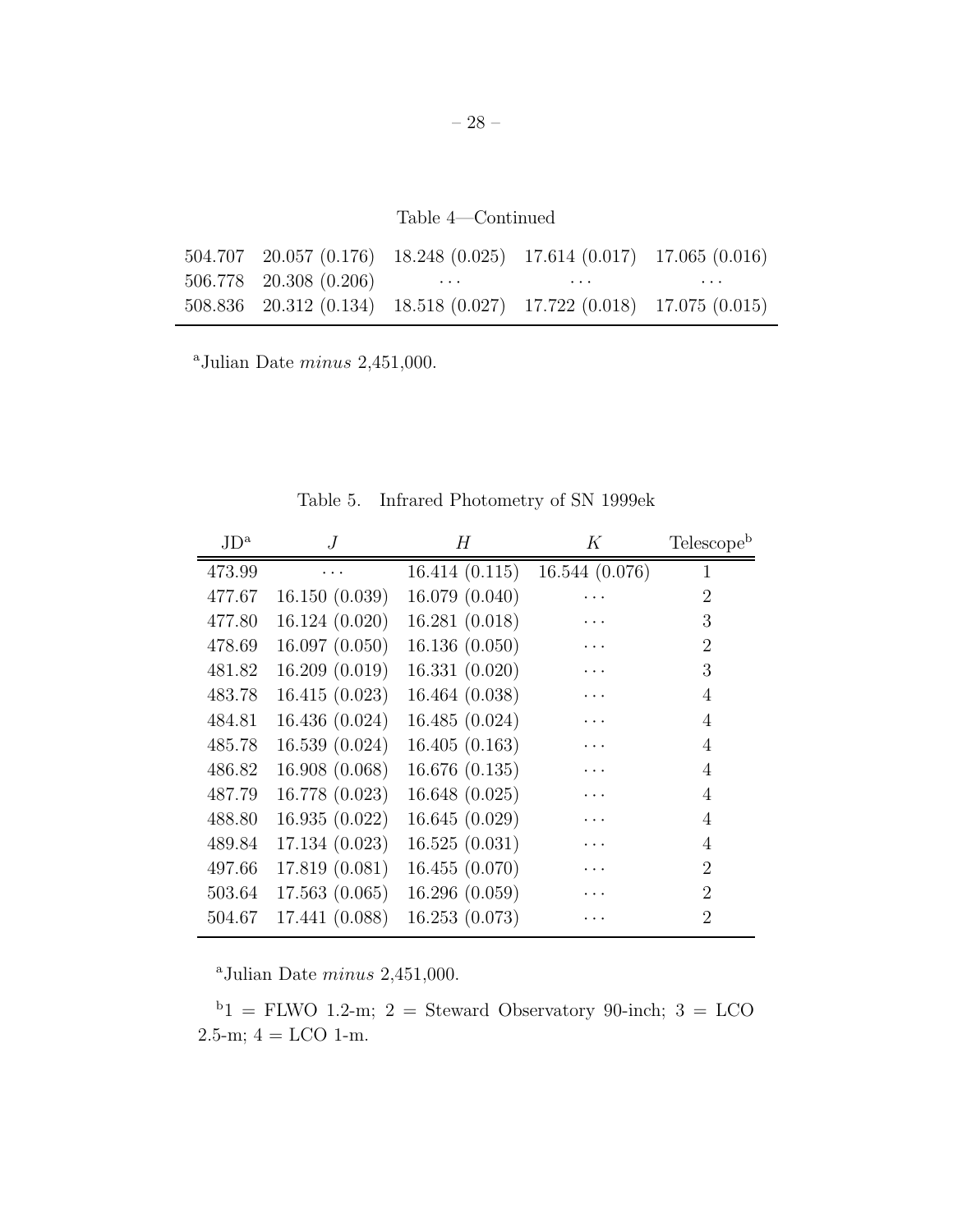| $JD^a$  | $\boldsymbol{B}$ | V              | $\boldsymbol{R}$                                                                        | $\overline{I}$ | Telescope <sup>b</sup> |
|---------|------------------|----------------|-----------------------------------------------------------------------------------------|----------------|------------------------|
| 2055.78 | 16.260(0.023)    | 16.096(0.009)  | 15.817(0.015)                                                                           |                | $\overline{2}$         |
| 2061.90 | 15.577 (0.014)   | 15.414 (0.006) | 15.212(0.010)                                                                           | 15.305(0.015)  | $\overline{2}$         |
| 2061.82 | 15.571(0.011)    | 15.414 (0.007) | 15.210(0.016)                                                                           | 15.289(0.013)  | $\mathbf{1}$           |
| 2064.77 | 15.522(0.039)    | 15.319(0.019)  | 15.147 (0.073)                                                                          | 15.359(0.042)  | $\mathbf 1$            |
| 2067.83 | 15.668(0.012)    | 15.317(0.008)  | 15.155(0.018)                                                                           | 15.460(0.014)  | $\mathbf{1}$           |
| 2070.82 | 15.856(0.019)    | 15.393(0.011)  | 15.266(0.026)                                                                           | 15.567(0.019)  | $\mathbf 1$            |
| 2073.92 | 16.197(0.030)    | 15.553(0.018)  | $\mathbf{r} \cdot \mathbf{r}$ , where $\mathbf{r} \cdot \mathbf{r}$                     | 15.760(0.035)  | $\mathbf 1$            |
| 2076.86 | 16.503(0.020)    | 15.733(0.008)  | 15.663(0.023)                                                                           | 15.909(0.025)  | $\mathbf 1$            |
| 2079.89 | 16.945(0.030)    | 15.967(0.017)  | 15.778 (0.028)                                                                          | 15.880(0.035)  | $\mathbf 1$            |
| 2082.75 | 17.306(0.021)    | 16.112(0.011)  | 15.809(0.022)                                                                           | 15.771 (0.019) | $\mathbf{1}$           |
| 2085.74 | 17.689 (0.048)   | 16.301(0.026)  | 15.869 (0.042)                                                                          | 15.761(0.039)  | 1                      |
| 2088.70 | 17.937 (0.033)   | 16.451(0.019)  | 16.006(0.031)                                                                           | 15.747(0.031)  | $\mathbf 1$            |
| 2091.68 | 18.156(0.045)    | 16.678 (0.017) | 16.144(0.031)                                                                           | 15.794 (0.026) | 1                      |
| 2094.81 | 18.410 (0.178)   | 16.875(0.047)  | $\mathcal{L}^{\text{max}}_{\text{max}}$ , where $\mathcal{L}^{\text{max}}_{\text{max}}$ | 16.044 (0.079) | $\mathbf{1}$           |
| 2096.78 | $\cdots$         | 16.978(0.035)  | 16.529(0.070)                                                                           | 16.238(0.063)  | 1                      |
| 2097.67 | 18.529(0.088)    | 17.102(0.028)  | 16.566(0.051)                                                                           | 16.200(0.043)  | 1                      |
| 2101.75 | 18.574(0.161)    | 17.409(0.061)  | $\cdots$                                                                                | 16.493(0.105)  | $\mathbf{1}$           |
| 2106.64 | 18.791 (0.088)   | 17.438(0.041)  | 17.005(0.067)                                                                           | 16.733(0.061)  | $\mathbf{1}$           |
| 2115.86 | 18.904(0.039)    | 17.663(0.014)  | 17.285(0.025)                                                                           | 17.055(0.030)  | $\mathbf{1}$           |
| 2122.67 | 18.923 (0.099)   | 17.823 (0.027) | 17.453(0.060)                                                                           | 17.345(0.084)  | $\mathbf{1}$           |
| 2123.65 | 18.920(0.051)    | 17.869(0.011)  | 17.507(0.024)                                                                           | 17.403(0.027)  | $\mathbf{1}$           |
| 2128.75 | 19.121 (0.077)   | 17.958 (0.041) | 17.626(0.060)                                                                           | 17.605(0.062)  | $\mathbf{1}$           |
| 2131.76 | 19.014 (0.041)   | 18.048 (0.013) | 17.750 (0.025)                                                                          | 17.762 (0.042) | $\mathbf{1}$           |

Table 6. Optical Photometry of SN 2001bt

<sup>a</sup>Julian Date  $minus 2,450,000$ .

 $b_1$  = YALO 1-m; 2 = CTIO 1.5-m.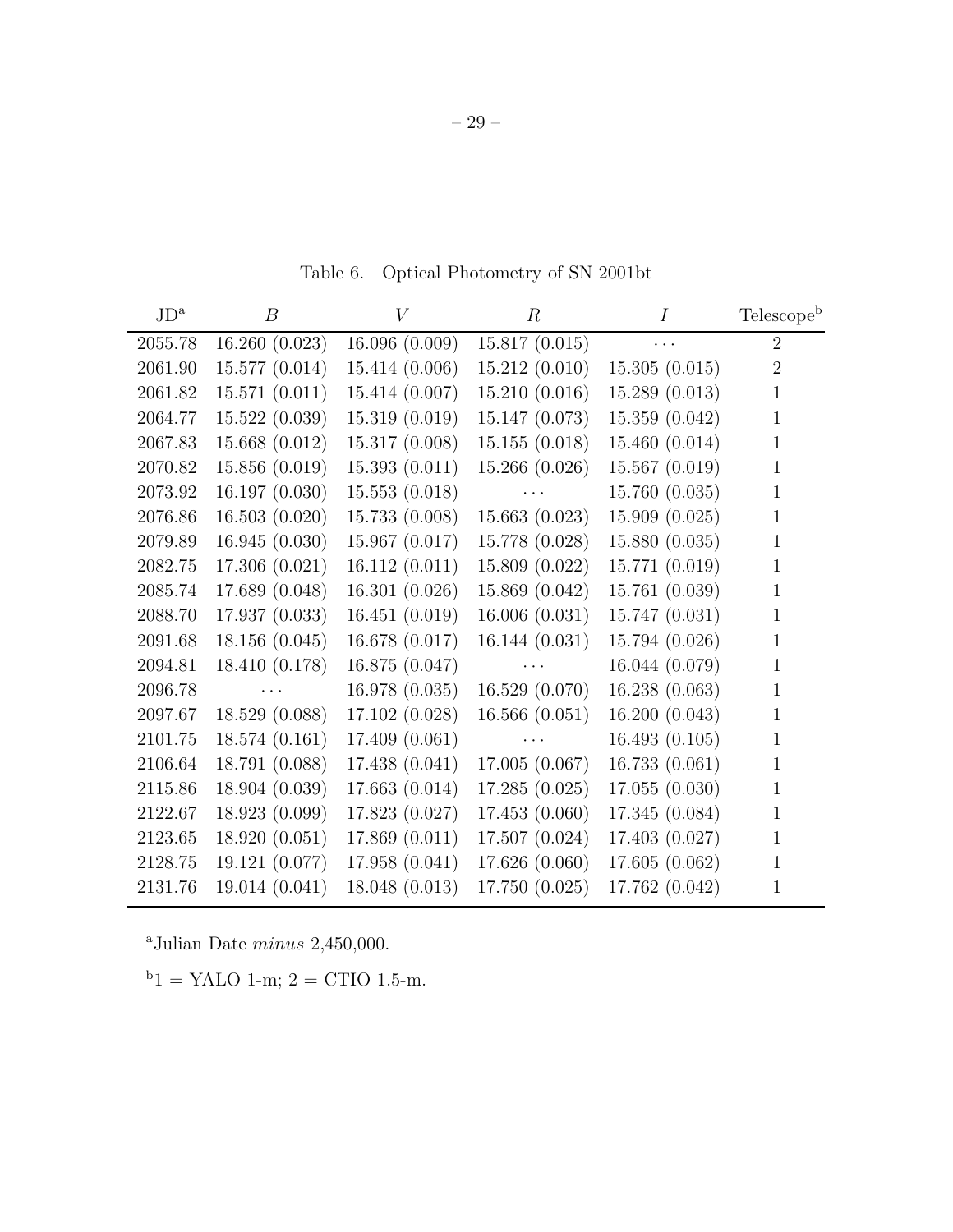| $JD^a$  | . J            | Н              | К              | Telescopeb     |
|---------|----------------|----------------|----------------|----------------|
| 2061.81 | 15.472(0.029)  | 15.695(0.061)  | 15.562(0.078)  | 1              |
| 2061.85 | 15.420(0.015)  | 15.645(0.020)  | 15.399 (0.026) | $\overline{2}$ |
| 2064.76 | 15.342 (0.073) | 15.895(0.160)  | 15.629 (0.275) | 1              |
| 2068.83 | 16.163(0.041)  | 16.120(0.051)  |                | $\overline{2}$ |
| 2069.83 | 16.291(0.036)  | 16.163(0.045)  | 15.653(0.030)  | $\overline{2}$ |
| 2070.81 | 16.244(0.051)  | 16.087(0.091)  | 15.944 (0.208) | $\mathbf{1}$   |
| 2073.92 | 17.029(0.118)  | 16.226(0.190)  | 15.860 (0.217) | $\mathbf 1$    |
| 2076.86 | 17.168(0.071)  | 16.221(0.114)  | 15.875 (0.126) | 1              |
| 2079.89 | 17.010 (0.088) | 16.048(0.143)  | 15.776(0.151)  | $\mathbf{1}$   |
| 2082.75 | 17.051(0.062)  | 15.930(0.094)  |                | 1              |
| 2088.70 | 16.649(0.042)  | 15.669(0.066)  | 15.743 (0.096) | 1              |
| 2091.67 | 16.435 (0.037) | 15.783 (0.065) | 15.827 (0.102) | $\mathbf 1$    |
| 2094.80 | 16.633(0.089)  | 15.934(0.199)  |                | 1              |
| 2096.78 | 16.733(0.081)  | 16.077(0.130)  |                | 1              |
| 2097.66 | 16.785(0.047)  | 16.156(0.079)  |                | $\mathbf{1}$   |
| 2101.70 | 17.355(0.163)  | 16.254(0.251)  | 17.003(0.538)  | $\mathbf{1}$   |
| 2106.63 | 17.677 (0.078) | 16.578(0.123)  | 17.276 (0.259) | 1              |
| 2115.84 | 18.052(0.116)  | 16.942(0.184)  |                | 1              |
| 2122.65 | 18.904 (0.234) | 17.227 (0.342) |                | $\mathbf{1}$   |
| 2123.63 | 18.747 (0.149) | 17.275 (0.221) |                | 1              |
| 2128.73 | 19.428 (0.277) | 17.450 (0.401) | .              | 1              |
|         |                |                |                |                |

Table 7. Infrared Photometry of SN 2001bt

 $^{\rm a}$  Julian Date  $minus$  2,450,000.

 $b_1$  = YALO 1-m; 2 = LCO 2.5-m.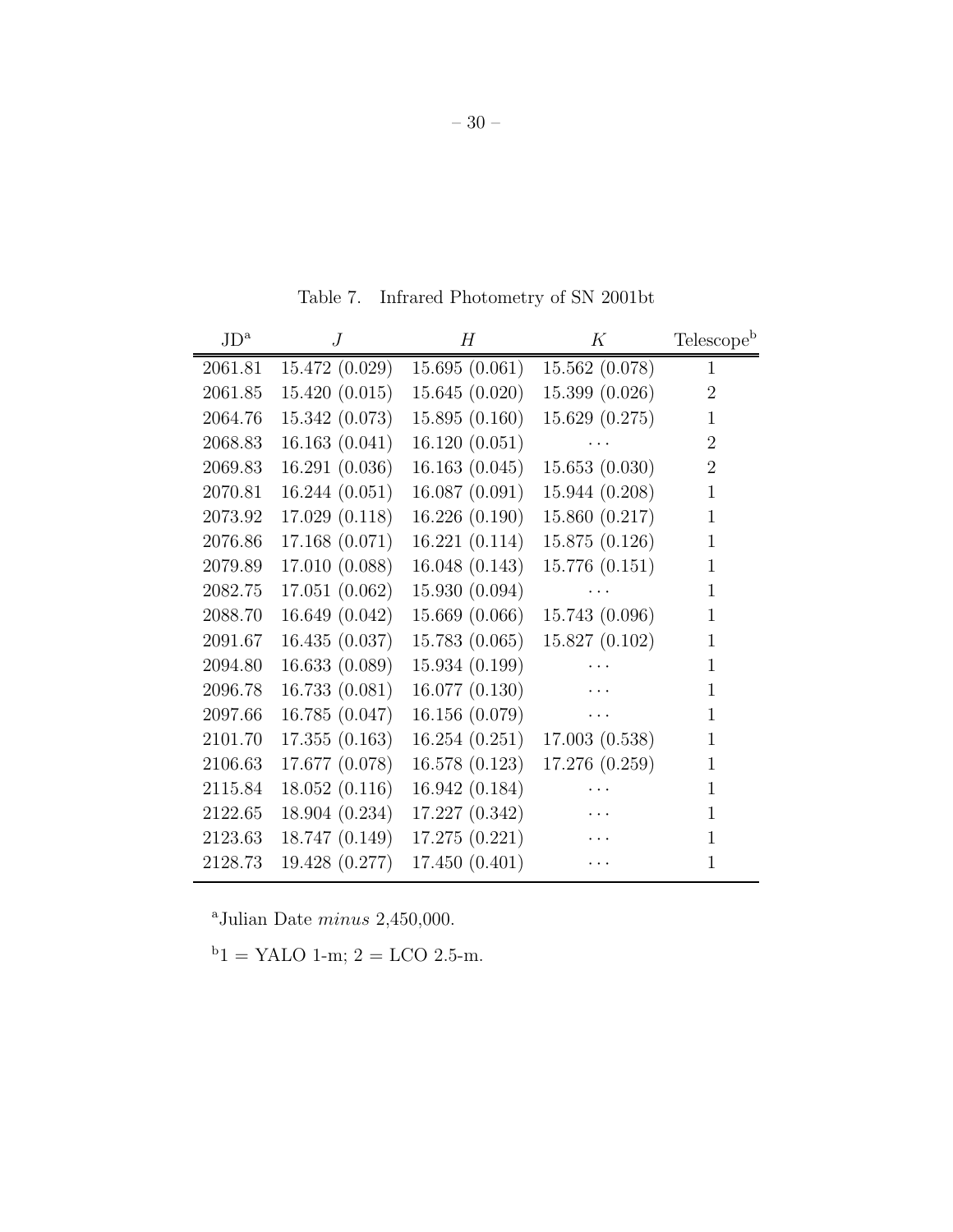Table 8. Optical Photometry of SN 2001cn

| $JD^a$  | U              | $\boldsymbol{B}$ | V              | $\boldsymbol{R}$ | $\overline{I}$ | Telescope <sup>b</sup> |
|---------|----------------|------------------|----------------|------------------|----------------|------------------------|
| 2075.85 | $\ldots$       | 15.559(0.013)    | 15.312(0.008)  | 15.162(0.011)    | 15.470 (0.013) | $\overline{2}$         |
| 2075.84 | $\ddotsc$ .    | 15.639(0.014)    | 15.289 (0.007) | 15.182(0.016)    | 15.479 (0.016) | $\mathbf{1}$           |
| 2076.80 | 15.716 (0.057) | 15.611(0.022)    | 15.332(0.013)  | 15.196 (0.020)   | 15.524 (0.022) | $\sqrt{2}$             |
| 2076.85 | $\ddots$       | 15.631(0.023)    | 15.312(0.015)  | 15.204(0.024)    | 15.582 (0.024) | $\mathbf{1}$           |
| 2077.79 | 15.805(0.059)  | 15.676 (0.023)   | 15.365(0.013)  | 15.233(0.020)    | 15.573 (0.023) | $\sqrt{2}$             |
| 2078.80 | 15.868 (0.062) | 15.759 (0.022)   | 15.410(0.013)  | 15.300(0.019)    | 15.650(0.023)  | $\sqrt{2}$             |
| 2079.73 | $\ldots$       | 15.785(0.015)    | 15.411(0.010)  | 15.350(0.019)    | 15.757 (0.018) | $\mathbf{1}$           |
| 2082.71 | $\Box$ .       | 16.099 (0.008)   | 15.556(0.005)  | 15.556 (0.008)   | 15.989 (0.010) | $\mathbf{1}$           |
| 2085.71 | $\ddotsc$ .    | 16.425(0.009)    | 15.765(0.005)  | 15.739(0.010)    | 16.084 (0.033) | $\mathbf{1}$           |
| 2088.67 | $\ddots$       | 16.822(0.011)    | 15.930 (0.006) | 15.817(0.010)    | 16.041 (0.014) | $\mathbf{1}$           |
|         |                |                  |                |                  |                |                        |
| 2091.65 | $\ddots$       | 17.173(0.019)    | 16.103(0.005)  | 15.865(0.008)    | 15.941(0.010)  | $\mathbf{1}$           |
| 2094.81 | $\ldots$       | 17.532 (0.020)   | 16.264(0.005)  | 15.929(0.010)    | 15.874 (0.015) | $\mathbf{1}$           |
| 2096.72 | $\ddots$       | 17.729 (0.059)   | 16.394(0.033)  | 15.972 (0.049)   | 15.809 (0.061) | $\mathbf{1}$           |
| 2097.71 | $\ddotsc$ .    | 17.800 (0.021)   | 16.435(0.009)  | 16.007(0.015)    | 15.836 (0.029) | $\mathbf{1}$           |
| 2101.72 | $\ldots$       | 18.086 (0.018)   | 16.724(0.010)  | 16.232(0.017)    | 15.903 (0.017) | $\mathbf{1}$           |
| 2104.67 | $\ddots$       | 18.275 (0.018)   | 16.901(0.006)  | 16.435(0.011)    | 16.085(0.011)  | $\,1$                  |
| 2106.67 | $\ldots$       | 18.379 (0.016)   | 17.029 (0.006) | 16.569(0.011)    | 16.262(0.017)  | $\mathbf{1}$           |
| 2114.86 | $\ldots$       | 18.667 (0.026)   | 17.378 (0.010) | 16.995(0.025)    | 16.787 (0.027) | $\mathbf{1}$           |
| 2117.81 | $\ldots$       | 18.664 (0.033)   | 17.461 (0.012) | 17.071 (0.023)   | 16.903(0.081)  | $\mathbf{1}$           |
| 2122.62 | $\ddots$       | 18.763 (0.071)   | 17.634 (0.030) | 17.201 (0.047)   | 17.117(0.053)  | $\mathbf{1}$           |
|         |                |                  |                |                  |                |                        |
| 2123.61 | $\cdots$       | 18.757 (0.035)   | 17.613(0.011)  | 17.255(0.019)    | 17.141 (0.020) | $\mathbf{1}$           |
| 2127.67 | $\cdots$       | 18.846 (0.075)   | 17.747 (0.038) | 17.399 (0.057)   | 17.309 (0.061) | $\,1$                  |
| 2130.76 | $\cdots$       | 18.897 (0.056)   | 17.763 (0.030) | 17.463 (0.044)   | 17.408 (0.066) | $\mathbf{1}$           |
|         |                |                  |                |                  |                |                        |

– 31 –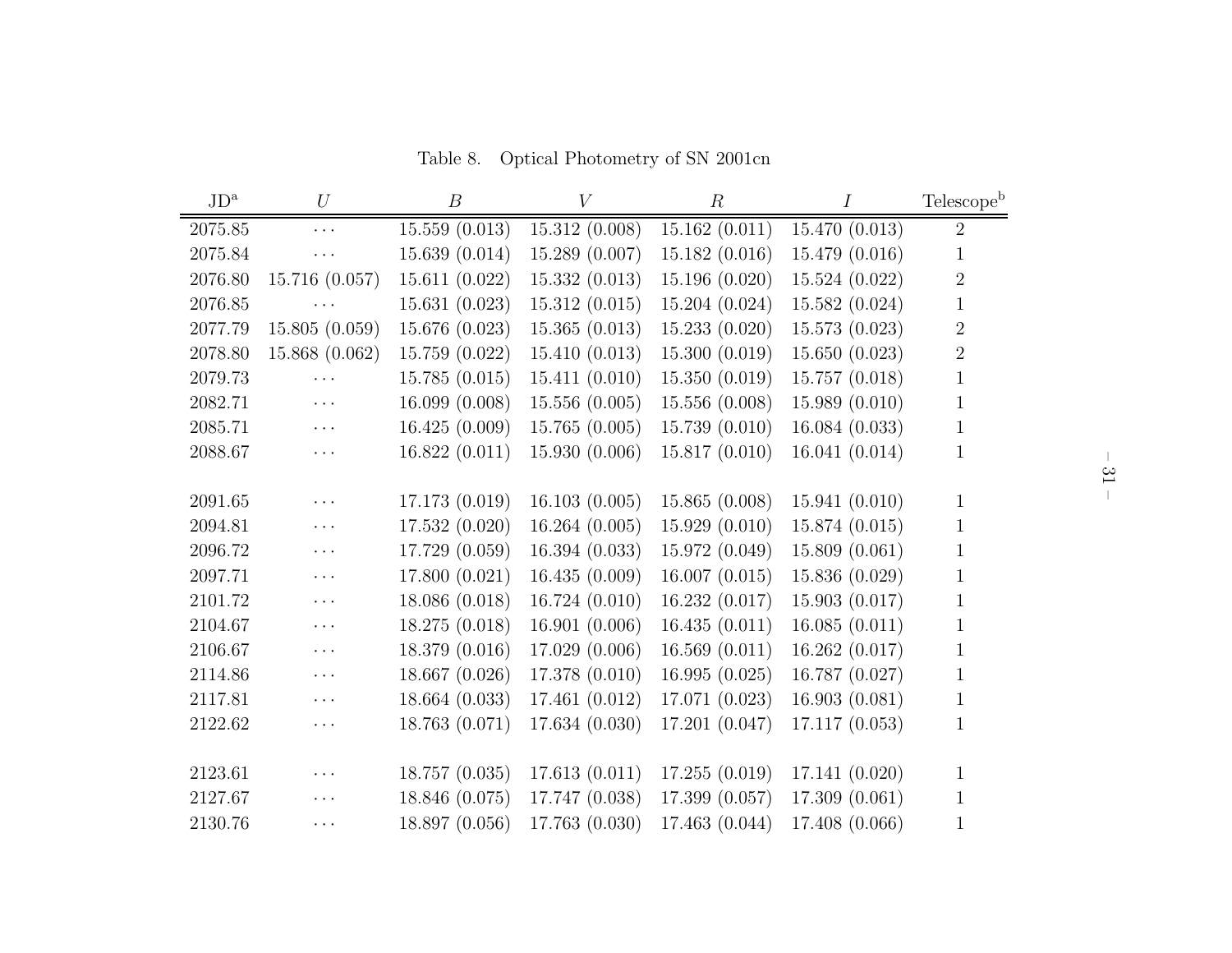## Table 8—Continued

|  |  | 2140.72  19.057 (0.054) 18.059 (0.022) 17.794 (0.035) 17.774 (0.046) 1                                                         |  |
|--|--|--------------------------------------------------------------------------------------------------------------------------------|--|
|  |  | $2156.71 \quad \cdots \quad 19.127 \; (0.080) \quad 18.546 \; (0.040) \quad 18.278 \; (0.077) \quad 18.361 \; (0.111) \quad 1$ |  |

 $^{\rm a}$  Julian Date  $minus$  2,450,000.

 $^{\rm b}1$  = YALO 1-m; 2 = CTIO 0.9-m.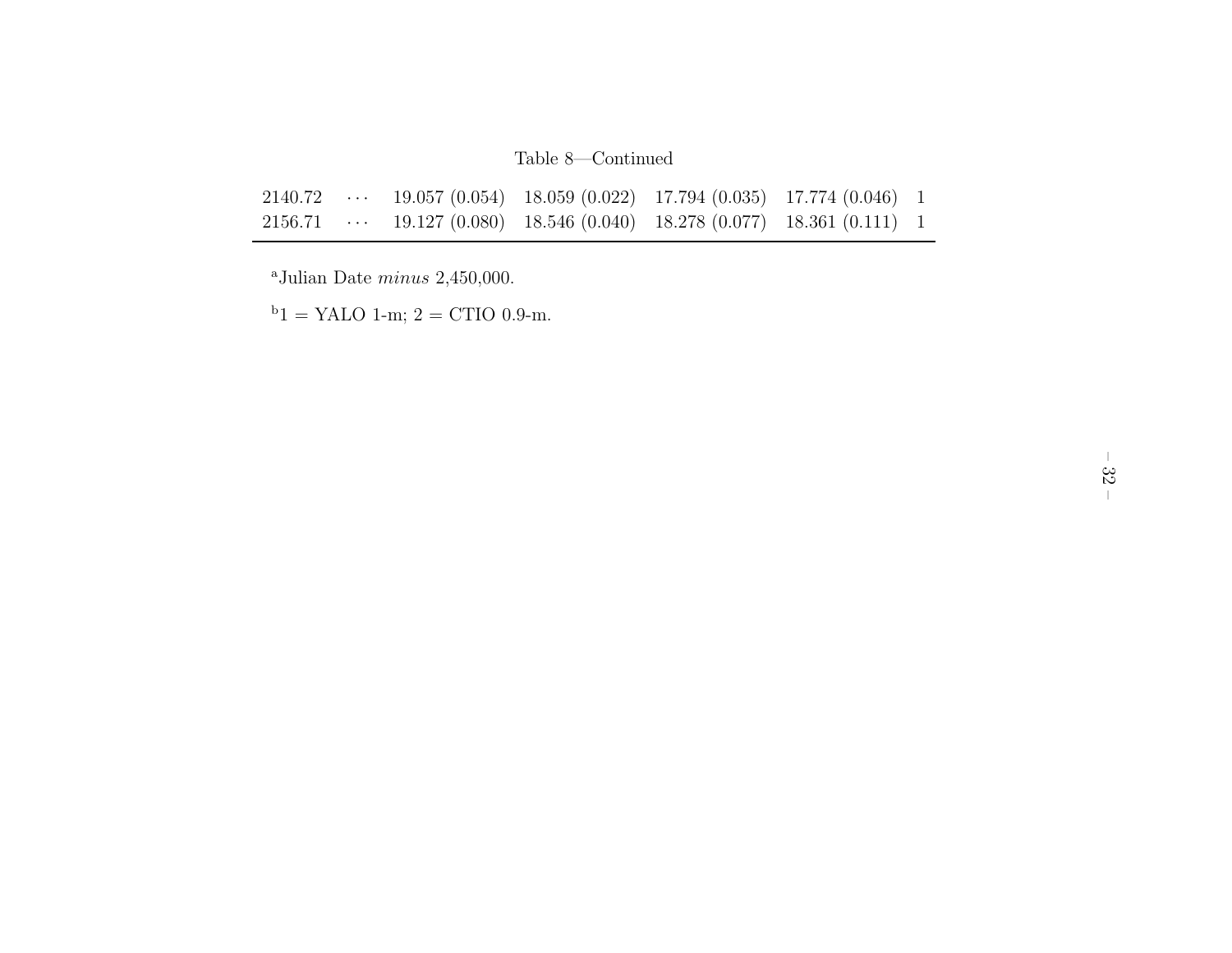Table 9. YALO Infrared Photometry of SN 2001cn

| $JD^{\rm a}$ | . J            | Н              | К              |
|--------------|----------------|----------------|----------------|
| 2075.84      | 15.899 (0.028) | 16.084 (0.062) | 15.667(0.095)  |
| 2076.84      | 16.171 (0.046) | 16.144(0.071)  | 15.684 (0.099) |
| 2079.73      | 16.561 (0.044) | 16.088 (0.077) | 15.829 (0.104) |
| 2082.71      | 17.011 (0.035) | 16.164 (0.058) |                |
| 2085.69      | 17.379 (0.059) | 16.039(0.095)  |                |
| 2088.67      | 17.191 (0.036) | 15.907 (0.056) |                |
| 2091.64      | 17.130 (0.036) | 15.829 (0.057) |                |
| 2094.74      | 16.959 (0.036) | 15.873 (0.071) |                |
| 2096.72      | 16.842 (0.040) | 15.707 (0.069) |                |
| 2097.69      | 16.831(0.034)  | 15.665(0.054)  |                |
| 2101.70      | 16.560(0.031)  | 15.792 (0.052) |                |
| 2104.66      | 16.629 (0.029) | 15.895 (0.048) |                |
| 2106.66      | 16.796 (0.030) | 16.072(0.049)  |                |
| 2114.84      | 17.716 (0.085) | 16.606(0.136)  |                |
| 2117.47      | 17.896 (0.079) | 16.808 (0.128) | .              |
| 2122.60      | 18.273 (0.153) | 16.887 (0.232) |                |
| 2123.60      | 18.400 (0.103) | 16.905(0.156)  |                |
| 2127.66      | 18.401(0.135)  | 17.445(0.216)  |                |
| 2130.76      | 18.855 (0.193) | 17.449 (0.301) |                |

<sup>a</sup>Julian Date  $minus\ 2,450,000.$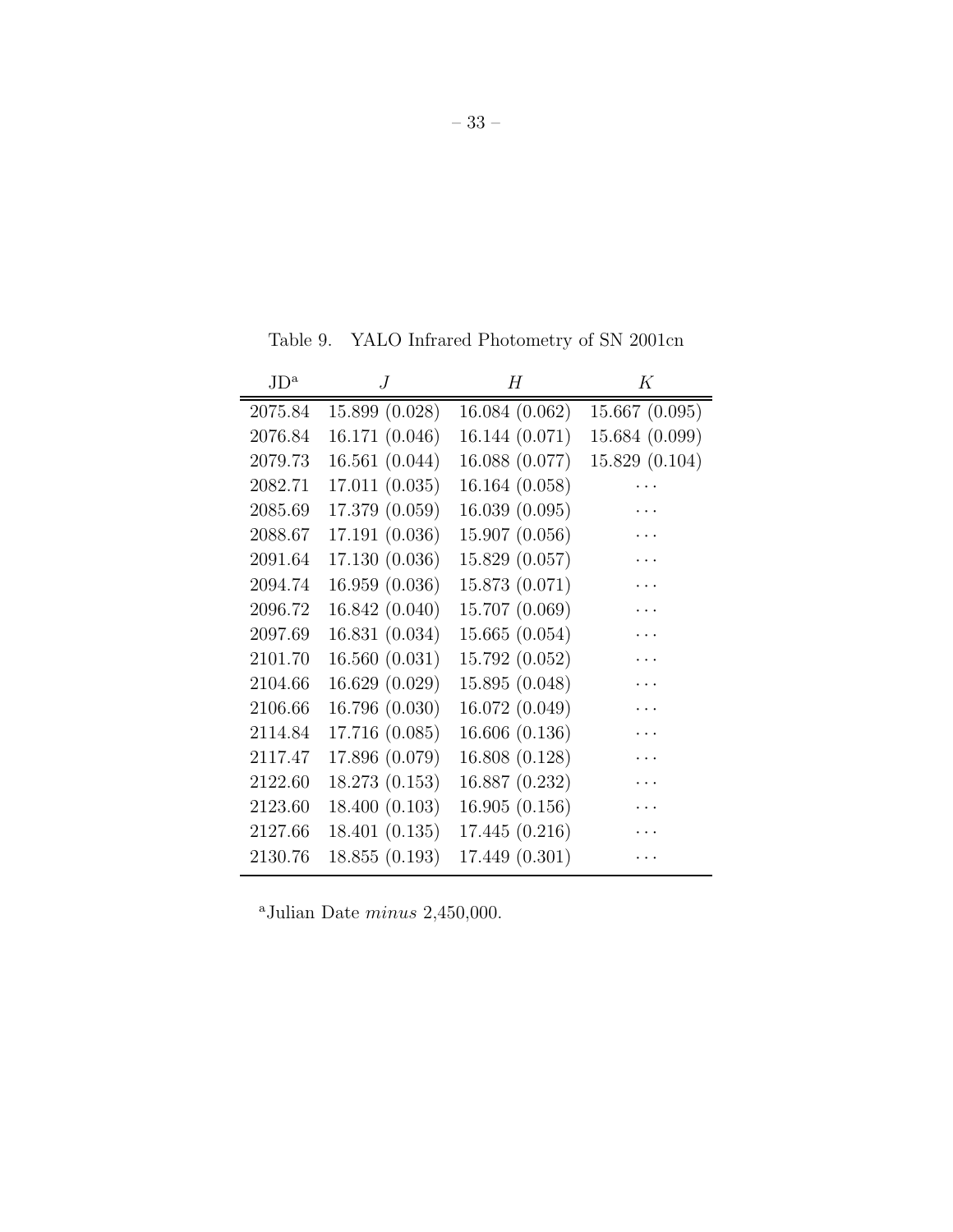| $JD^a$  | U             | B              | V             | $\boldsymbol{R}$ |                | Telescope <sup>b</sup> |
|---------|---------------|----------------|---------------|------------------|----------------|------------------------|
| 2097.50 | 15.297(0.045) | 15.740 (0.037) | 15.682(0.034) | 15.489(0.040)    | 15.474 (0.037) | 2                      |
| 2101.53 | $\cdots$      | 15.465(0.012)  | 15.307(0.006) | 15.202(0.015)    | 15.304(0.013)  | 1                      |
| 2104.47 | $\cdots$      | 15.436 (0.016) | 15.240(0.010) | 15.136(0.018)    | 15.378 (0.017) |                        |
| 2106.47 | $\cdots$      | 15.474(0.010)  | 15.264(0.006) | 15.160(0.014)    | 15.432(0.013)  |                        |
| 2112.53 | $\cdots$      | 15.843 (0.022) | 15.449(0.013) | 15.450(0.028)    | 15.767 (0.028) |                        |
| 2114.48 | $\cdots$      | 15.957(0.018)  | 15.535(0.012) | 15.555(0.023)    | 15.885(0.022)  |                        |
| 2117.48 | $\cdots$      | 16.237(0.014)  | 15.735(0.006) | 15.721(0.018)    | 16.081(0.017)  |                        |
| 2123.47 | $\cdots$      | 16.944(0.021)  | 16.061(0.009) | 15.855(0.022)    | 15.973(0.025)  |                        |
| 2128.48 | $\cdots$      | 17.488 (0.070) | 16.291(0.019) | 15.931(0.033)    | 15.872 (0.032) |                        |
| 2130.49 | $\cdots$      | 17.694(0.040)  | 16.432(0.024) | 16.008(0.039)    | 15.826 (0.036) |                        |
| 2137.49 | $\cdots$      | 18.203(0.085)  | 16.858(0.012) | $\cdots$         |                |                        |
| 2144.48 | .             | 18.462 (0.041) | 17.195(0.008) | 16.767(0.033)    | 16.462(0.025)  |                        |
| 2151.49 | .             | 18.608(0.040)  | 17.457(0.018) | 17.136(0.031)    | 16.801(0.033)  |                        |
| 2155.51 |               | 18.623 (0.164) | 17.591(0.045) |                  |                |                        |

<sup>a</sup>Julian Date  $minus\ 2,450,000.$ 

 $\mathrm{^{b}1}$  = YALO 1.0-m; 2 = CTIO 0.9-m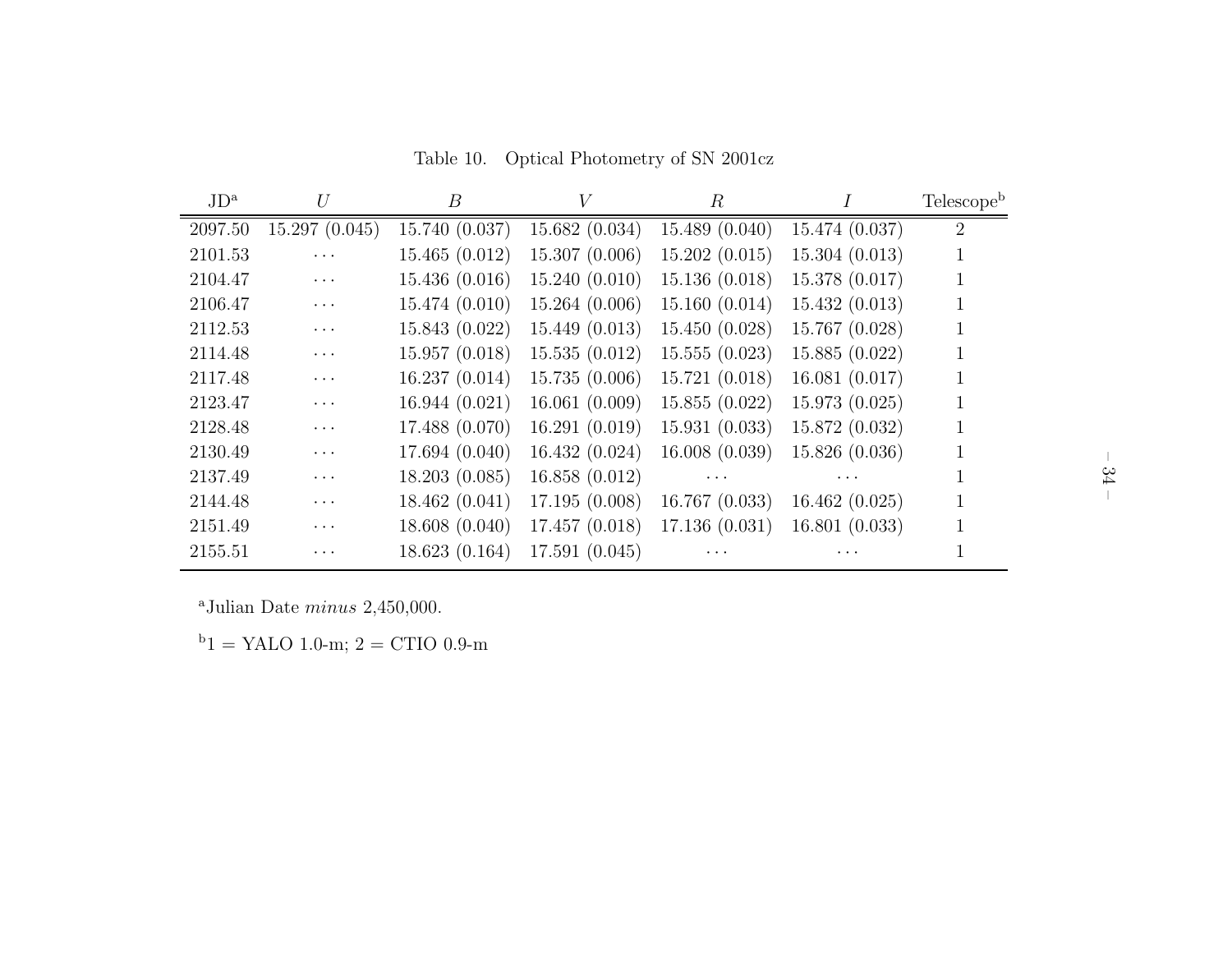Table 11. YALO Infrared Photometry of SN 2001cz

| $J\mathrm{D}^{\mathrm{a}}$ |                | H              | K              |
|----------------------------|----------------|----------------|----------------|
| 2101.52                    | 15.404(0.061)  | 15.730 (0.126) | 15.397(0.132)  |
| 2104.46                    | 15.499 (0.061) | 15.879 (0.121) | 15.607(0.130)  |
| 2106.46                    | 15.623(0.064)  | 15.996(0.121)  | 15.685(0.148)  |
| 2112.52                    | 16.580(0.120)  | 16.023(0.216)  | 15.759 (0.258) |
| 2114.47                    | 16.806(0.085)  | 16.153(0.155)  | 15.805 (0.172) |
| 2117.46                    | 17.163 (0.099) | 16.155(0.168)  | 16.062(0.187)  |
| 2123.46                    | 17.477 (0.125) | 15.882 (0.198) | 15.785 (0.208) |
| 2128.47                    | 17.029 (0.091) | 15.646(0.155)  | 15.642 (0.177) |
| 2130.48                    | 16.833 (0.079) | 15.646 (0.140) | 15.704(0.161)  |
| 2137.49                    | 16.540(0.102)  | 15.722 (0.188) |                |
| 2144.47                    | 17.020 (0.078) | 16.220 (0.143) |                |
| 2151.47                    | 17.664 (0.098) | 16.574 (0.173) |                |

<sup>a</sup>Julian Date  $minus\ 2,450,000.$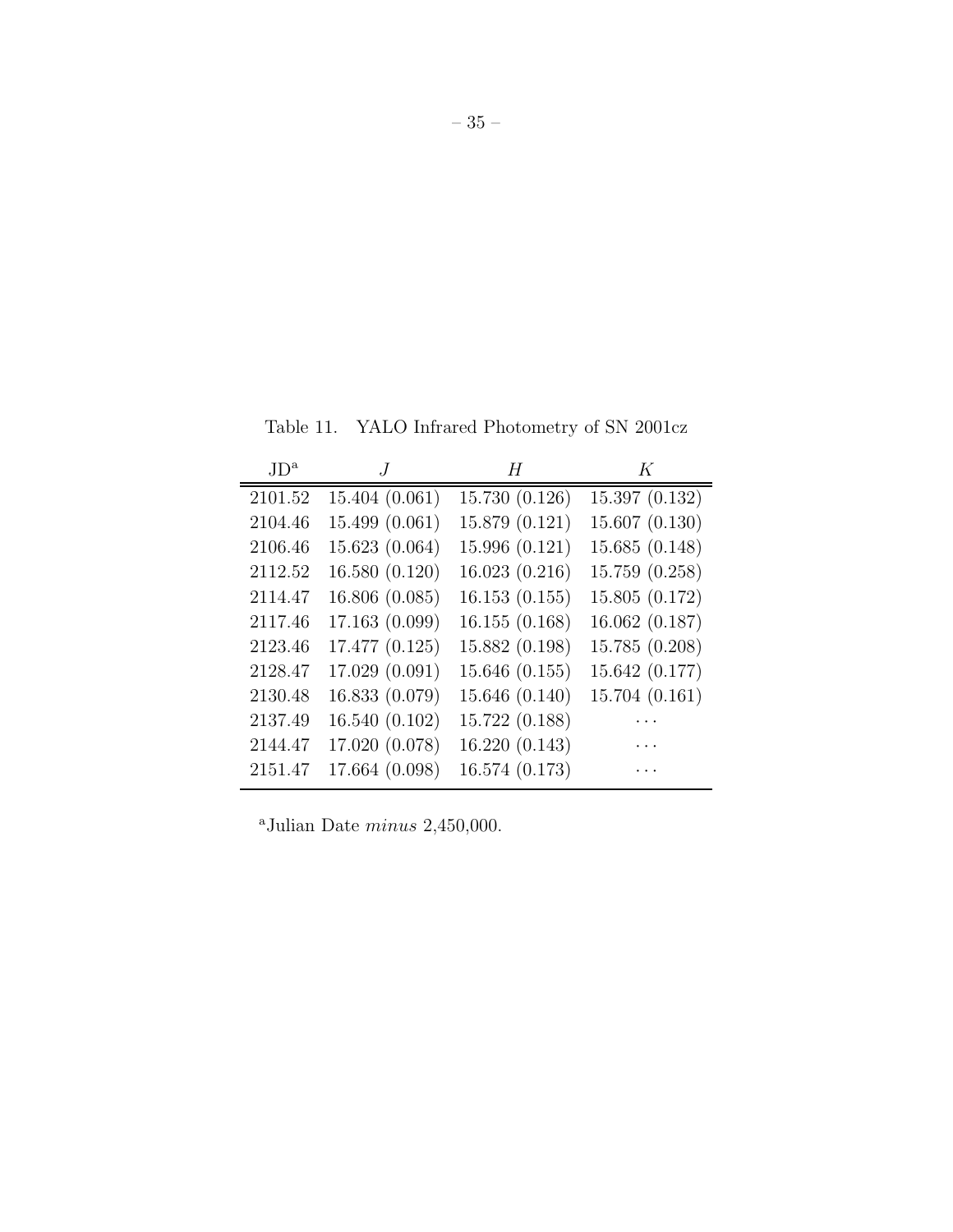Table 12. Optical Photometry of SN 2002bo<sup>a</sup>

| $\rm 1D_{p}$ | U              | $\Delta U$ | В              | $\Delta B$ | V              | $\Delta V$ | R              | $\Delta R$ |                | $\Delta I$ | Telescope <sup>c</sup> |
|--------------|----------------|------------|----------------|------------|----------------|------------|----------------|------------|----------------|------------|------------------------|
| 345.67       | 16.248 (0.094) | [0.047]    | 15.797(0.016)  | $-0.073$   | 15.264(0.013)  | 0.015      | 14.910(0.017)  | 0.000      | 14.876 (0.026) | 0.030      |                        |
| 346.68       | 15.759 (0.086) | [0.047]    | 15.431(0.009)  | $-0.069$   | 14.940(0.011)  | 0.014      | 14.582(0.011)  | 0.000      | 14.536(0.023)  | 0.023      |                        |
| 350.56       | 14.381(0.064)  | [0.073]    | 14.397 (0.020) | $-0.030$   | 14.069(0.010)  | 0.003      | 13.812(0.011)  | 0.005      | 13.805(0.013)  | $-0.003$   | $\overline{2}$         |
| 350.66       | 14.655(0.071)  | [0.047]    | 14.484 (0.022) | $-0.040$   | 14.099(0.010)  | 0.017      | 13.840(0.016)  | $-0.010$   | 13.784(0.011)  | 0.001      |                        |
| 354.65       | 14.313(0.081)  | $-0.095$   | 14.136(0.014)  | $-0.038$   | 13.706 (0.009) | 0.027      | 13.556(0.013)  | $-0.015$   | 13.621(0.010)  | $-0.029$   |                        |
| 358.64       | 14.448 (0.099) | $-0.135$   | 14.126(0.010)  | $-0.041$   | 13.577(0.013)  | 0.028      | 13.501(0.015)  | $-0.014$   | 13.699 (0.019) | $-0.064$   |                        |
| 360.65       | 14.351 (0.074) | 0.170      | 14.127 (0.047) | $-0.007$   | 13.638(0.040)  | 0.000      | 13.508(0.030)  | 0.005      | 13.749(0.030)  | $-0.005$   | 3                      |
| 361.66       | 14.412 (0.074) | 0.170      | 14.205(0.040)  | $-0.004$   | 13.659(0.040)  | $-0.001$   | 13.488(0.030)  | 0.005      | 13.784 (0.030) | $-0.006$   | 3                      |
| 362.62       | 14.837 (0.073) | $-0.107$   | 14.308(0.012)  | $-0.031$   | 13.654(0.010)  | 0.032      | 13.574 (0.012) | $-0.015$   | 13.864(0.032)  | $-0.102$   |                        |
| 366.62       | 15.298(0.069)  | $-0.118$   | 14.658(0.025)  | $-0.026$   | 13.815(0.014)  | 0.036      | 13.818(0.026)  | 0.009      | 14.144 (0.033) | $-0.140$   |                        |
| 370.55       | 15.838 (0.098) | $-0.130$   | 15.098(0.013)  | $-0.023$   | 14.068 (0.014) | 0.040      | 14.047 (0.032) | 0.028      | 14.297 (0.034) | $-0.138$   |                        |
| 373.60       | 15.810(0.064)  | 0.179      | 15.390(0.020)  | 0.021      | 14.349(0.014)  | $-0.023$   | 14.180(0.011)  | 0.008      | 14.349(0.010)  | $-0.003$   | $\overline{2}$         |
| 376.58       | 16.710(0.114)  | $-0.147$   | 15.758(0.031)  | $-0.020$   | 14.413(0.015)  | 0.047      | 14.123 (0.029) | 0.039      | 14.098(0.038)  | $-0.111$   |                        |
| 381.58       | 17.225(0.157)  | $-0.162$   | 16.293(0.028)  | $-0.072$   | 14.658(0.011)  | 0.052      | 14.237(0.022)  | 0.024      | 14.045(0.013)  | $-0.088$   |                        |
| 385.57       | 17.606 (0.249) | $-0.174$   | 16.587(0.054)  | $-0.080$   | 14.896 (0.027) | 0.056      | 14.438(0.026)  | $-0.001$   | 14.066(0.015)  | $-0.070$   |                        |
| 389.58       | 17.621(0.215)  | $-0.185$   | 16.858(0.039)  | $-0.078$   | 15.218(0.022)  | 0.056      | 14.745 (0.014) | $-0.009$   | 14.346 (0.013) | $-0.060$   |                        |
| 390.53       | $\cdots$       | $\ldots$ . | 16.875(0.046)  | $-0.076$   | 15.270(0.019)  | 0.055      | 14.805(0.014)  | $-0.008$   | 14.429(0.015)  | $-0.059$   |                        |
| 397.48       | $\cdots$       | $\cdots$   | 17.112(0.057)  | $-0.067$   | 15.548(0.016)  | 0.052      | 15.169(0.015)  | $-0.005$   | 14.874 (0.014) | $-0.047$   |                        |
| 400.54       | $\cdots$       | $\cdots$   | 17.147(0.013)  | $-0.062$   | 15.660(0.015)  | 0.050      | 15.285(0.018)  | $-0.001$   | 14.976 (0.012) | $-0.041$   |                        |

 ${}^{\text{a}}$ The corrections are to be *added* to the data. This transforms the data to the filter system of Bessell (1990). Values in square brackets could be in error by as much as 0.1 mag.

<sup>b</sup>Julian Date minus 2,452,000.

 $c_1$  = YALO 1-m; 2 = CTIO 0.9-m; 3 = CTIO 1.5-m.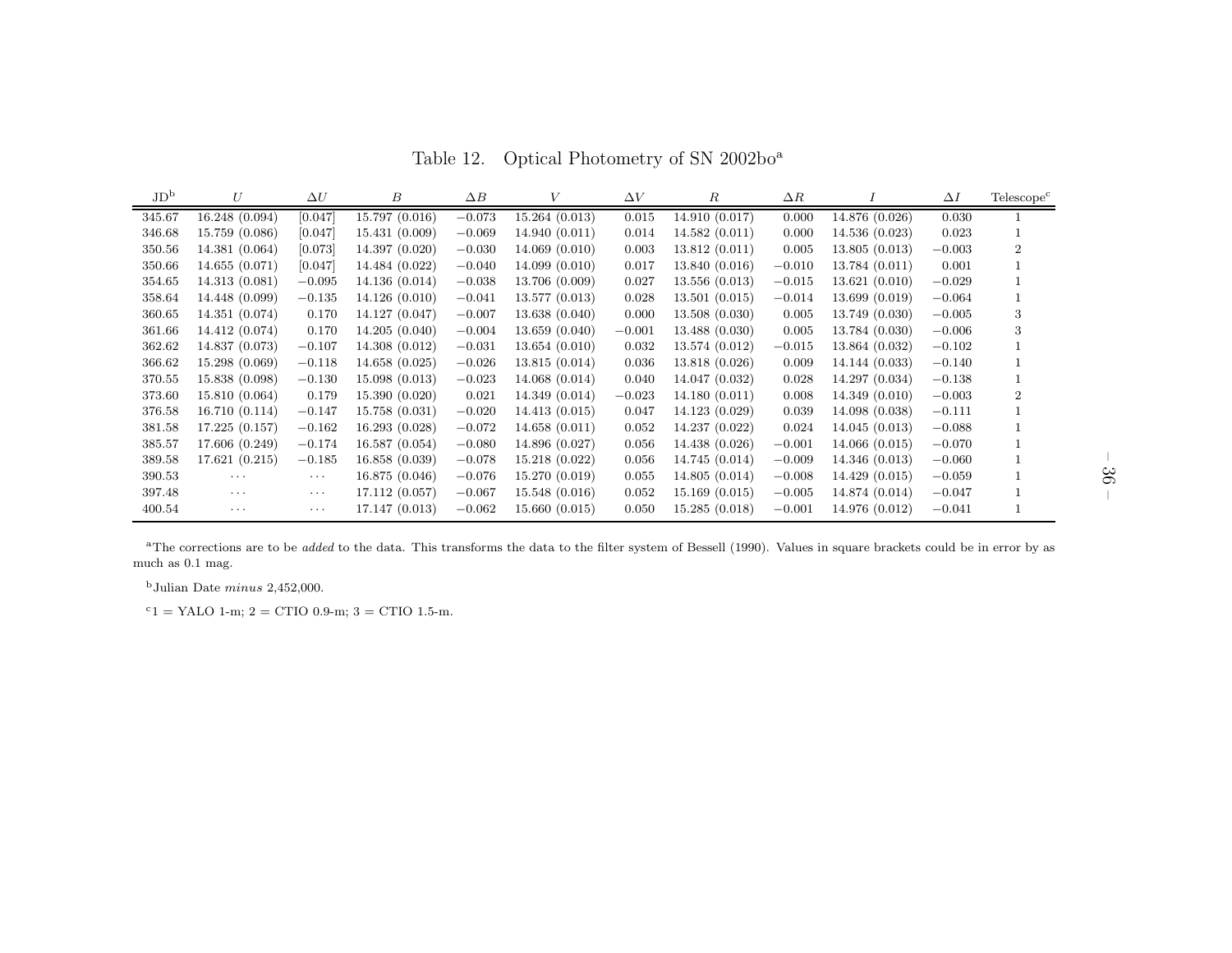Table 13. YALO Infrared Photometry of SN 2002bo $^{\rm a}$ 

| JD <sup>b</sup> | $\overline{I}$ | $\Delta J$ | H              | $\Delta H$ | Κ              | $\Delta K$ |
|-----------------|----------------|------------|----------------|------------|----------------|------------|
| 345.69          | 14.590(0.030)  | 0.033      | 14.637 (0.039) | $-0.024$   | 14.765 (0.071) | 0.002      |
| 346.68          | 14.442 (0.057) | 0.036      | 14.493 (0.029) | $-0.024$   | 14.635(0.059)  | 0.002      |
| 350.66          | 13.806 (0.084) | 0.048      | 13.956 (0.028) | $-0.026$   | 13.977 (0.041) | 0.010      |
| 354.65          | 13.619(0.023)  | 0.061      | 13.907 (0.026) | $-0.029$   | 13.862(0.041)  | 0.021      |
| 358.64          | 13.852(0.030)  | 0.059      | 14.103(0.030)  | $-0.032$   | 13.984 (0.074) | 0.037      |
| 362.62          | 14.262 (0.029) | $-0.005$   | 14.251 (0.023) | $-0.035$   | 14.214 (0.051) | 0.055      |
| 366.62          | 15.044(0.099)  | $-0.069$   | 14.382 (0.054) | $-0.038$   | 14.482 (0.070) | 0.037      |
| 370.55          | 15.472(0.054)  | $-0.086$   | 14.276 (0.023) | $-0.043$   | 14.259(0.061)  | 0.024      |
| 376.58          | 15.186 (0.075) | $-0.081$   | 14.020 (0.032) | $-0.064$   | 14.090 (0.103) | 0.006      |
| 381.58          | 14.828 (0.047) | $-0.076$   | 13.890 (0.020) | $-0.070$   | 13.931(0.040)  | $-0.011$   |
| 385.57          | 14.756 (0.043) | $-0.073$   | 14.005 (0.029) | $-0.052$   | 14.101 (0.052) | $-0.008$   |
| 389.57          | 14.905(0.025)  | $-0.086$   | 14.122 (0.027) | $-0.021$   | 14.370 (0.048) | 0.001      |
| 390.53          | 14.973 (0.038) | $-0.091$   | 14.307 (0.027) | $-0.015$   | 14.530(0.050)  | 0.001      |
| 397.48          | 15.731 (0.075) | $-0.124$   | 14.663 (0.037) | 0.030      | 14.910 (0.071) | 0.002      |
| 400.54          | 15.835(0.037)  | $-0.125$   | 14.839 (0.030) | 0.033      | 15.158 (0.092) | 0.002      |

<sup>a</sup>To transform the data in columns 2, 4, and 6 to the photometric system of Persson et al. (1998) one *adds* the corresponding corrections in columns 3, 5, and 7.

<sup>b</sup>Julian Date  $minus 2,452,000$ .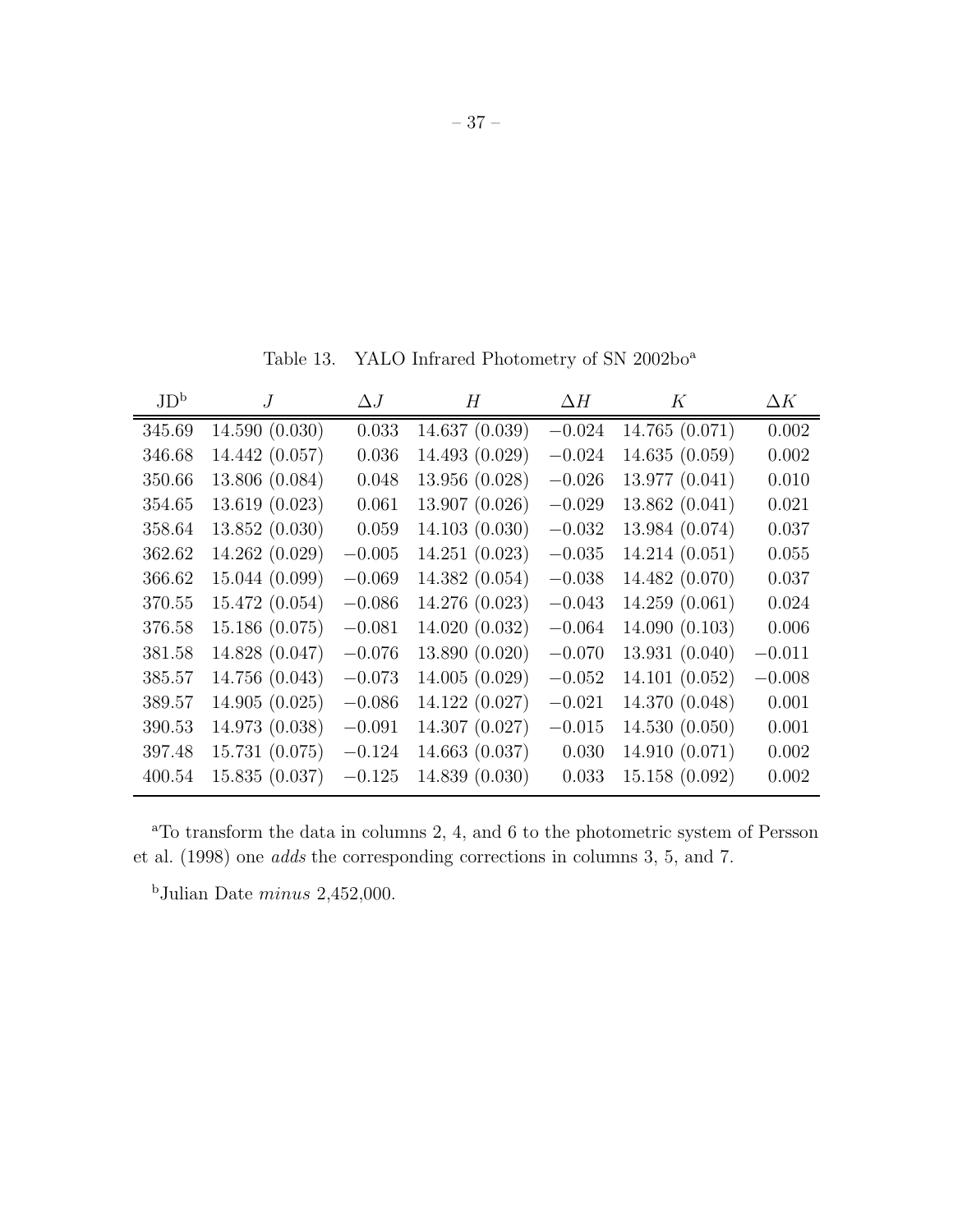| Object    | Telescope <sup>a</sup> Grating |       | UT Date        | Age <sup>b</sup> |      | $Exptimec$ Observer(s) |
|-----------|--------------------------------|-------|----------------|------------------|------|------------------------|
| SN 1999ee |                                | 09    | 25.09 Oct 1999 | $+7.5$           | 2400 | C. Smith               |
| .         |                                | 13    | 25.18 Oct 1999 | $+7.6$           | 1800 | C. Smith               |
| $\cdots$  | 1                              | 13    | 31.03 Oct 1999 | $+13.4$          | 3600 | R. Leiton, S. Pizarro  |
| SN 1999ek |                                | 13    | 25.37 Oct 1999 | $-5.2$           | 1200 | C. Smith               |
| .         |                                | 13    | 26.30 Oct 1999 | $-4.2$           | 5400 | P. Ugarte              |
| $\cdots$  | 1                              | 13    | 30.33 Oct 1999 | $-0.2$           | 3600 | R. Leiton, S. Pizarro  |
| $\cdots$  |                                | 13    | 01.32 Nov 1999 | $+1.8$           | 3600 | R. Leiton, S. Pizarro  |
| SN 2001bt | $\overline{2}$                 | grism | 26.37 May 2001 | $-7.6$           | 600  | M. Phillips            |
| SN 2001cn |                                | 09    | 14.30 Jun 2001 | $+3.4$           | 1800 | D. Norman, K. Olsen    |
| .         |                                | 09    | 22.31 Jun 2001 | $+11.2$          | 600  | J. Huchra              |

Table 14. Table of spectral observations

 $a_1 =$  CTIO 1.5-m; 2 = LCO 2.5-m.

<sup>b</sup>Number of days in observer's frame since  $T(B_{max})$ .

<sup>c</sup>Total exposure time in seconds.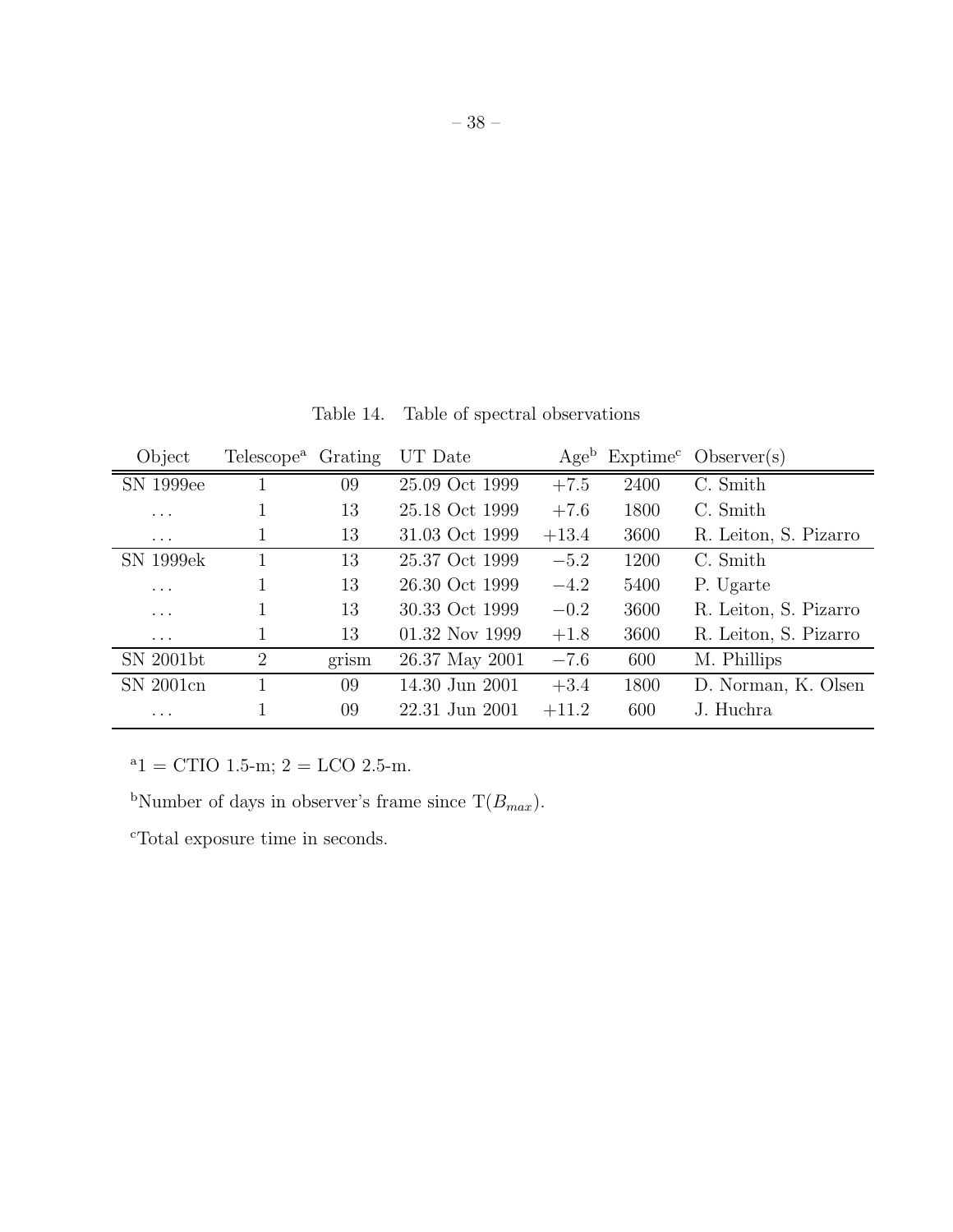Table 15. Useful Data for Supernovae

| SN                 | $v_{CMB}^{\text{a}}$ | $T(B_{max})^b$ | Bmax        | $V$ <i>max</i> | Rmax        | Imax        | $\Delta m_{15}(B)$ | $E(B-V)_{Gal}$ | $E(B-V)_{host}$ |
|--------------------|----------------------|----------------|-------------|----------------|-------------|-------------|--------------------|----------------|-----------------|
| 1999ek             | 5278                 | 1482.04(0.11)  | 17.91(0.01) | 17.25(0.01)    | 16.88(0.01) | 16.56(0.01) | 1.17(0.03)         | 0.561          | 0.203(0.046)    |
| 2001 <sub>bt</sub> | 4332                 | 2063.43 (0.22) | 15.51(0.02) | 15.30(0.02)    | 15.17(0.02) | 15.16(0.02) | 1.18(0.03)         | 0.065          | 0.256(0.018)    |
| $2001$ cn          | 4628                 | 2071.56(0.15)  | 15.40(0.01) | 15.27(0.01)    | 15.20(0.01) | 15.26(0.01) | 1.15(0.02)         | 0.059          | 0.165(0.014)    |
| 2001cz             | 4900                 | 2103.93(0.12)  | 15.38(0.01) | 15.27(0.01)    | 15.20(0.01) | 15.28(0.01) | 1.05(0.03)         | 0.092          | 0.123(0.017)    |
| 2002 <sub>bo</sub> | 1696                 | 2356.50(0.20)  | 14.02(0.02) | 13.47(0.01)    | 13.61(0.01) | 13.55(0.02) | 1.12(0.03)         | 0.025          | 0.365(0.014)    |

<sup>a</sup>Recession velocity in km s<sup>−1</sup> with respect to the Cosmic Microwave Background radiation.

<sup>b</sup>Julian Date *minus* 2,450,000.

<sup>c</sup>From Schlegel, Finkbeiner & Davis (1998); but see *caveat* from Arce & Goodman (1999).

– 39 –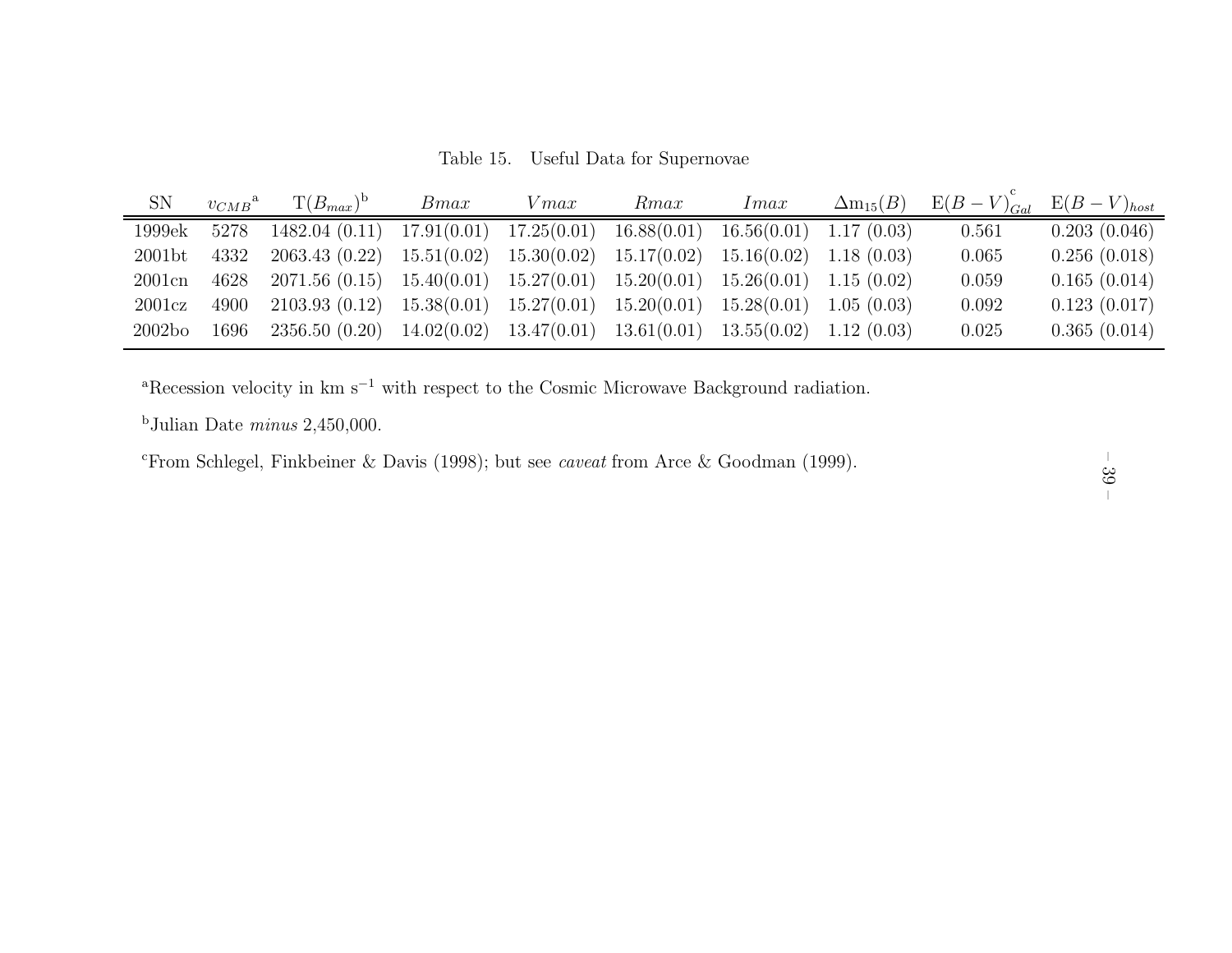| <b>SN</b> | $A_V$ | $J_{max}$                                                                                          | $J_{corr}$ | $H_{max}$ | $H_{corr}$ | $K_{max}$ | $K_{corr}$ | $N_{J,H,K}$ <sup>b</sup> |
|-----------|-------|----------------------------------------------------------------------------------------------------|------------|-----------|------------|-----------|------------|--------------------------|
| 1999ek    |       | $2.37(16)$ $16.16(07)$ $15.49(08)$ $16.30(08)$ $15.85(09)$ $16.32(08)$ $16.05(08)$                 |            |           |            |           |            | 11,12,1                  |
|           |       | $2001\text{bt}$ $1.06(06)$ $15.48(04)$ $15.20(04)$ $15.69(06)$ $15.50(06)$ $15.48(05)$ $15.37(05)$ |            |           |            |           |            | 6,6,5                    |
|           |       | 2001cn $0.69(04)$ 15.61(08) 15.41(08) 15.90(11) 15.77(11) 15.58(12) 15.50(12)                      |            |           |            |           |            | 3,3,3                    |
|           |       | 2001cz $0.67(05)$ 15.49(06) 15.30(06) 15.78(12) 15.65(12) 15.53(13) 15.45(13)                      |            |           |            |           |            | 4,4,4                    |
|           |       | $2002bo$ $1.21(04)$ $13.55(07)$ $13.21(07)$ $13.94(03)$ $13.71(03)$ $13.89(04)$ $13.75(04)$        |            |           |            |           |            | 6,6,6                    |

Table 16. Infrared Apparent Magnitudes at Maximum and Extinction-Corrected Values a

<sup>a</sup>Values in parentheses are uncertainties in hundredths of <sup>a</sup> magnitude.

<sup>b</sup>Number of data points prior to  $t' = +10$  d in "stretched time".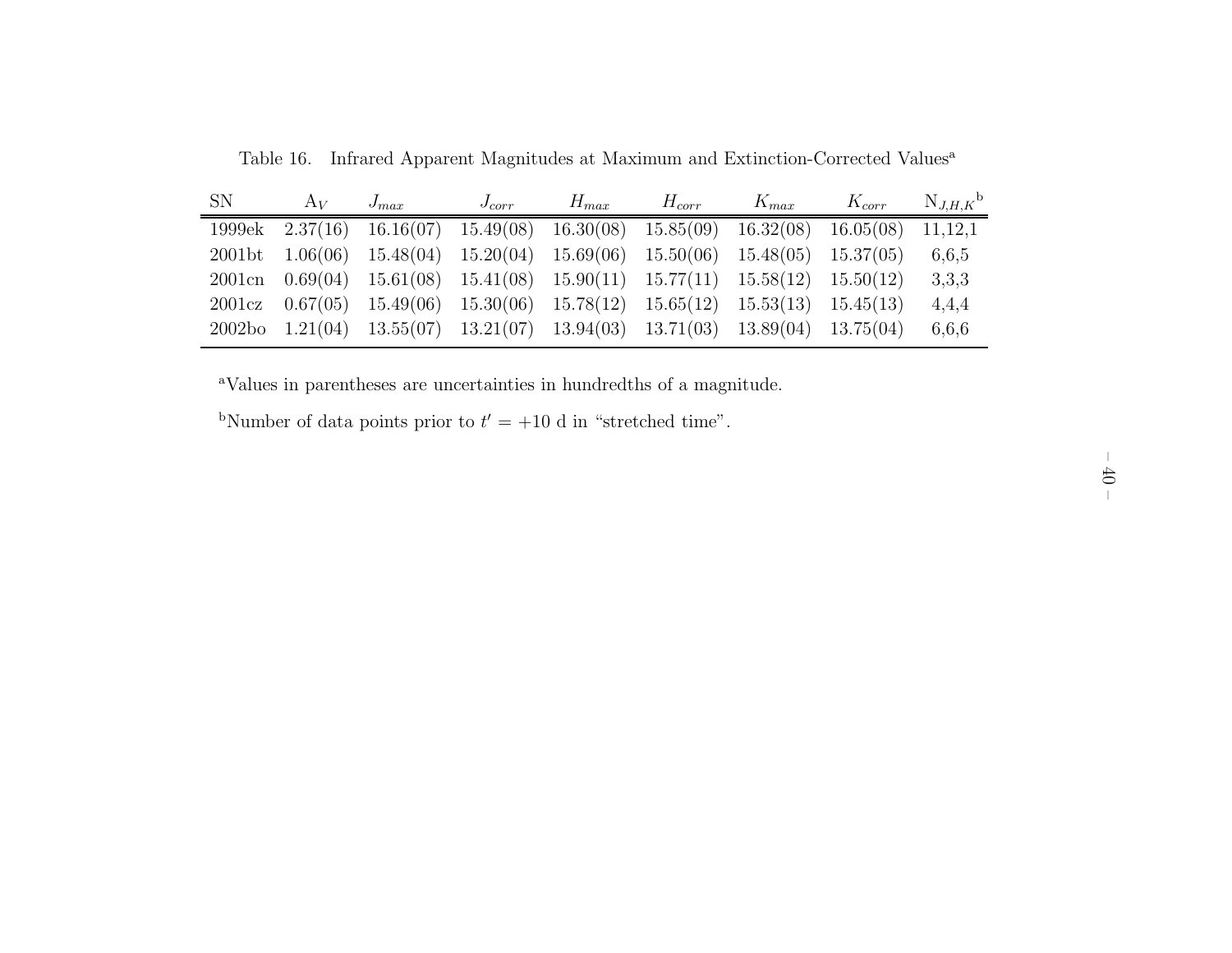Table 17. Mean Absolute Magnitudes of Type Ia SNe at Maximum<sup>a</sup>

| Filter  | $\langle M \rangle$            | $\sigma_x$          | $\chi^2_{\nu}$ | N. |
|---------|--------------------------------|---------------------|----------------|----|
| $\cdot$ | $-18.61(03) \pm 0.131$ 1.29 22 |                     |                |    |
| H       | $-18.28(03)$                   | $\pm$ 0.148 1.52 21 |                |    |
| K       | $-18.44(03) \pm 0.145$ 0.99 20 |                     |                |    |

<sup>a</sup>For objects with  $\Delta m_{15}(B) \lesssim 1.7$ .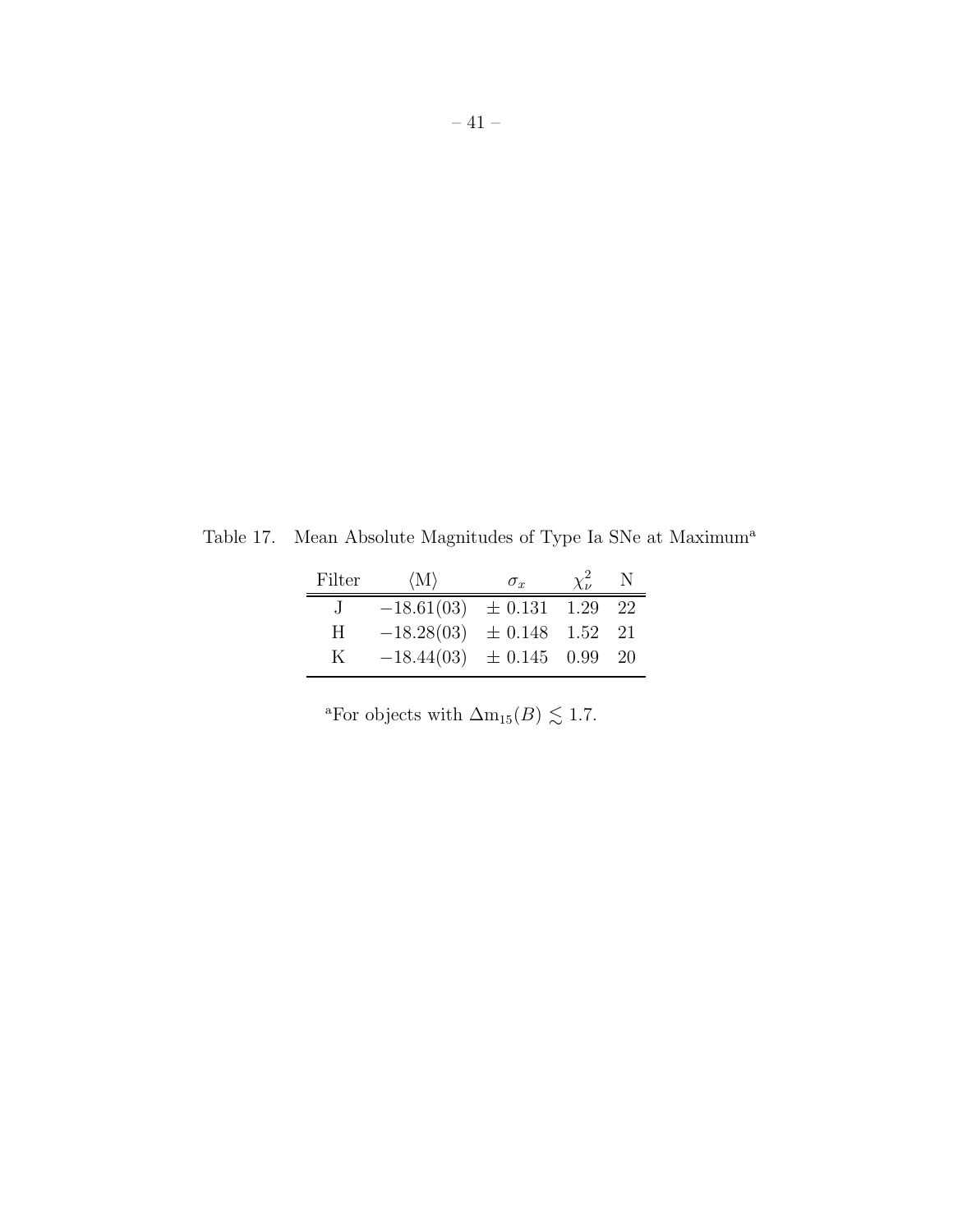Fig. 1.— Finding charts for the supernovae: a) SN 1999ek; b) SN 2001bt; c) SN 2001cn; d) SN 2001cz; and e) SN 2002bo. The object labelled "var" in Fig. 1d is a previously unknown RR Lyr star; see Krisciunas et al. (2004c).

Fig. 2.— S-corrections for B-band data (top graphs) and V -band data (bottom graphs). These corrections place the data from the YALO 1-m and CTIO 0.9-m telescopes on the system of Bessell (1990). We used spectra of SNe 1999ee (circles), 2001el (triangles), and 2002bo (squares). Given the different spectral energy distributions of these three supernovae, we would not expect the S-corrections to be identical.

Fig. 3.— Similar to Fig. 2, but S-corrections for R and I.

Fig. 4.— S-corrections for the infrared bands. The corrections place the data obtained with the YALO 1-m telescope on the photometric system of Persson et al. (1998). The filled-in circles correspond to data derived using ("normal") spectra of SN 1999ee, while the squares correspond to S-corrections obtained from spectra of the "abnormal" SN 2002bo.

Fig. 5.— Optical and IR light curves of SN 1999ek. Four nights of data from Jha (2002) are plotted as diamond-shaped symbols.

Fig. 6.— Optical and IR light curves of SN 2001bt. Data points with errors greater than 0.15 mag have the error bars shown. The infrared data from the LCO 2.5-m telescope, which are notably more accurate than the data from the YALO 1-m telescope, are shown as diamondshaped symbols. The YALO optical data contain filter corrections to the filter system of Bessell (1990), while the YALO infrared data are corrected to the system of Persson et al. (1998). The data are K-corrected, but rescaled in the time axis by  $1+z$  so that the Julian Dates match the dates of observation.

Fig. 7.— Optical and infrared light curves of SN 2001cn. The optical data obtained with the CTIO 0.9-m telescope are shown as filled in circles. All the other data were obtained with the YALO 1-m telescope. As in Fig. 6 the optical data are S-corrected, K-corrected, and the Julian Dates are rescaled by  $1+z$  to match the dates of observation.

Fig. 8.— Optical and infrared light curves of SN 2001cz. As in Figs. 6 and 7 the optical data are S-corrected, K-corrected, and the Julian Dates are rescaled by  $1+z$  to match the dates of observation.

Fig. 9.— Optical and IR light curves of SN 2002bo. The UBV RI data from Cerro Tololo are represented by filled-in circles, and include filter corrections to the system of Bessell (1990). The other optical data are from Benetti et al. (2004). The infrared data include the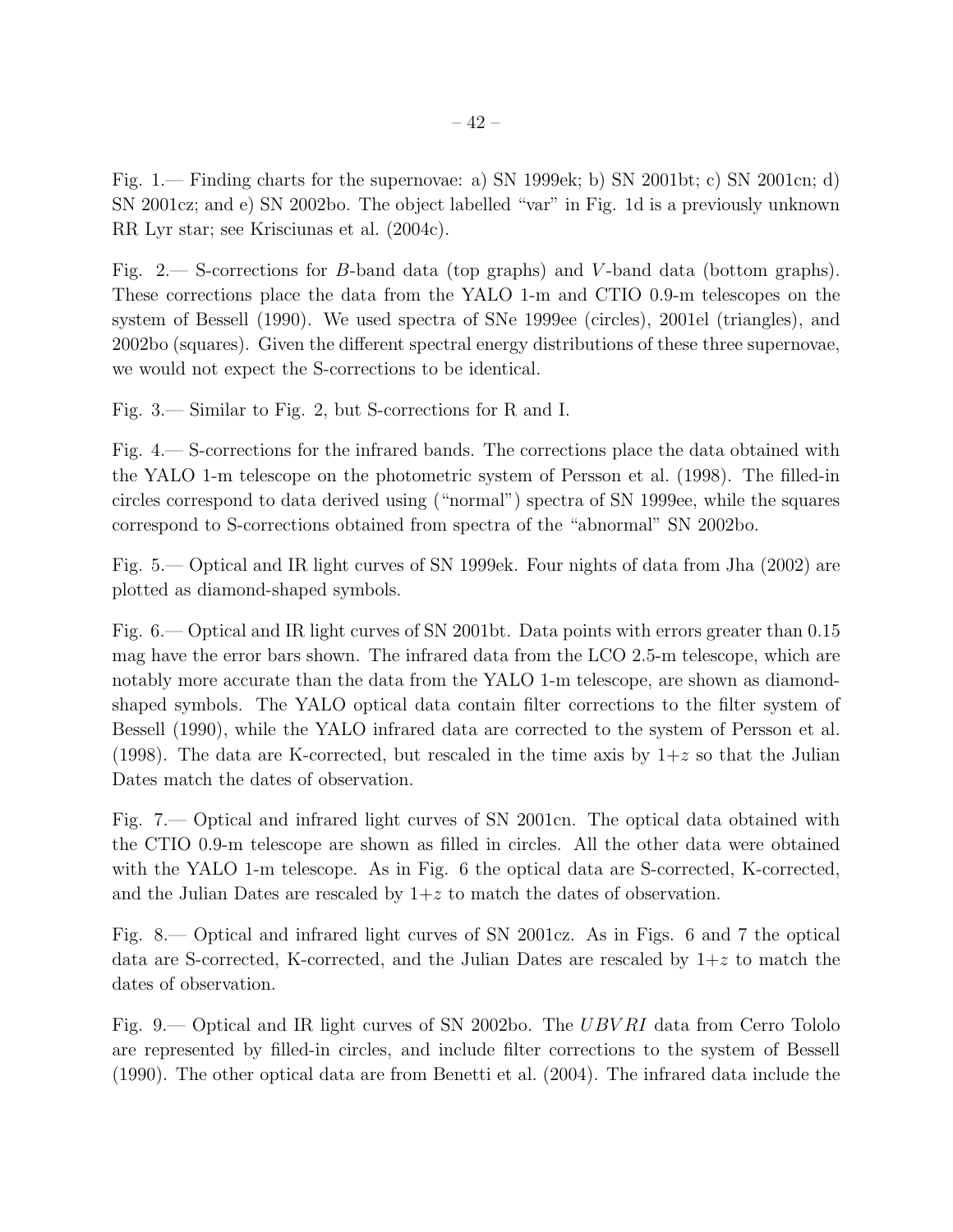corrections to the photometric system of Persson et al. (1998).

Fig. 10.— Photometry of five Type Ia SNe compared to JHK templates given in Paper V. Symbols: circles  $=$  SN 1999ek; squares  $=$  SN 2001bt; triangles, point up  $=$  SN 2001cn;  $diamonds = SN\ 2001cz$ ; and triangles, point down  $= SN\ 2002bo$ . The time axis values are stretched according to factors determined from  $\Delta m_{15}(B)$ . We show the error bars if they are greater than  $\pm$  0.10 mag. For SN 1999ek we do not plot the data from Steward Observatory.

Fig. 11.— V *minus* near-IR color curves of SN 2002bo. The fourth order polynomials are the unreddened loci of mid-range decliners from Paper I, offset by the indicated color excesses. These color excesses imply values of  $A_V$  considerably different than one obtains from  $E(B - V)$ . This is further evidence to the actual spectra presented by Benetti et al. (2004) that SN 2002bo had an unusual SED over time.

Fig. 12.— Spectral atlas of SN 1999ek, SN 2001bt, SN 2001cn, and SN 1999ee (top to bottom). The top two spectra of SN 1999ee are taken from Hamuy et al. (2002). The vertical scale is given in logarithmic units of ergs  $s^{-1}$  cm<sup>-2</sup>  $\AA^{-1}$ , but includes arbitrary offsets for presentation. The SN 1999ee spectra cover a range of  $-7$  to  $+13.4$  days with respect to  $T(B_{max})$ . The absorption feature at  $\approx 7600$  Å in some of the spectra is the Fraunhofer A band, due to molecular oxygen in the Earth's atmosphere.

Fig. 13.— Dereddened pseudo-colors at maximum light vs. the decline rate parameter  $\Delta m_{15}(B)$ . The values of  $\Delta m_{15}(B)$  and the extinction-corrected IR maxima are given in Tables 15 and 16 of this paper and in Table 1 of Krisciunas et al. (2004a). The filled-in dots correspond to the better sampled objects shown in Fig. 12 of Krisciunas et al. (2004b). The data of SN 1999by (left-pointing triangle in each sub-figure) correspond to dereddened colors at an epoch 2 days prior to  $T(B_{max})$  for  $V - J$  and  $V - H$ ; for  $V - K$  the epoch was 3 days prior to  $T(B_{max})$ . For SN 1991bg (right-pointing triangle in each sub-figure) the data correspond to an epoch 0.85 days after  $T(V_{max})$ .

Fig. 14.— Hubble diagrams of Type Ia SNe. We have added 8 objects to Fig. 2 of Krisciunas et al. (2004a). The triangles correspond to objects which are not far enough to be in the smooth Hubble flow. Their equivalent velocities are determined from direct measures of the distances to the hosts, on the  $H_0 = 72 \text{ km s}^{-1} \text{ Mpc}^{-1}$  scale of Freedman et al. (2001). SN 2002bo is represented by downward pointing triangles. Filled-in circles correspond to objects discussed by Krisciunas et al. (2004a) which are in the smooth Hubble flow. Squares correspond to new objects which are in the smooth Hubble flow. The points at  $v_{CMB} = 933$ km s<sup>-1</sup> (the Cepheid distance of NGC 4527 times  $H_0 = 72$ ) correspond to SN 1991T. The right- and left-pointing triangles correspond to SNe 1991bg and 1999by, respectively, which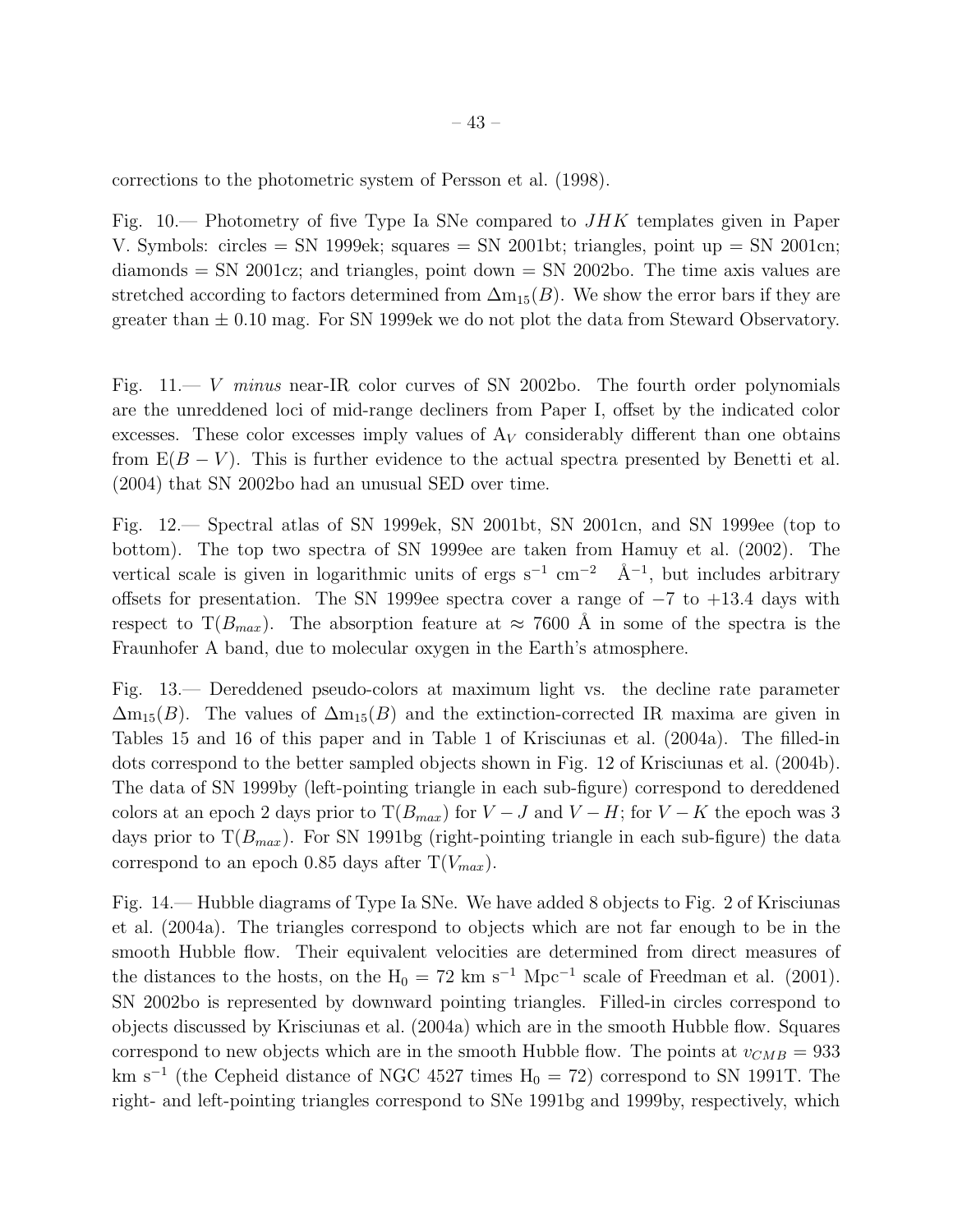are subluminous.

Fig. 15.— Absolute magnitudes of Type Ia SNe at maximum (with  $\Delta m_{15}(B)$  in the range 0.8 to 1.7) as a function of the logarithm of the redshift. There is no obvious trend as a function of z. The symbols are the same as in Fig. 14.

Fig. 16.— Absolute magnitudes of Type Ia SNe at maximum on the  $\rm H_{0} = 72\ km\ s^{-1}\ Mpc^{-1}$ scale, as a function of  $\Delta(m)_{15}(B)$ . We have added 8 objects to Fig. 3 of Krisciunas et al. (2004a). The symbols are the same as in Fig. 14.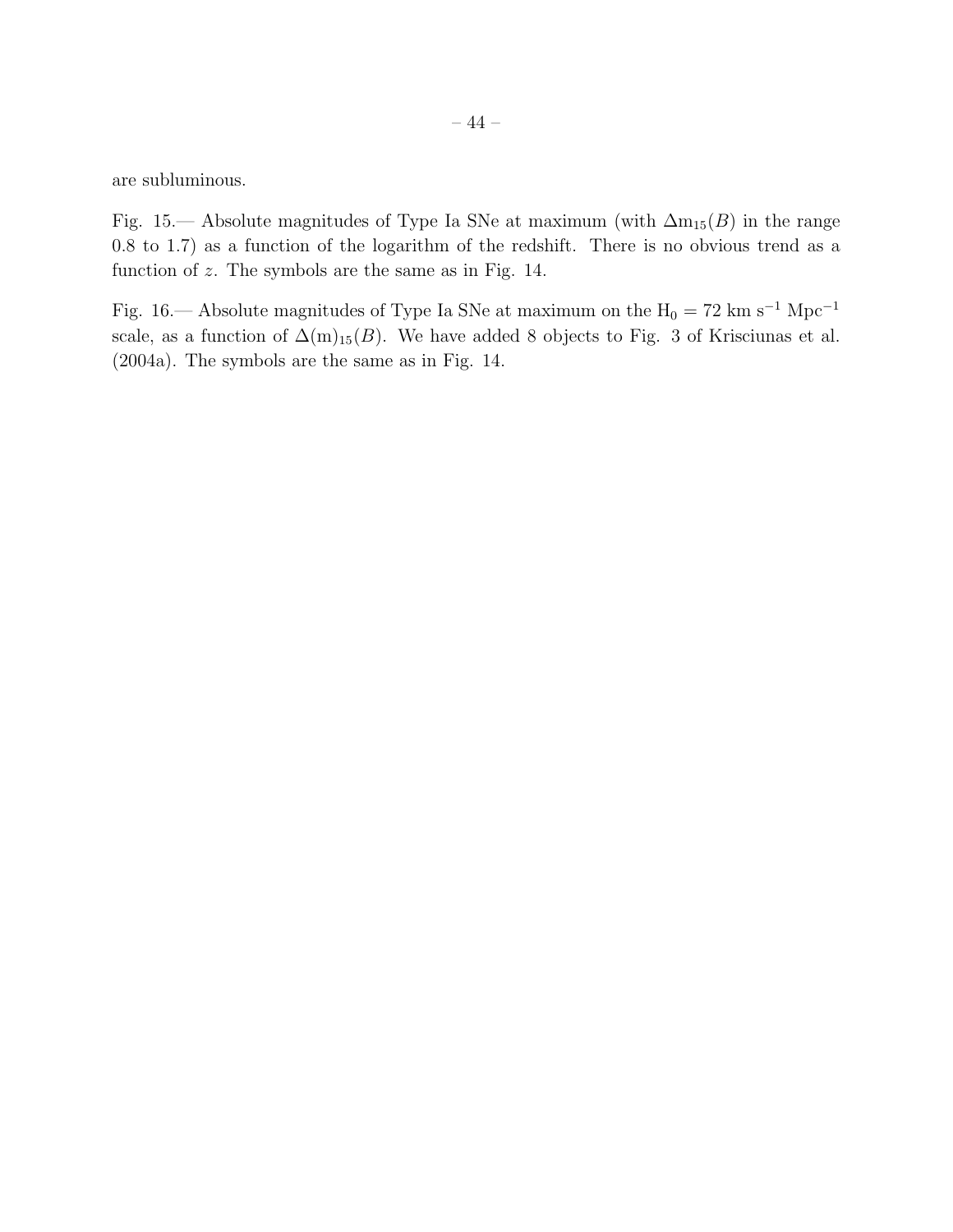

Krisciunas *et al.* Fig. 1a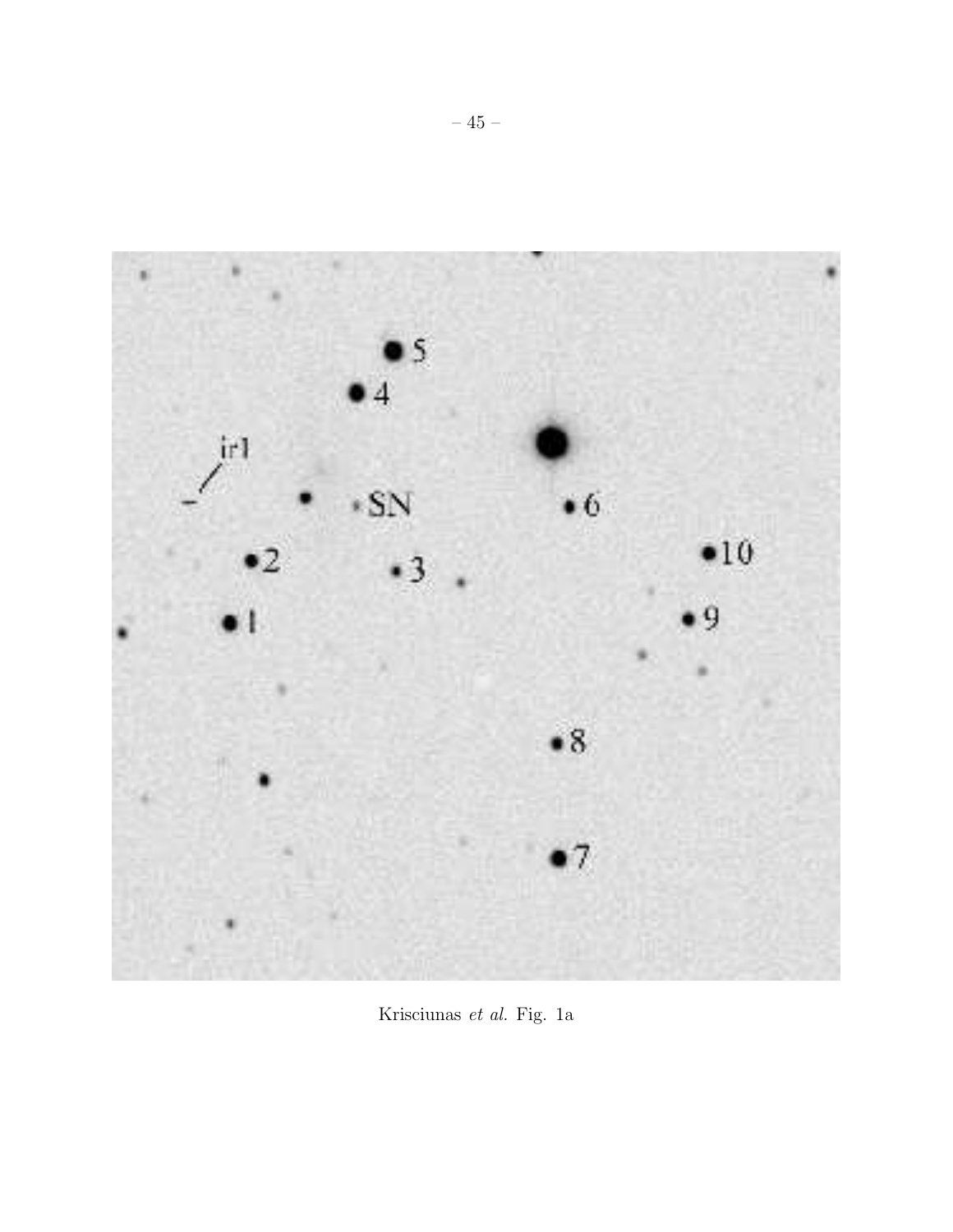

Krisciunas *et al.* Fig. 1b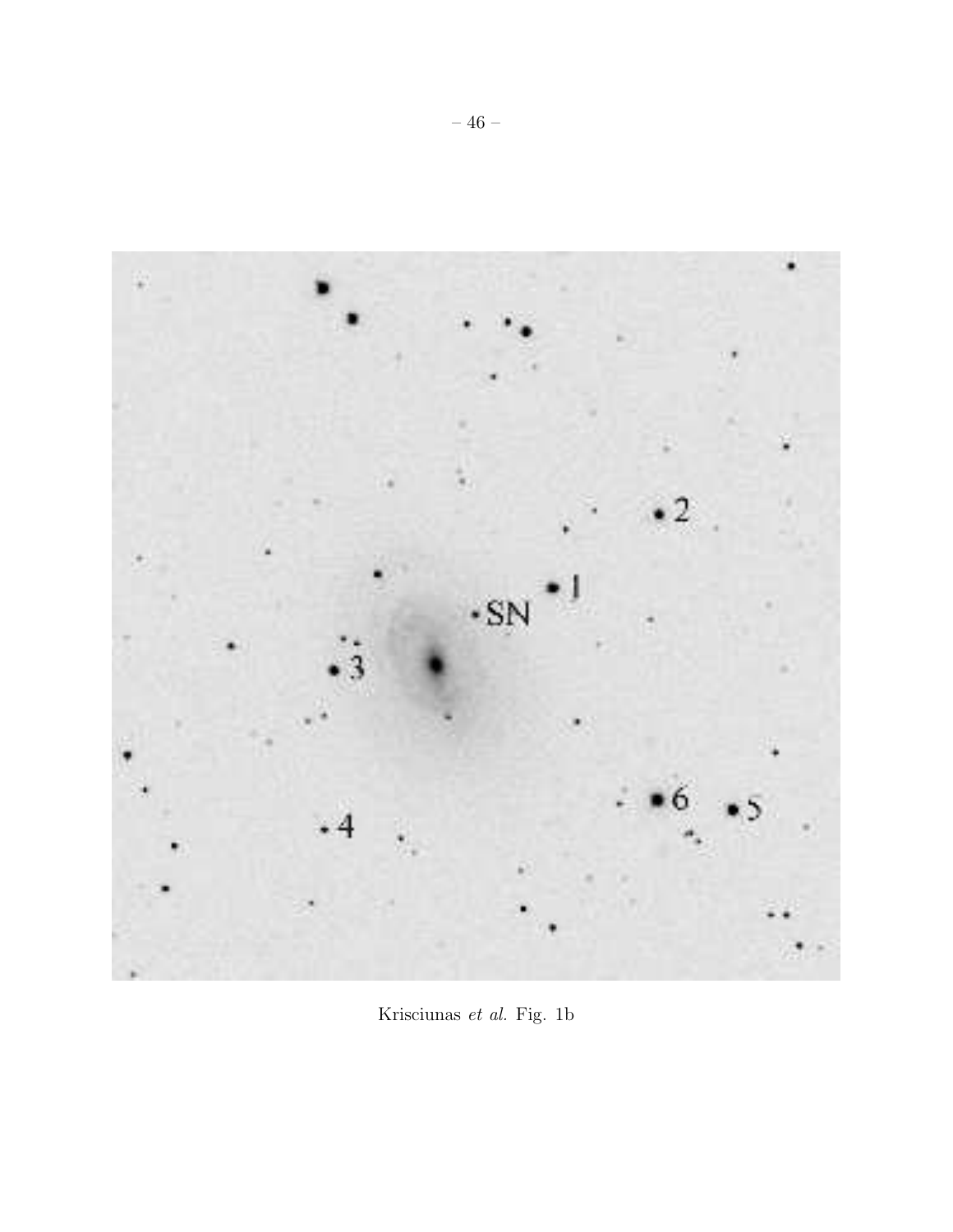

Krisciunas *et al.* Fig. 1c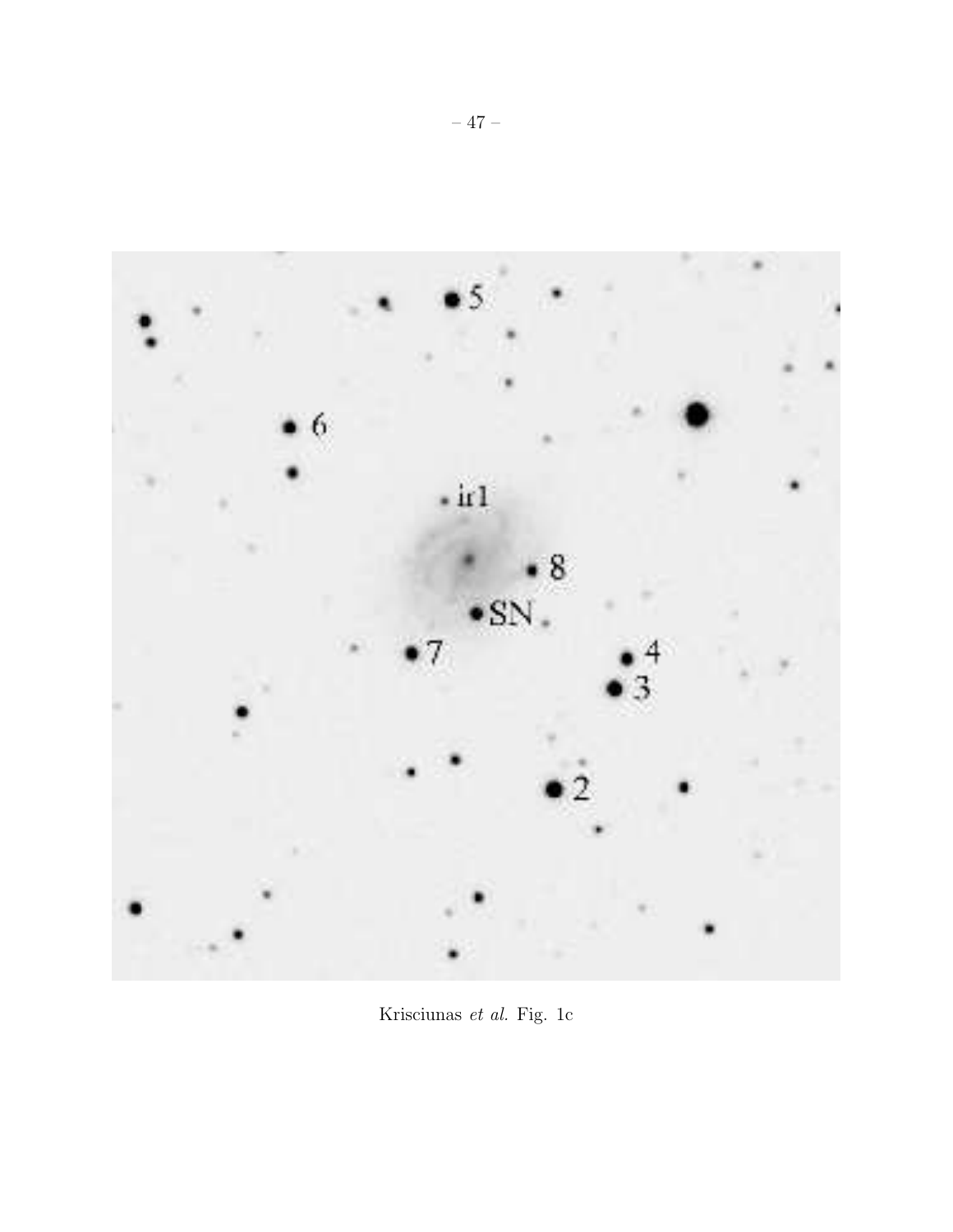

Krisciunas *et al.* Fig. 1d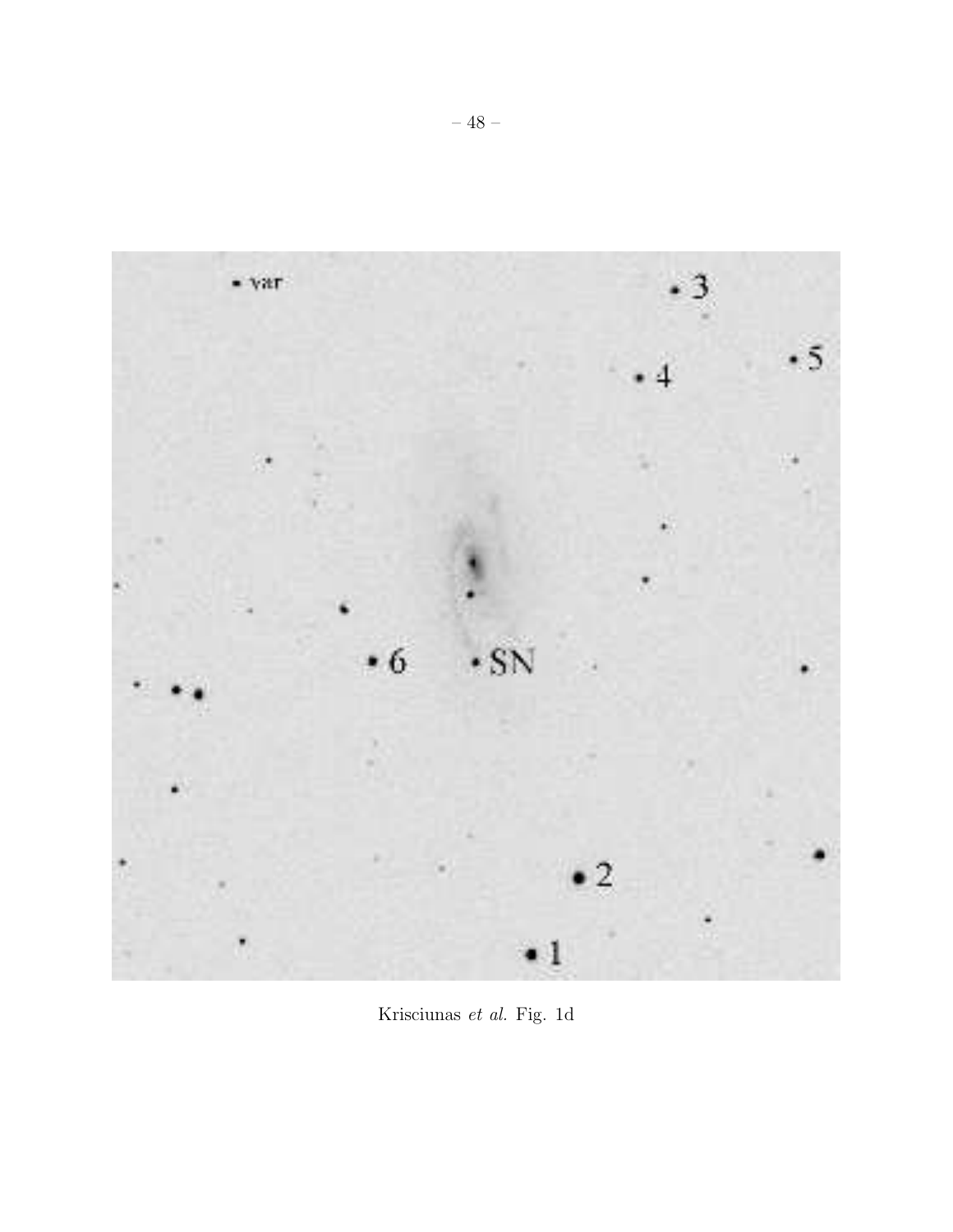

Krisciunas *et al.* Fig. 1e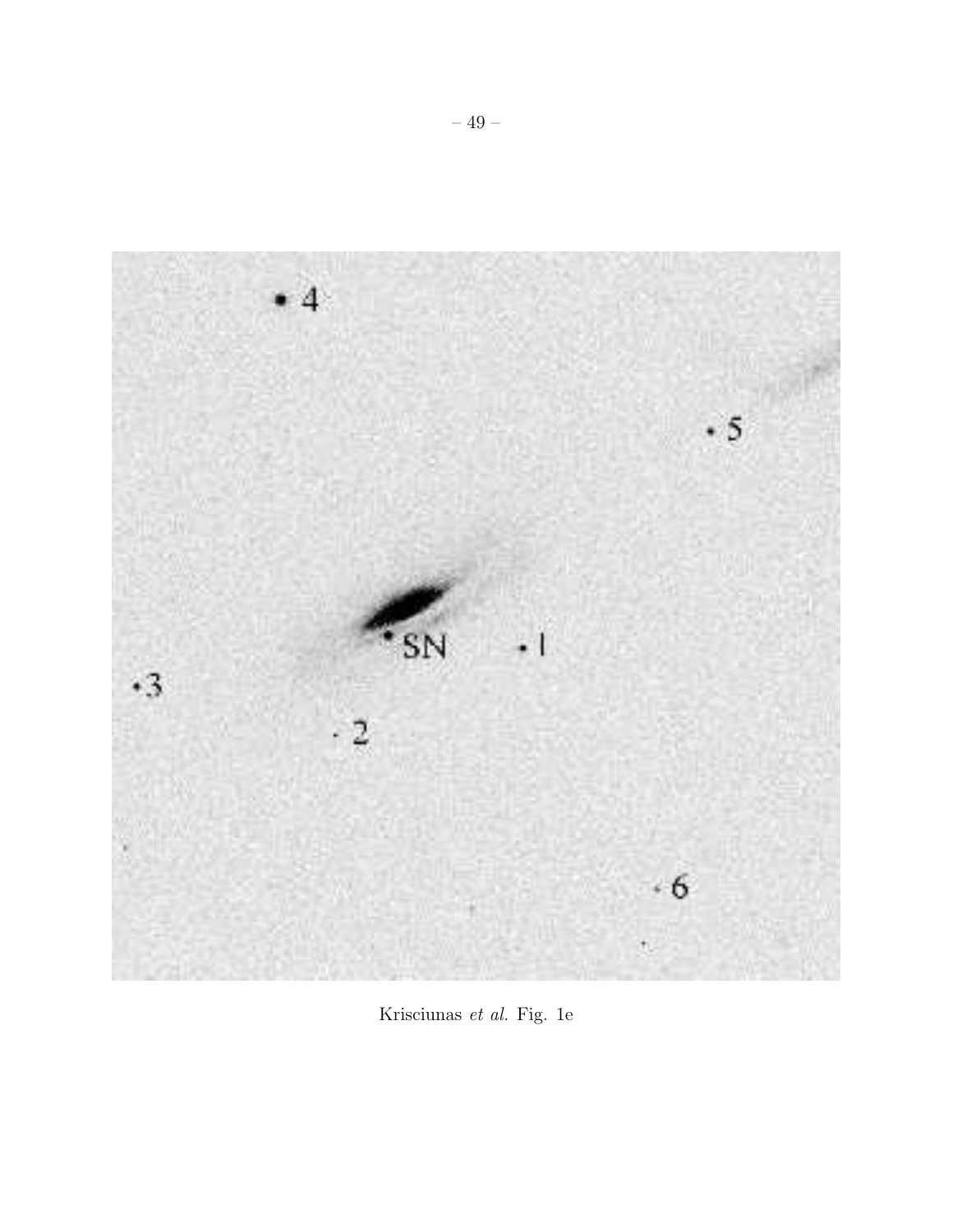

Krisciunas *et al.* Fig. 2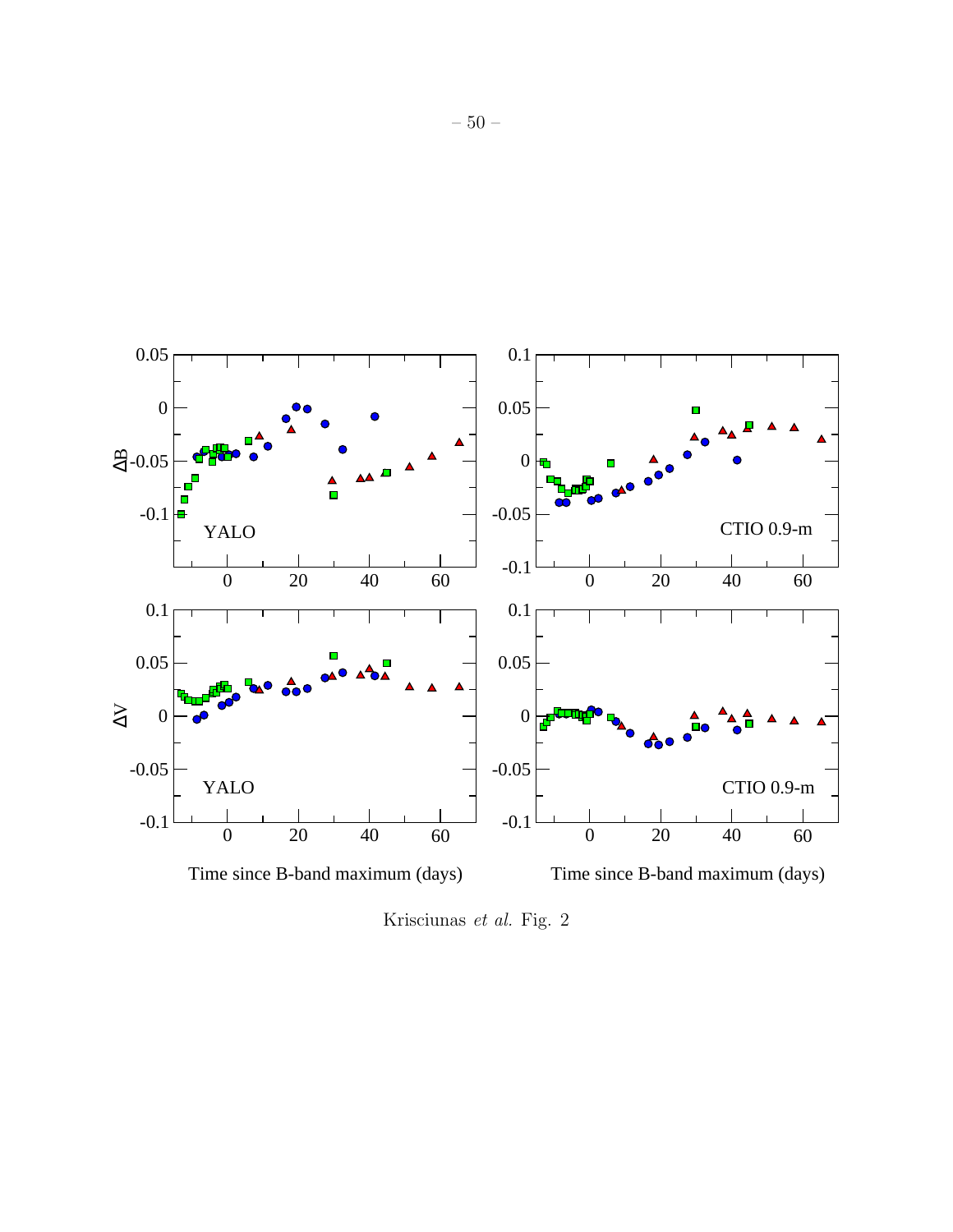

Krisciunas *et al.* Fig. 3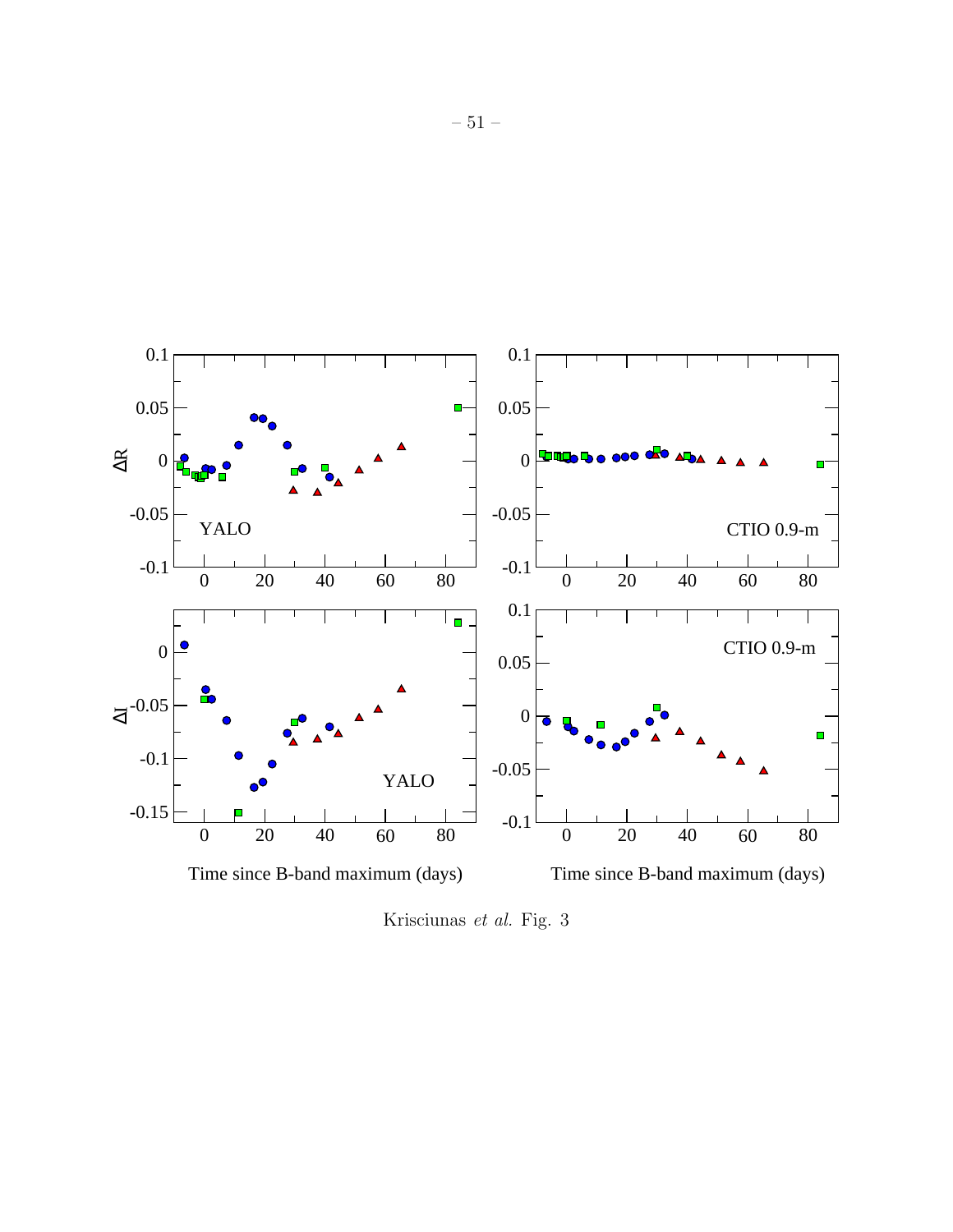

Krisciunas *et al.* Fig. 4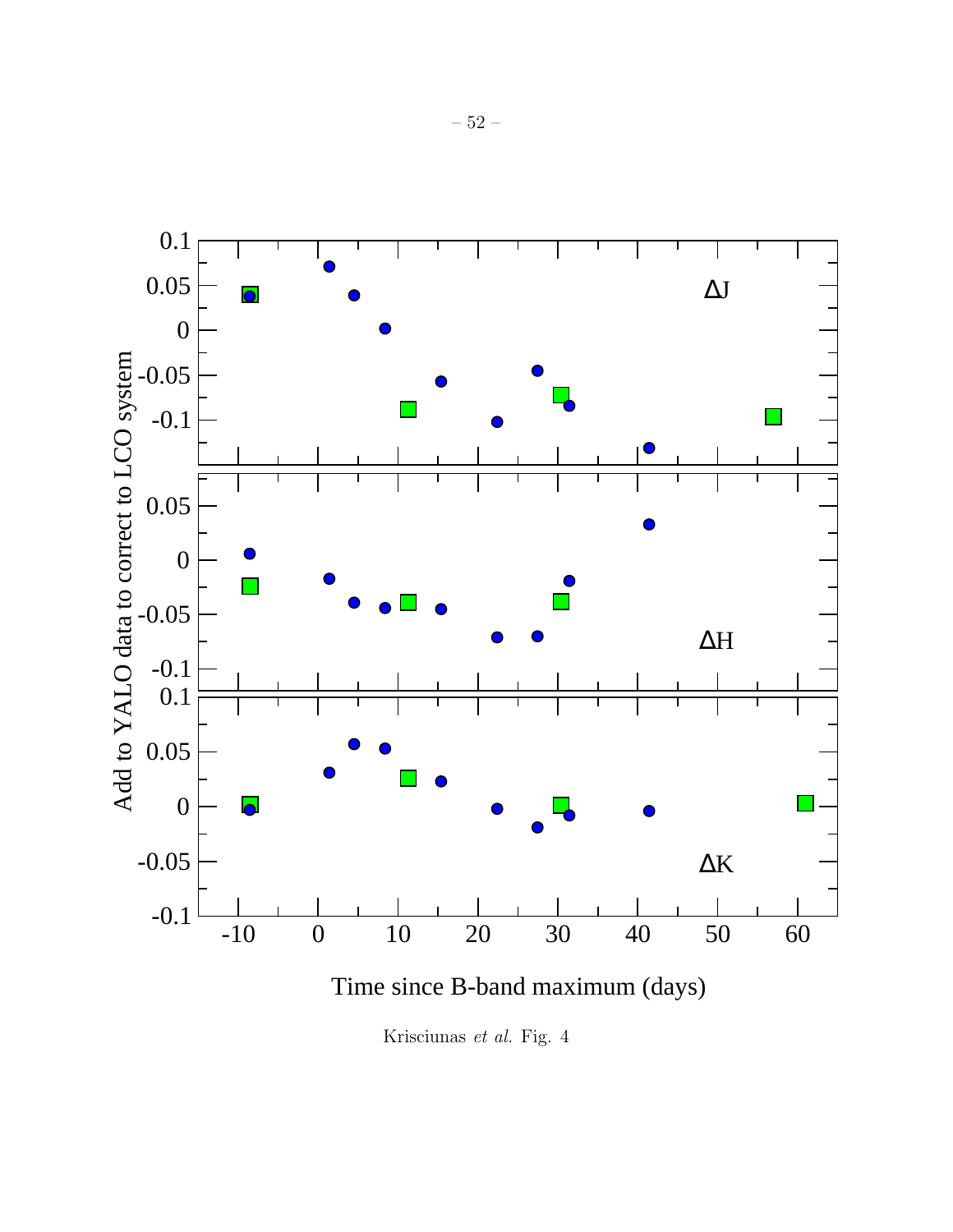

Krisciunas *et al.* Fig. 5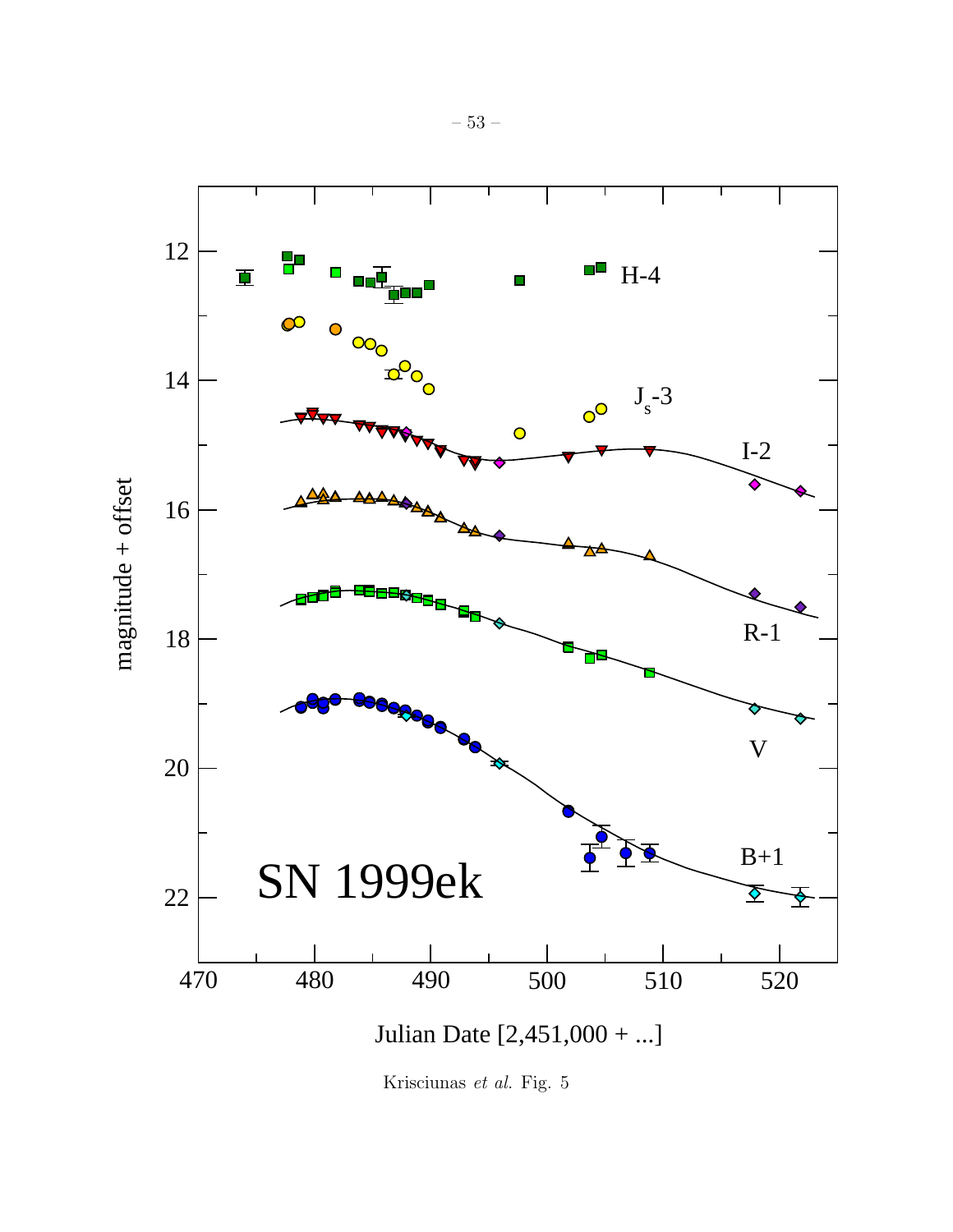

Krisciunas *et al.* Fig. 6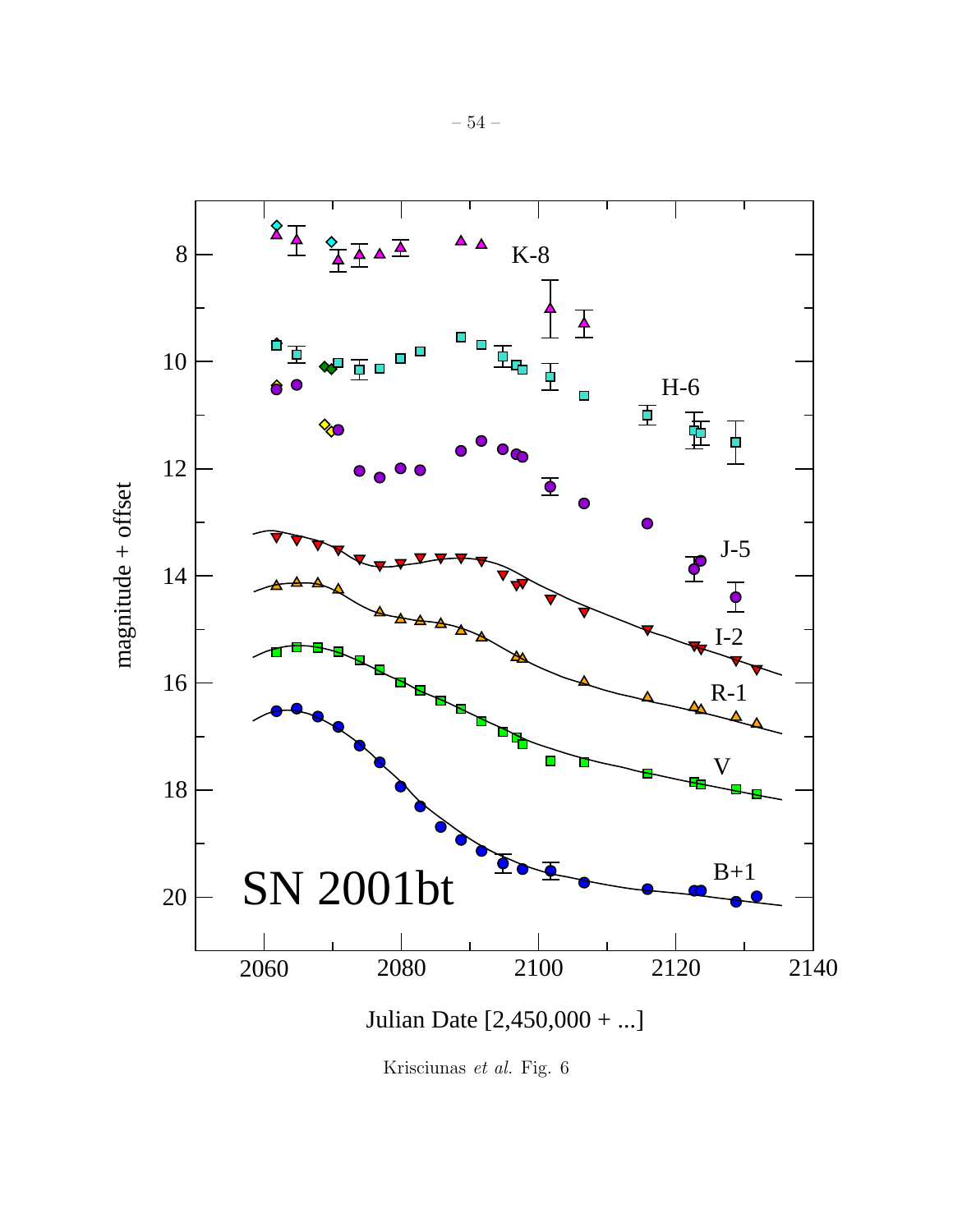

Krisciunas *et al.* Fig. 7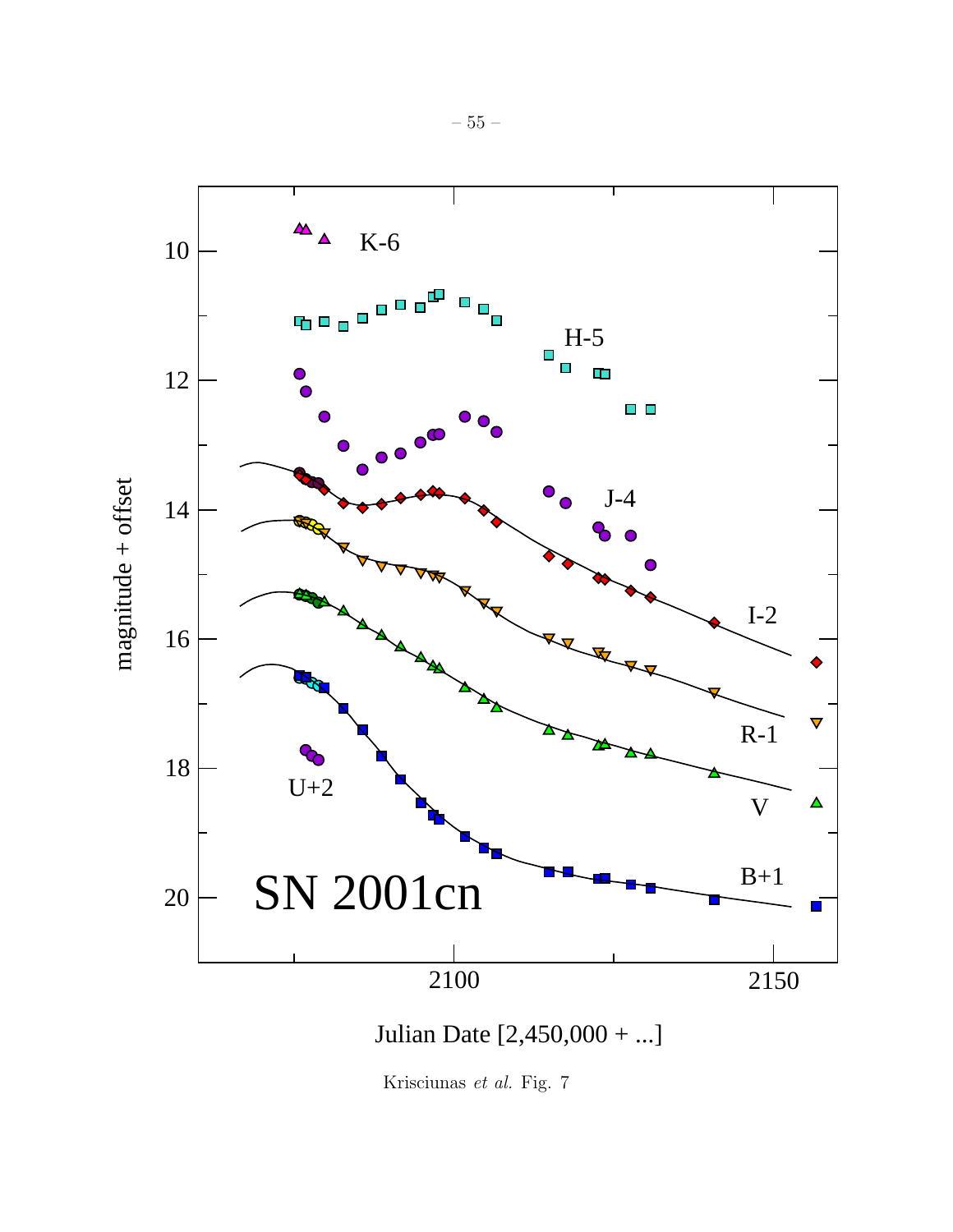

Krisciunas *et al.* Fig. 8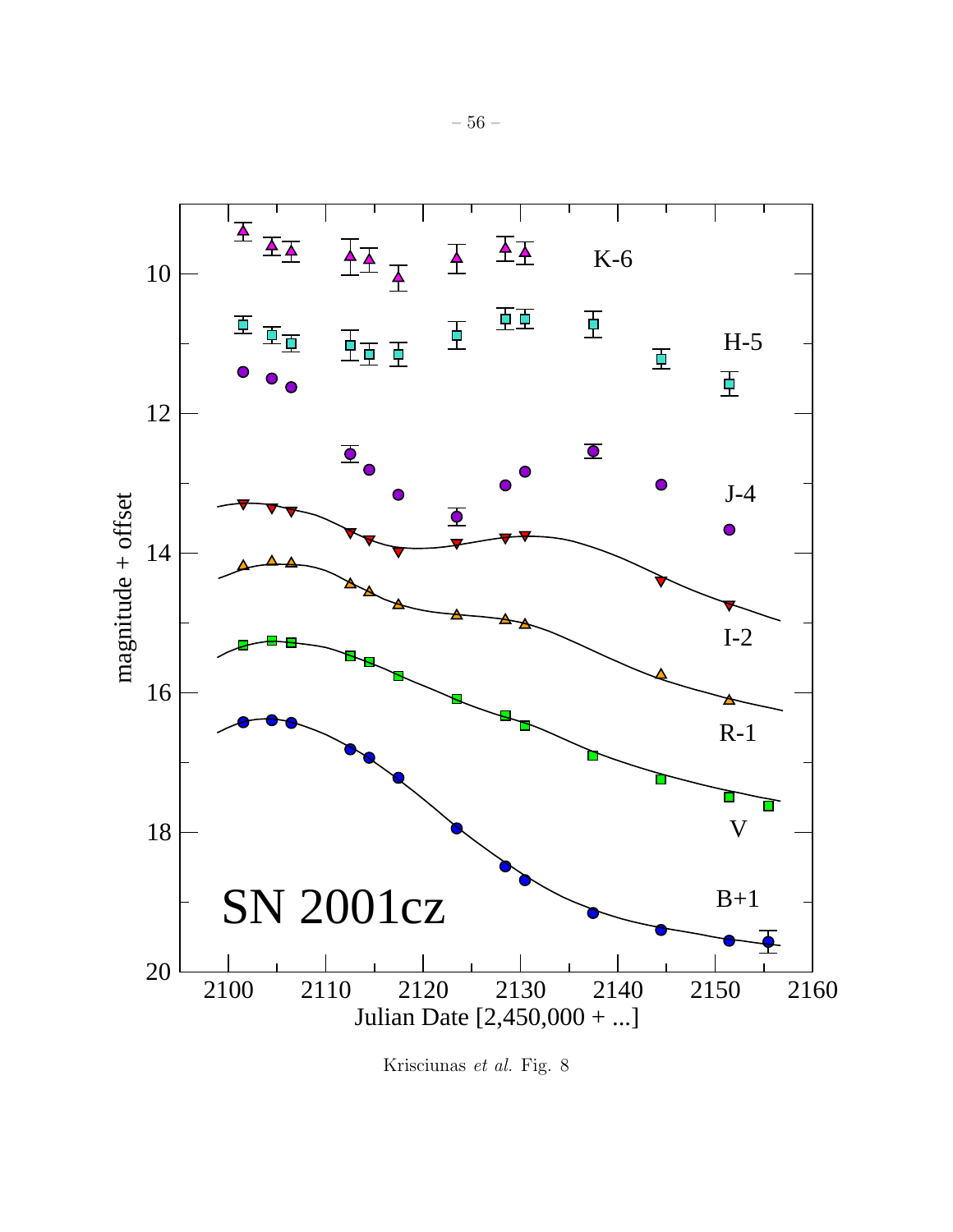

Krisciunas *et al.* Fig. 9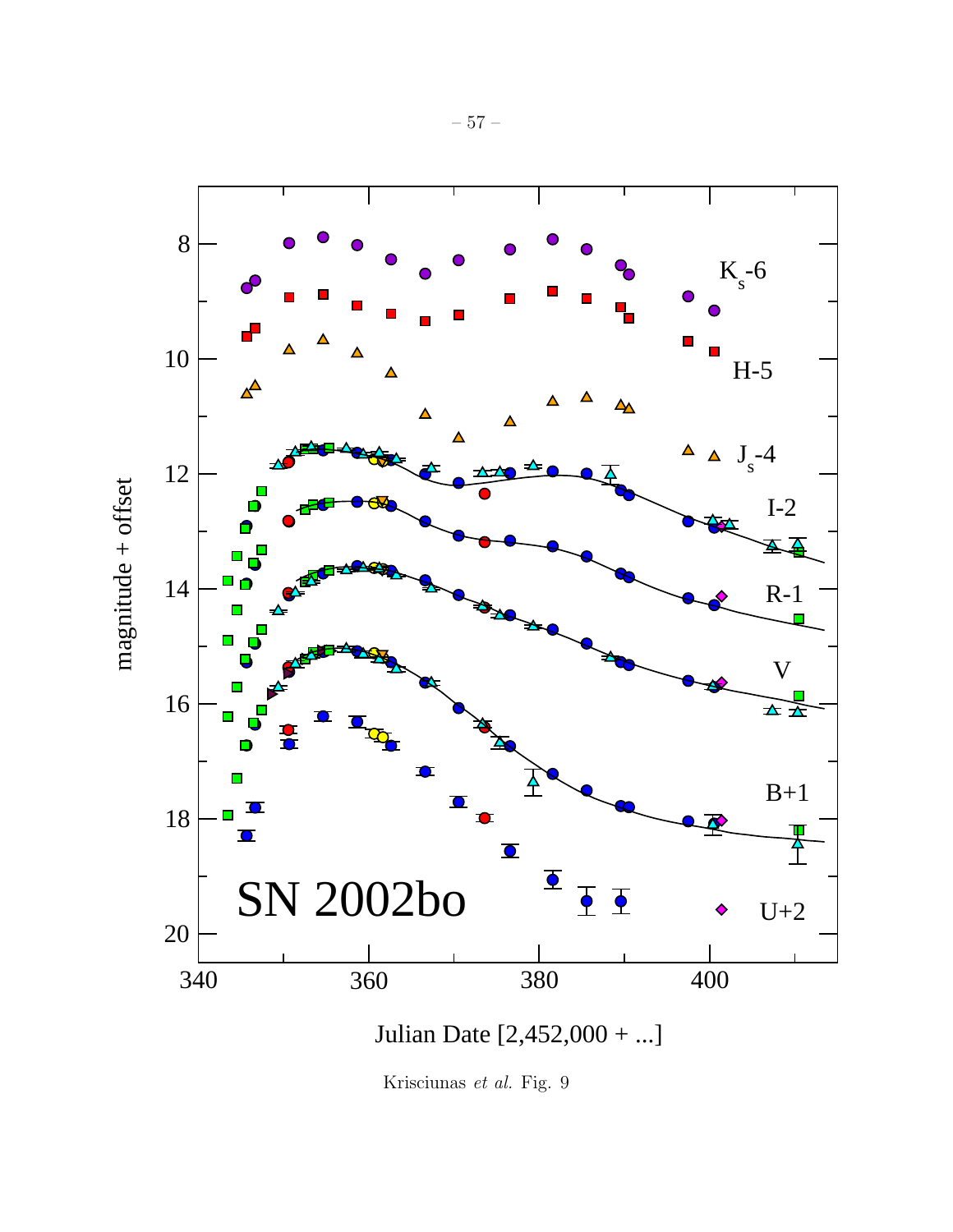

Time since B-band maximum (days)

Krisciunas *et al.* Fig. 10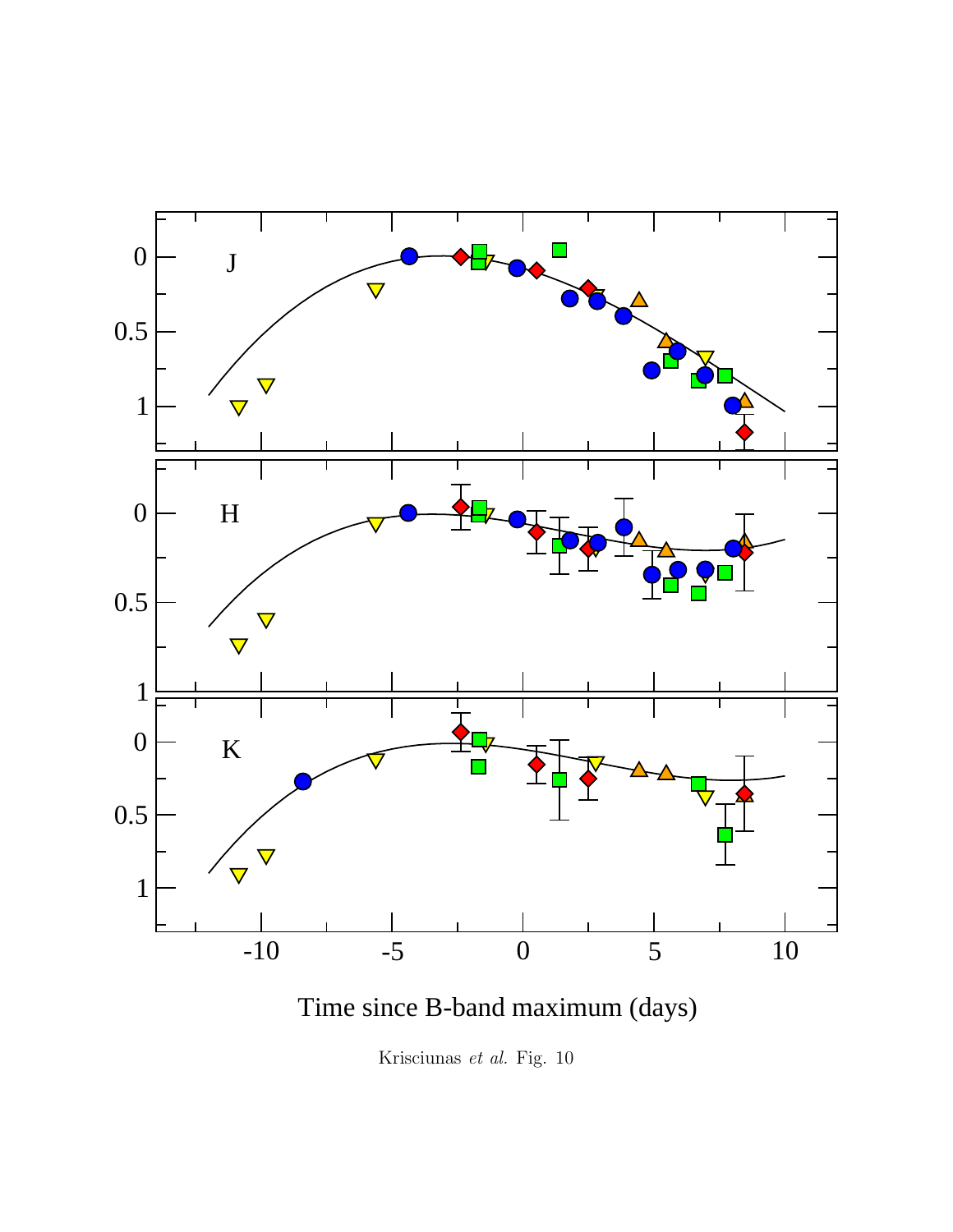

Krisciunas *et al.* Fig. 11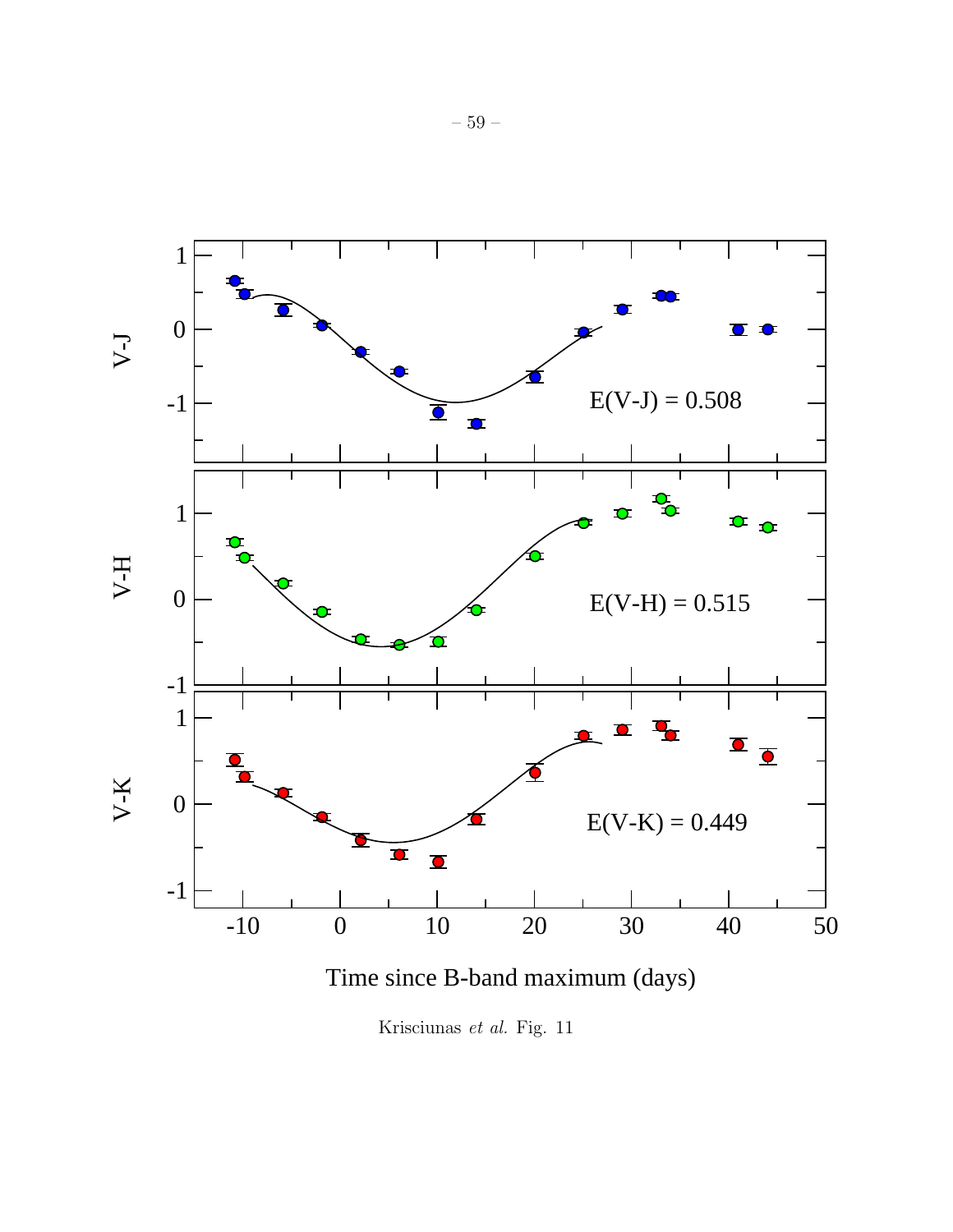

Krisciunas *et al.* Fig. 12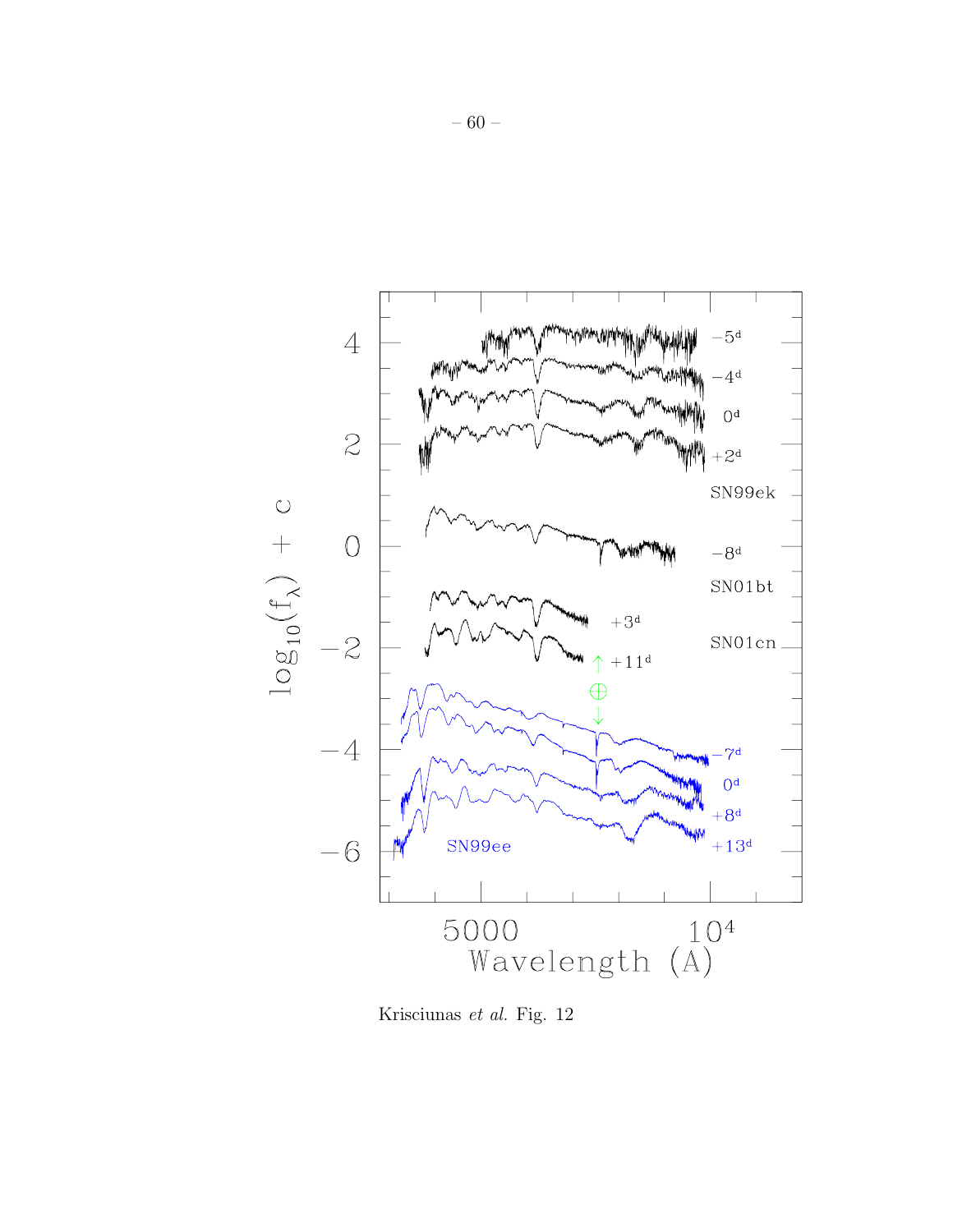

Krisciunas *et al.* Fig. 13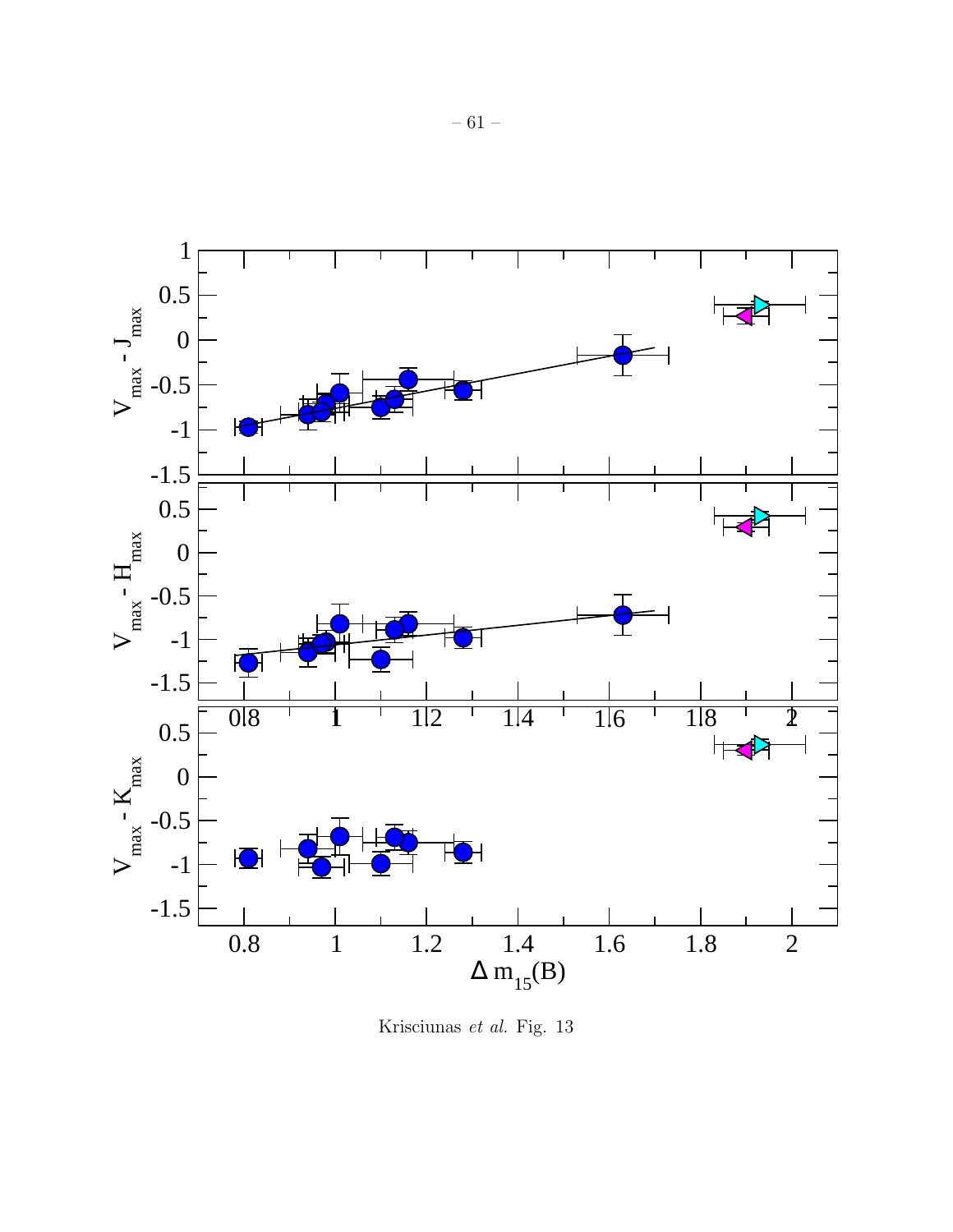

Krisciunas *et al.* Fig. 14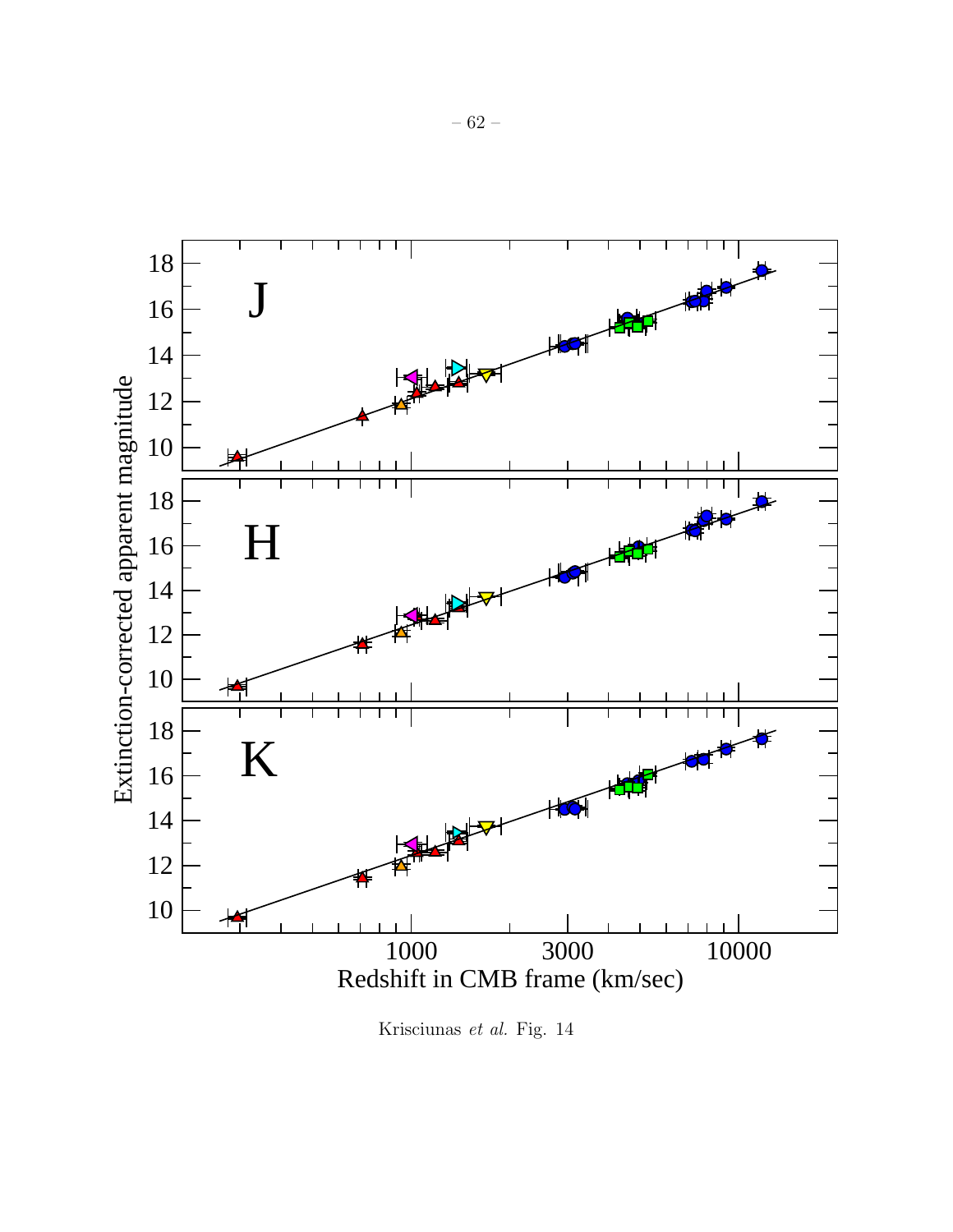

Krisciunas *et al.* Fig. 15